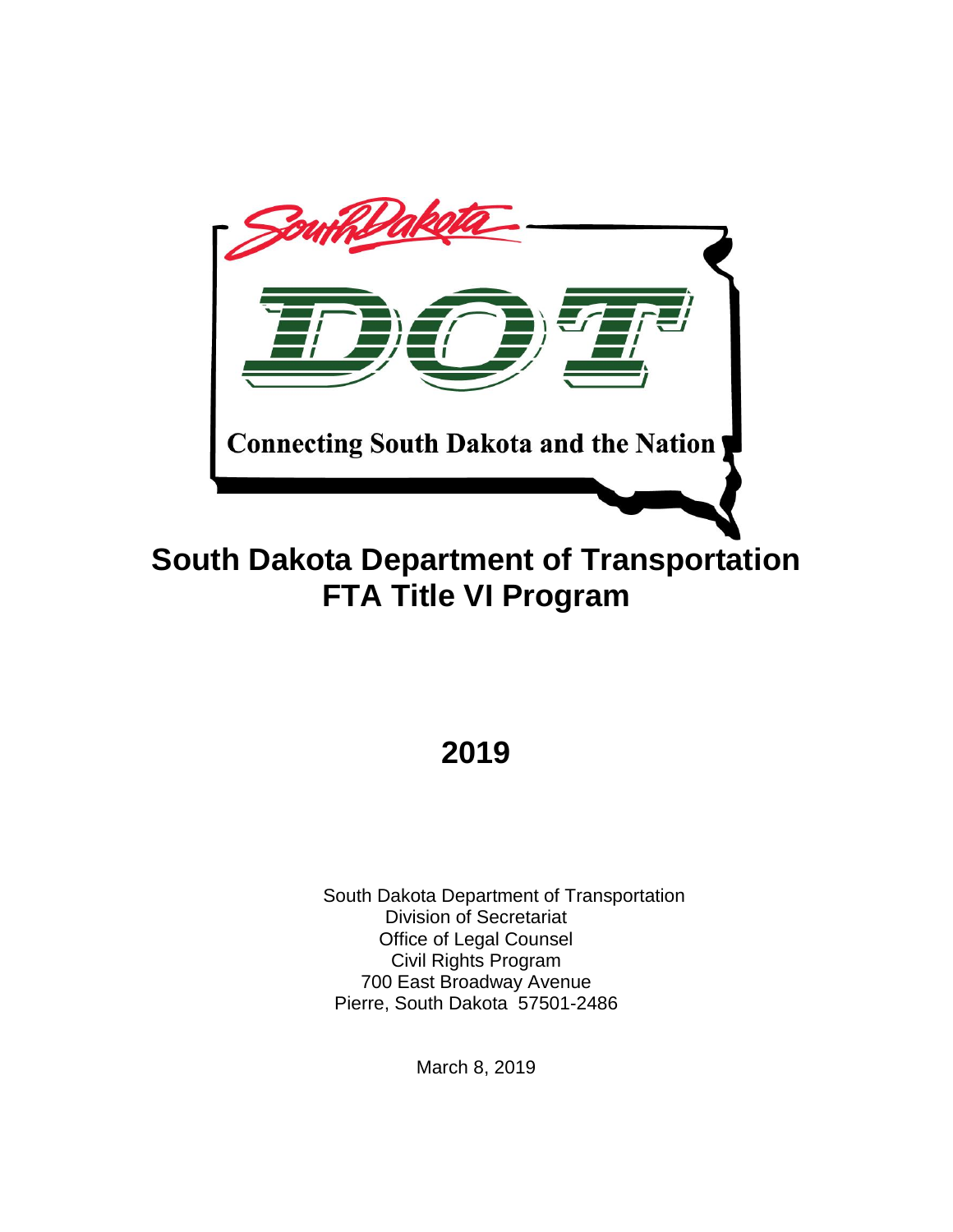# **TABLE OF CONTENTS**

| I.    |                                                                                                                           |              |
|-------|---------------------------------------------------------------------------------------------------------------------------|--------------|
| Ш.    |                                                                                                                           |              |
| Ш.    | Nondiscrimination Complaint Procedure (Spanish Version)6<br>Title VI/Nondiscrimination Complaint Form (Spanish Version)11 |              |
| IV.   | TITLE VI INVESTIGATIONS, COMPLAINTS AND LAWSUITS17                                                                        |              |
| V.    | Public Involvement Plan (Separate Attached File)                                                                          |              |
| VI.   |                                                                                                                           |              |
| VII.  | NON-ELECTED COMMITTEES, BOARDS OR COUNCILS32                                                                              |              |
| VIII. |                                                                                                                           |              |
| IX.   | TITLE VI EQUITY ANALYSIS OF BUILDING FACILITIES35                                                                         |              |
| Χ.    |                                                                                                                           |              |
| XI.   |                                                                                                                           |              |
| XII.  | <b>DEMOGRAPHIC MAPS</b>                                                                                                   |              |
| XIII. |                                                                                                                           |              |
| XIV.  | Public Involvement and Environmental Justice Populations43                                                                |              |
| XV.   | PROGRAM PROCEDURES TO ENSURE NONDISCRIMATION44                                                                            |              |
| XVI.  | TECHNICAL ASSISTANCE TO POTENTIAL SUBRECIPIENTS45                                                                         |              |
|       | SDDOT Title VI Program - FTA<br>Originally Submitted - - March 8, 2019                                                    | Page 2 of 45 |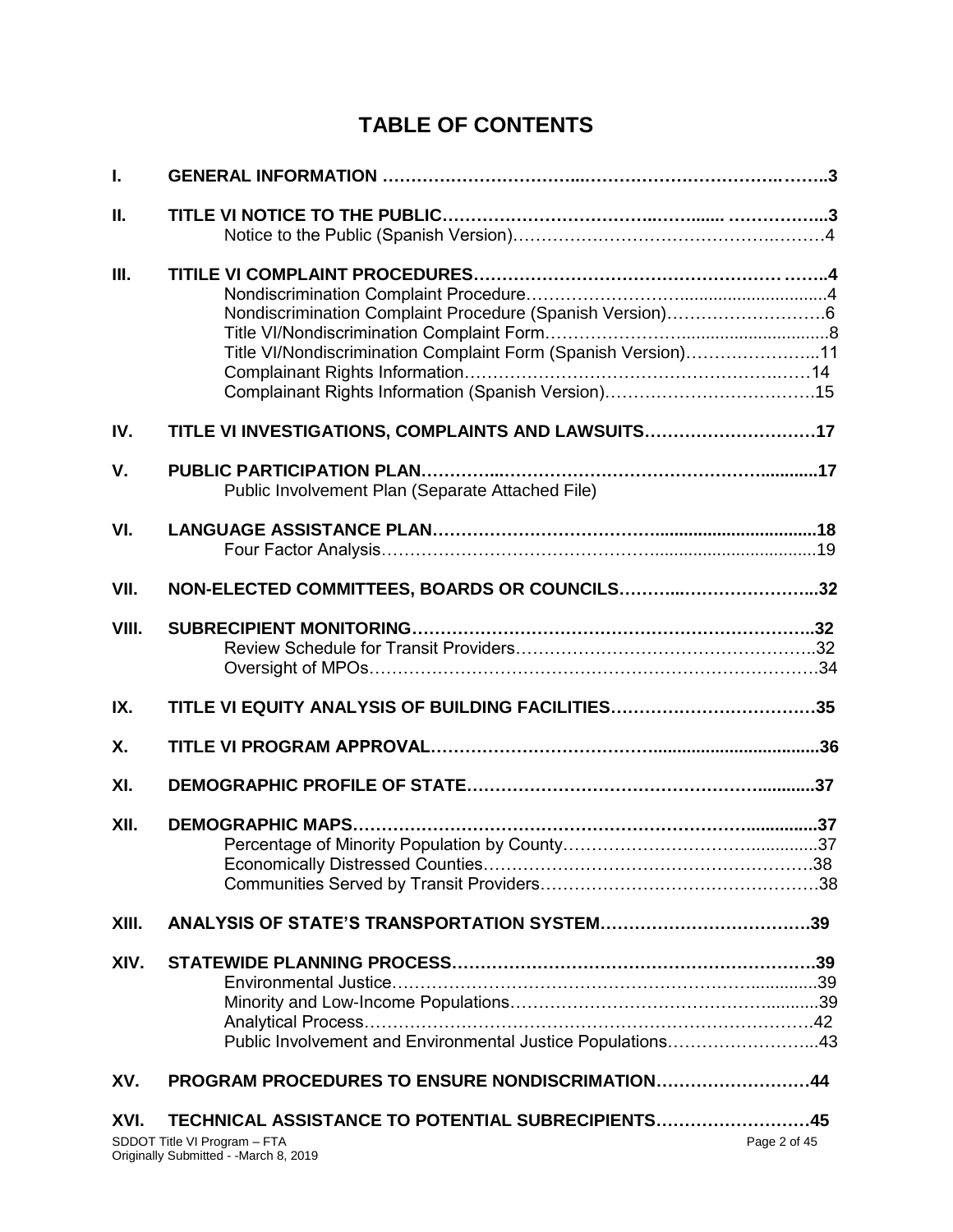### **I. GENERAL INFORMATION**

The South Dakota Department of Transportation (SDDOT) does not operate any transit systems in the state. The department acts as a pass-through entity to provide transit funding to primarily rural transit providers across the state.

The department has an approved Title VI plan and annually submits updates and accomplishments to the Federal Highway Administration (FHWA) and Federal Motor Carrier Safety Administration (FMCSA). The department submits a Title VI Program every three years to the Federal Transit Administration (FTA). The Civil Rights Compliance Officer (Title VI Coordinator/Specialist) is in the Office of Legal Counsel in the Division of the Secretariat and has direct access to the Secretary of Transportation on Title VI matters.

June Hansen is the current Title VI Coordinator/Specialist for the SDDOT. She was appointed to this position in September 2000. She has attended training on Title VI and performed training on Title VI for SDDOT staff and Transit Providers. During the summer months, she has intern staff that work on Title VI monitoring and assist with Title VI reviews of subrecipients.

FTA conducted a Title VI Review of the SDDOT in 2011 and found that the department was in compliance with all aspects of Title VI. The department has completed all follow-up to the review.

# **II. TITLE VI NOTICE TO THE PUBLIC**

### **TITLE VI NOTICE TO BENEFICIARIES**

The South Dakota Department of Transportation provides services without regard to race, color, gender, religion, national origin, age or disability, according to the provisions contained in SDCL 20-13, Title VI of the Civil Rights Act of 1964, the Rehabilitation Act of 1973, as amended, the Americans With Disabilities Act of 1990 and Executive Order 12898, Federal Actions to Address Environmental Justice in Minority Populations and Low-Income Populations, 1994.

To request additional information on the DOT's Title VI/Nondiscrimination policy or to file a discrimination complaint, please contact the Department's Civil Rights Office at 605-773-3540.

The notice to the public is posted on the department's website at: [http://www.sddot.com/services/civil/titlevi.aspx.](http://www.sddot.com/services/civil/titlevi.aspx) There are also posters located in the department's building facilities throughout the state. This notice is also printed in all publications and handouts distributed to the public.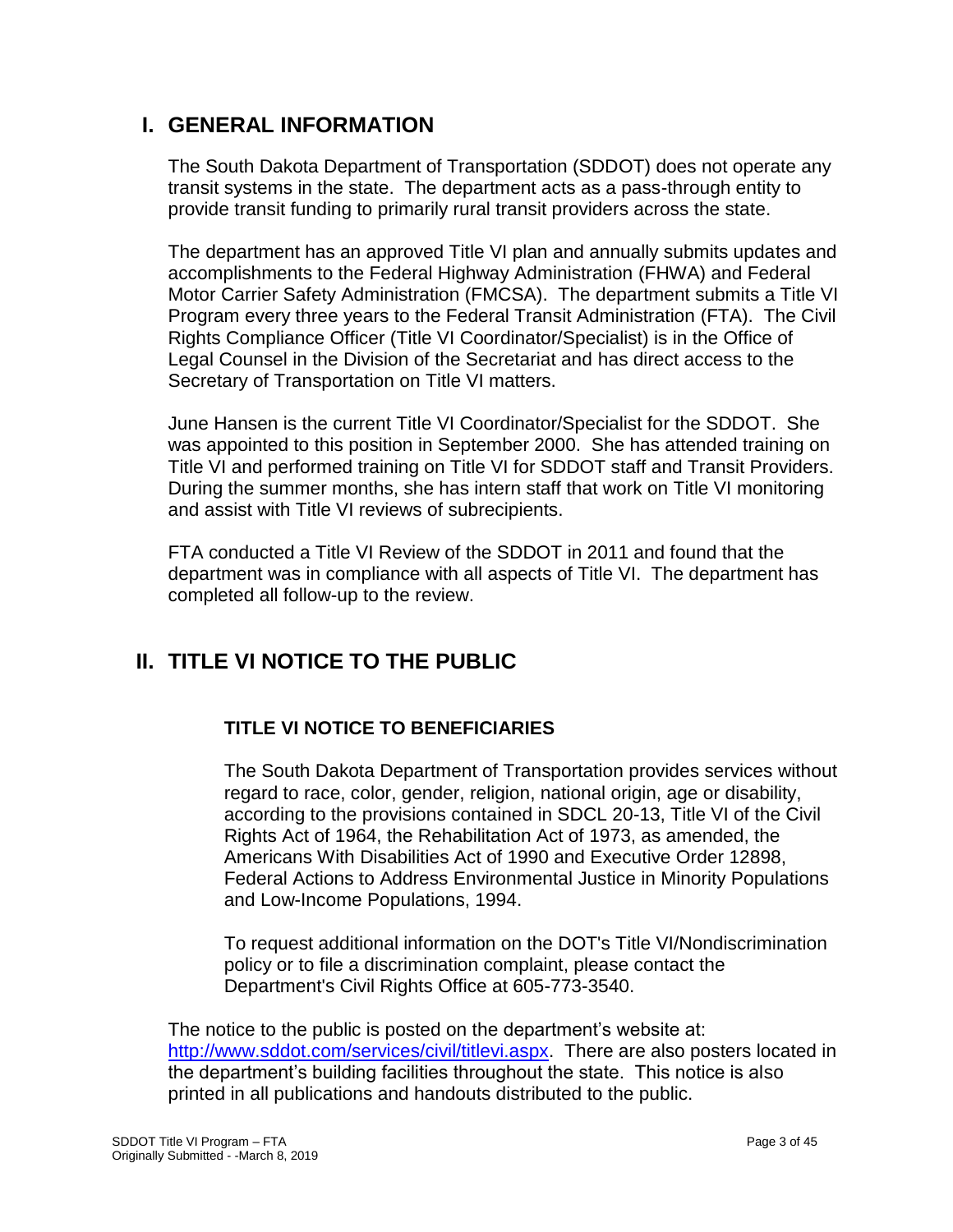The notice has also been translated into Spanish and will be readily available to individuals with limited English proficiency and printed on publications when appropriate. The Spanish version of the Title VI Notice to Beneficiaries is as follows:

### **TÍTULO VI AVISO A LOS BENEFICIARIOS**

El departamento de Transporte de Dakota del Sur proporciona servicios sin distinción de raza, color, sexo, religión, origen nacional, edad o discapacidad, de acuerdo con los estipulaciones contenidas en SDCL 20'13, el Título VI de la Ley de los Derechos Civiles de 1964, la Ley de Rehabilitación de 1973, la Ley sobre Estadounidenses con Discapacidades de 1990, enmendada, y la Orden Ejecutiva Número 12898, Acciones Federales Dirigidas a la Justicia Ambiental en las Comunidades Minoritarias y de Bajos Ingresos de 1994.

Para información adicional sobre las políticas del Título VI y No Discriminación del departamento de Transporte de Dakota del Sur o para presentar una denuncia por discriminación, se puede contactar con la Oficina de los Derechos Civiles del departamento.

# **III. TITLE VI COMPLAINT PROCEDURES**

The complaint procedure, complaint form and complainants rights information have been translated into Spanish and will be made readily available and published as appropriate. The Spanish version of each of these documents follows the English version:

### **Nondiscrimination Complaint Procedure**

Department policies and procedures have been designed and implemented in accordance with applicable federal and state nondiscrimination statutes and regulations. The following process has been established to provide for the orderly and timely resolution of any complaints alleging discrimination.

The Civil Rights Compliance Officer will make him/her known to all office and program managers with the Department and, with the assistance of these managers, will attempt to resolve all Civil Rights complaints arising from Department activities.

In addition, the Civil Rights Compliance Officer will make periodic visits to any locations and/or areas determined to be problematic in an attempt to alleviate any problems in advance of a complaint.

The following complaint procedures are applicable to all Department program areas: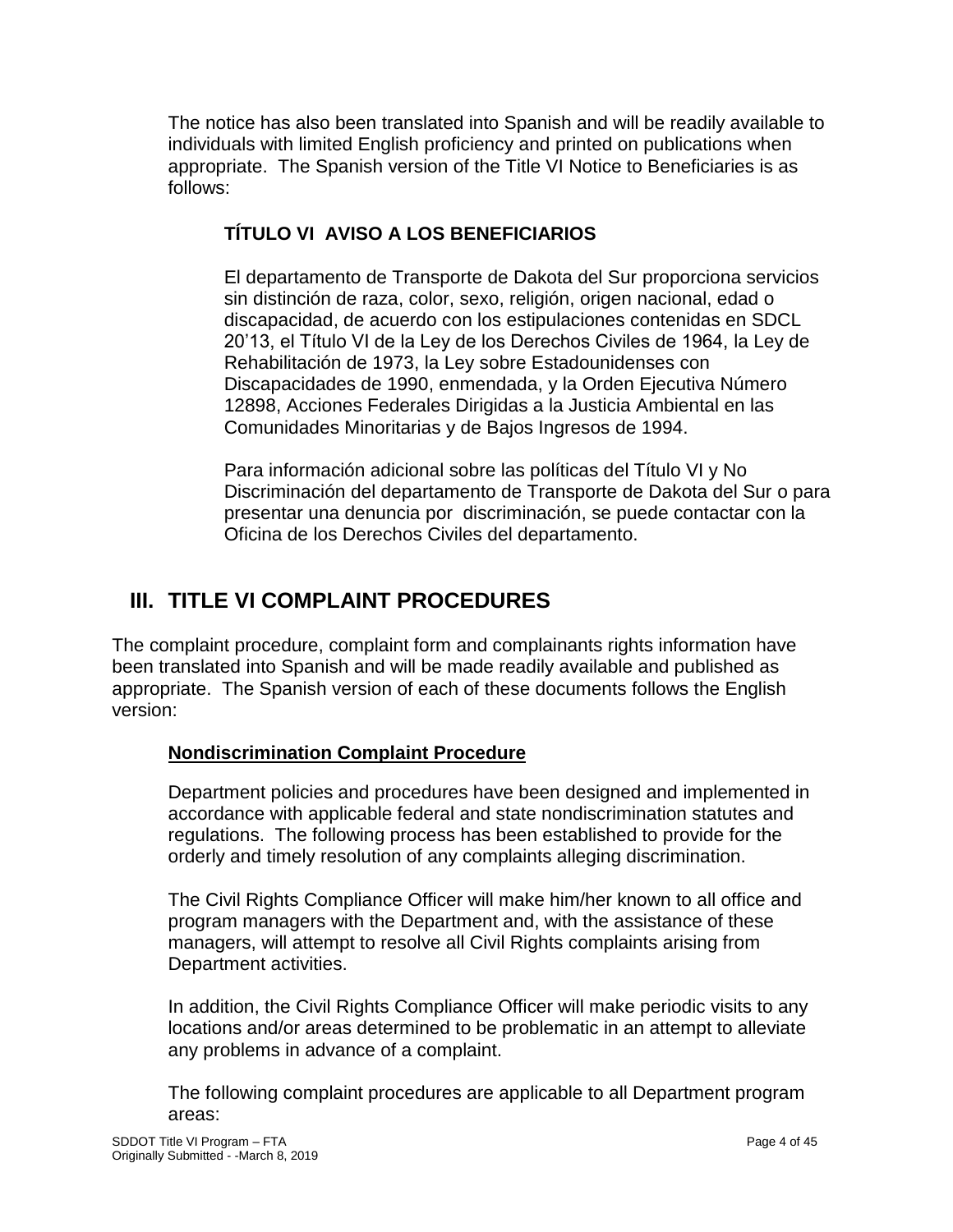- 1. Any person or group claiming to be aggrieved by an unlawful discriminatory practice based on race, color, national origin, sex, age or disability may by himself/herself or through his/her legally authorized representative, make and sign a complaint and should file such complaint with the Department within 300 calendar days (180 days if a company has less than 15 employees or if this involves age discrimination) following the date of the alleged discriminatory action. All complaints will be filed with the Department Civil Rights Compliance Officer who will evaluate the complaint and gather additional information from the complainant if necessary. The appropriate program area manager and division director will be notified of the complaint.
- 2. The Civil Rights Compliance Officer or designee has 60 calendar days to conduct an investigation of the allegations and prepare preliminary findings. The Civil Rights Compliance Officer or designee may refer the matter to the appropriate program area to make every reasonable effort to resolve the complaint as quickly as possible or attempt informal resolution through other methods
- 3. All complaints that cannot be quickly (within 30 calendar days from the preliminary findings being issued) resolved will be reviewed by a committee consisting of the Secretary of the Department or his or her designee, the Civil Rights Compliance Officer and the program manager involved. The committee will hold an informal hearing with the complainant seeking resolution and will render a decision regarding the complaint within 15 working days of the hearing.
- 4. When the Department arrives upon a final decision regarding the complaint filed with the Department, it will notify the complainant in writing of the decision and of the complainant's rights, if dissatisfied with the decision, to bring the matter to the attention of the appropriate federal agency, typically the Federal Highway Administration (FHWA) or Federal Transit Administration (FTA). The Department will advise the complainant of the name and address of the agency and/or individual to contact.
- 5. The Department will provide the federal agency with a copy of the complaint along with any investigatory report within 60 calendar days of the filing of the complaint. The Department will also furnish the federal agency a report indicating final disposition of the complaint within 5 working days of advising the complainant of the disposition.

The Department, acting through the Civil Rights Compliance Officer, will expedite all discrimination complaints filed by individuals, business, group or institution. Information regarding the complaint process will be provided through Department publications, Department program activities, and individual personal contact with persons affected by Department activities.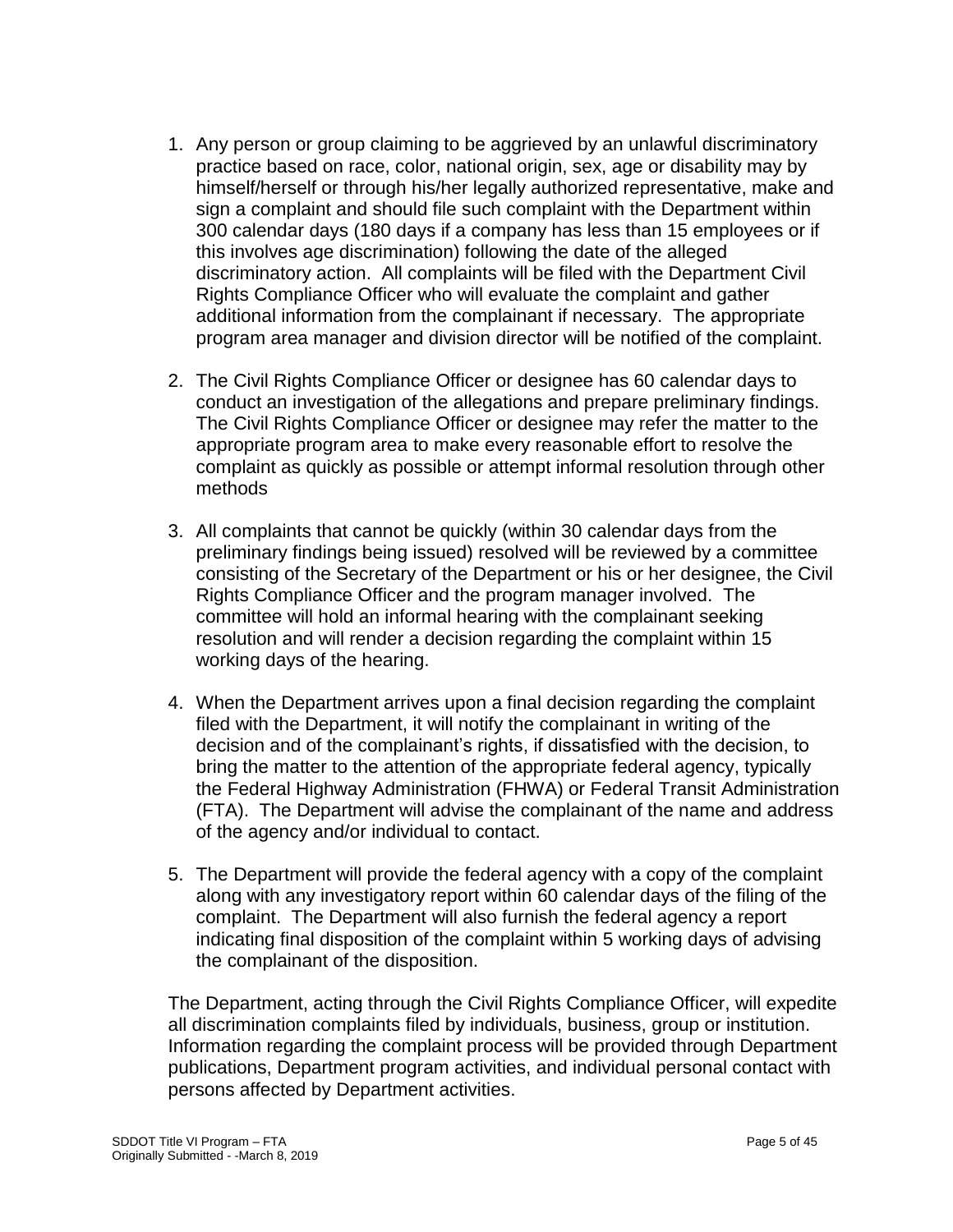### **Procedimiento (para presentar una denuncia) de no discriminación**

Las políticas y procedimientos del Departamento han sido diseñados e implementados de acuerdo con los estatutos y regulaciones federales y estatales de no discriminación que son aplicables. El siguiente proceso se ha creado para asegurar una solución ordenada y oportuna de las denuncias de discriminación.

El Oficial de Cumplimiento de los Derechos Civiles trabajará con todas las oficinas y los directores de programas con el Departamento y con la ayuda de estos administradores, intentará resolver todas las denuncias de derechos civiles que derivan de las actividades del Departamento.

Además, el Oficial de Cumplimiento de los Derechos Civiles hará visitas periódicas a los lugares y / o áreas considerados problemáticos para intentar aliviar problemas antes de que haya una denuncia.

Los siguientes procedimientos para denuncias son aplicables a todas las áreas de programas del Departamento:

- 1. Cualquier persona o grupo que alegue ser agraviado por una práctica ilegal discriminatoria basada en la raza, color, origen nacional, sexo, edad o discapacidad puede, por su cuenta o a través de su representante legalmente autorizad, hacer y firmar una denuncia y debe presentar dicha denuncia con el Departamento dentro de los 300 días calendario (180 días si la empresa tiene menos de 15 empleados o si se trata de la discriminación por edad) después de la fecha de la supuesta acción discriminatoria. Todas las quejas serán presentadas con el Oficial de Cumplimiento de los Derechos Civiles del Departamento, quien evaluará la queja y reunirá información adicional del reclamante, si es necesario. Se les notificarán la denuncia al director del programa pertinente y al director de la división.
- 2. El Oficial de Cumplimiento de los Derechos Civiles o la persona designada tiene 60 días calendario para realizar una investigación de las acusaciones y preparar las conclusiones preliminares. El Oficial de Cumplimiento de los Derechos Civiles o su designado puede remitir el asunto al programa adecuado a fin de hacer todos los esfuerzos razonables para resolver la denuncia lo antes posible o intentar una resolución informal a través de otros métodos
- 3. Todas las denuncias que no pueden ser rápidamente resueltos (dentro de 30 días calendario a partir de la notificación de los resultados preliminares) serán revisadas por un comité compuesto por el Secretario del Departamento o su designado, el Oficial de Cumplimiento de Derechos Civiles y el director del programa señalado en la denuncia. El comité llevará a cabo una audiencia informal con la demandante emitirá una decisión sobre la denuncia dentro de los 15 días laborables después de la audiencia.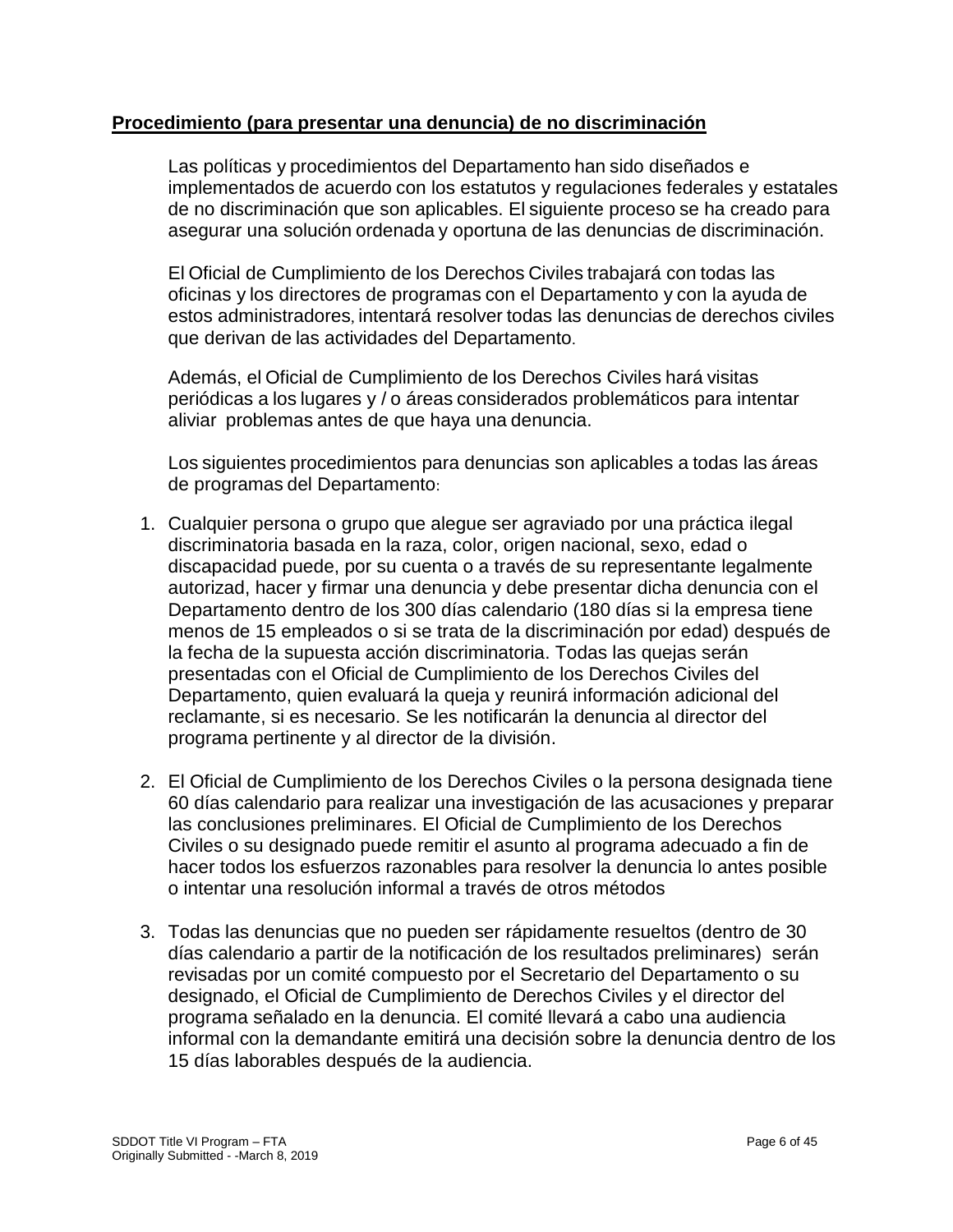4. Cuando el Departamento tome una decisión final con respecto a la denuncias presentada, se le notificará la decisión al reclamante por escrito y se le comunicará los derechos del demandante, si éste no está conforme con la decisión, para llevar el asunto a la atención de la agencia federal correspondiente, normalmente la Administración Federal de Carreteras (FHWA) y la Administración Federal de Tránsito (FTA). El Departamento le informará al demandante el nombre y la dirección de la agencia y/o persona de contacto.

El Departamento proporcionará a la agencia federal una copia de la denuncia, junto con cualquier informe de investigación dentro de los 60 días calendarios siguientes a la presentación. El Departamento también proporcionará a la agencia federal un informe que indique la determinación final de la denuncias dentro de 5 días laborables después de la notificación al demandante de la disposición.

El Departamento, a través del Oficial de Cumplimiento de los Derechos Civiles, acelerará todas las denuncias de discriminación presentadas por individuos negocio, grupo o institución. La información sobre el proceso de denuncias se proporcionará a través de publicaciones del Departamento, las actividades del programa del Departamento y contacto personal con las personas afectadas por las actividades del Departamento.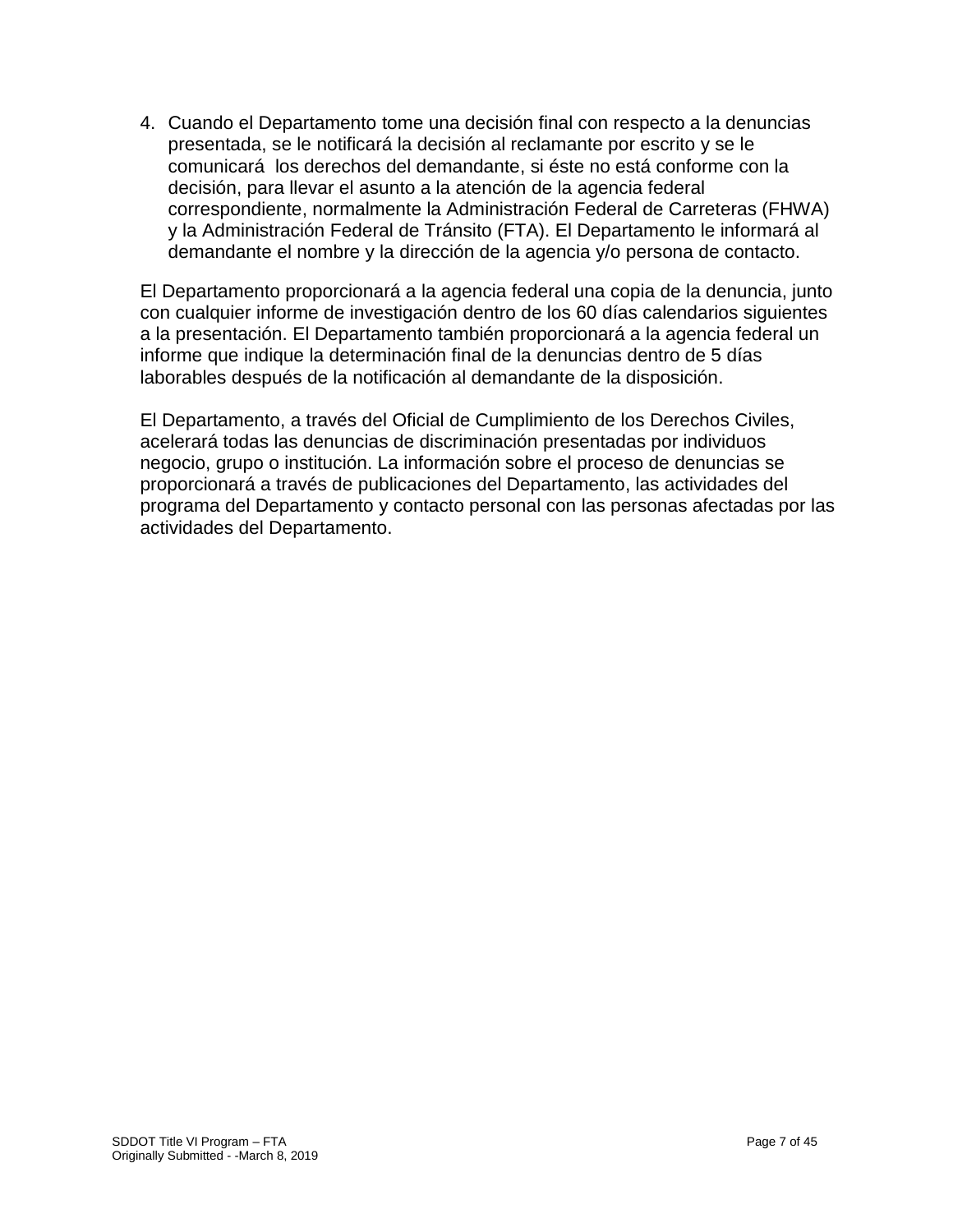### **TITLE VI/NONDISCRIMINATION COMPLAINT FORM SOUTH DAKOTA DEPARTMENT OF TRANSPORTATION**

Check what you believe to be the basis for the discrimination against you, such as race, sex or national origin. If you think that was more than one basis, more than one basis may be checked. You may also check more than one race/ethnic category.

I believe I was (or continue to be) discriminated against because of the following basis:

| Race                         | Hispanic or Latino                                  |
|------------------------------|-----------------------------------------------------|
| Color                        | American Indian or Alaska Native                    |
| Religion                     | <b>Black or African American</b>                    |
| <b>Sex</b><br>Male<br>Female | Native Hawaiian or Other Pacific<br><b>Islander</b> |
| <b>National Origin</b>       | Asian                                               |
| Other: Please Explain:       | White                                               |
|                              |                                                     |

Was a complaint filed with any other agency? \_\_\_\_\_\_\_\_\_\_\_\_\_\_\_\_\_\_\_\_\_\_\_\_\_\_\_\_\_\_\_\_\_\_\_

If yes, please list the name of the agency or agencies below:

Name(s) of department employees or programs/offices involved in discrimination and/or harassment:

Name(s) of any witnesses: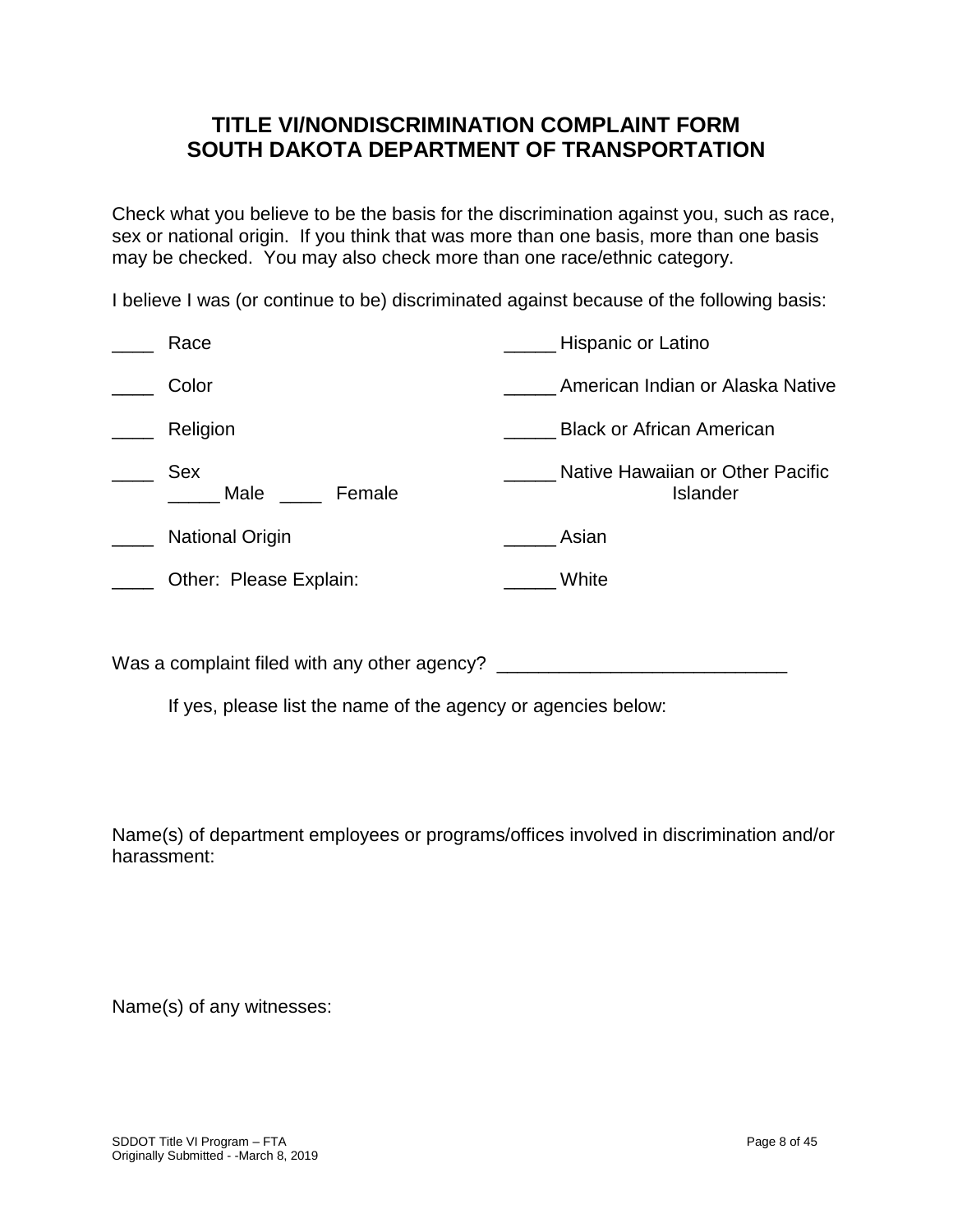### Explain specific complaint:

(explain in your own words what happened, the date(s) incidents occurred, who was involved, etc. Use backside of page for additional space or attach a separate sheet if needed. Please state the date(s) the incidents occurred or when the last incident occurred. All complaints need to be filed within 300 days of the last occurrence of discrimination and/or harassment.)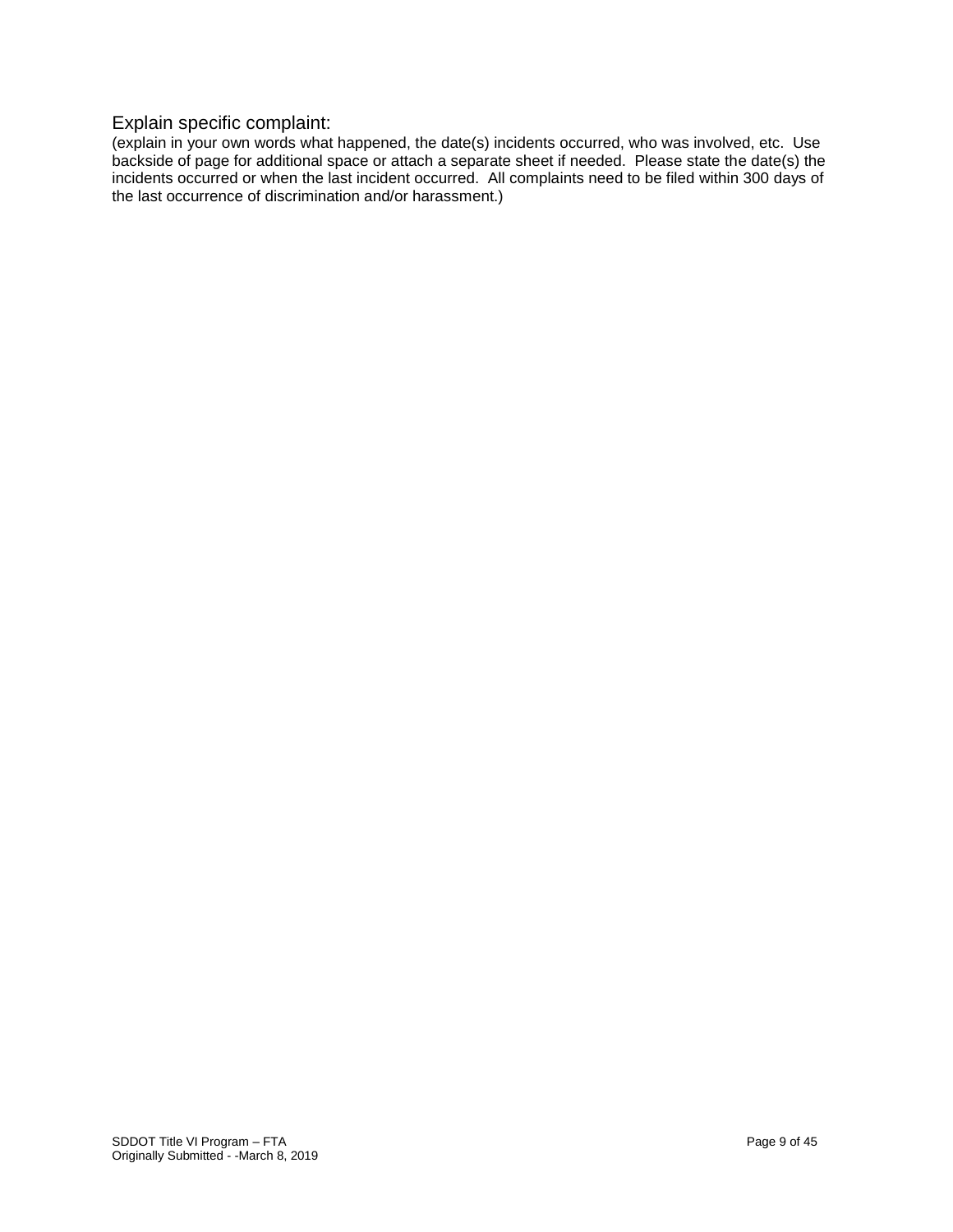What are you hoping will result from this complaint?

| <b>SIGNATURE</b> | <b>DATE</b>                                                                      |  |
|------------------|----------------------------------------------------------------------------------|--|
|                  | ,我们也不会有什么。""我们的人,我们也不会有什么?""我们的人,我们也不会有什么?""我们的人,我们也不会有什么?""我们的人,我们也不会有什么?""我们的人 |  |
| DOT USE ONLY     |                                                                                  |  |
|                  |                                                                                  |  |
|                  |                                                                                  |  |
|                  |                                                                                  |  |
|                  |                                                                                  |  |
| <b>RESULTS:</b>  |                                                                                  |  |

\_\_\_\_\_\_\_\_\_\_\_\_\_\_\_\_\_\_\_\_\_\_\_\_\_\_\_\_\_\_\_\_\_\_\_\_\_\_\_\_\_\_\_ \_\_\_\_\_\_\_\_\_\_\_\_\_\_\_\_\_\_\_\_\_\_\_\_\_\_

June D. Hansen, Civil Rights Compliance Officer DATE South Dakota Department of Transportation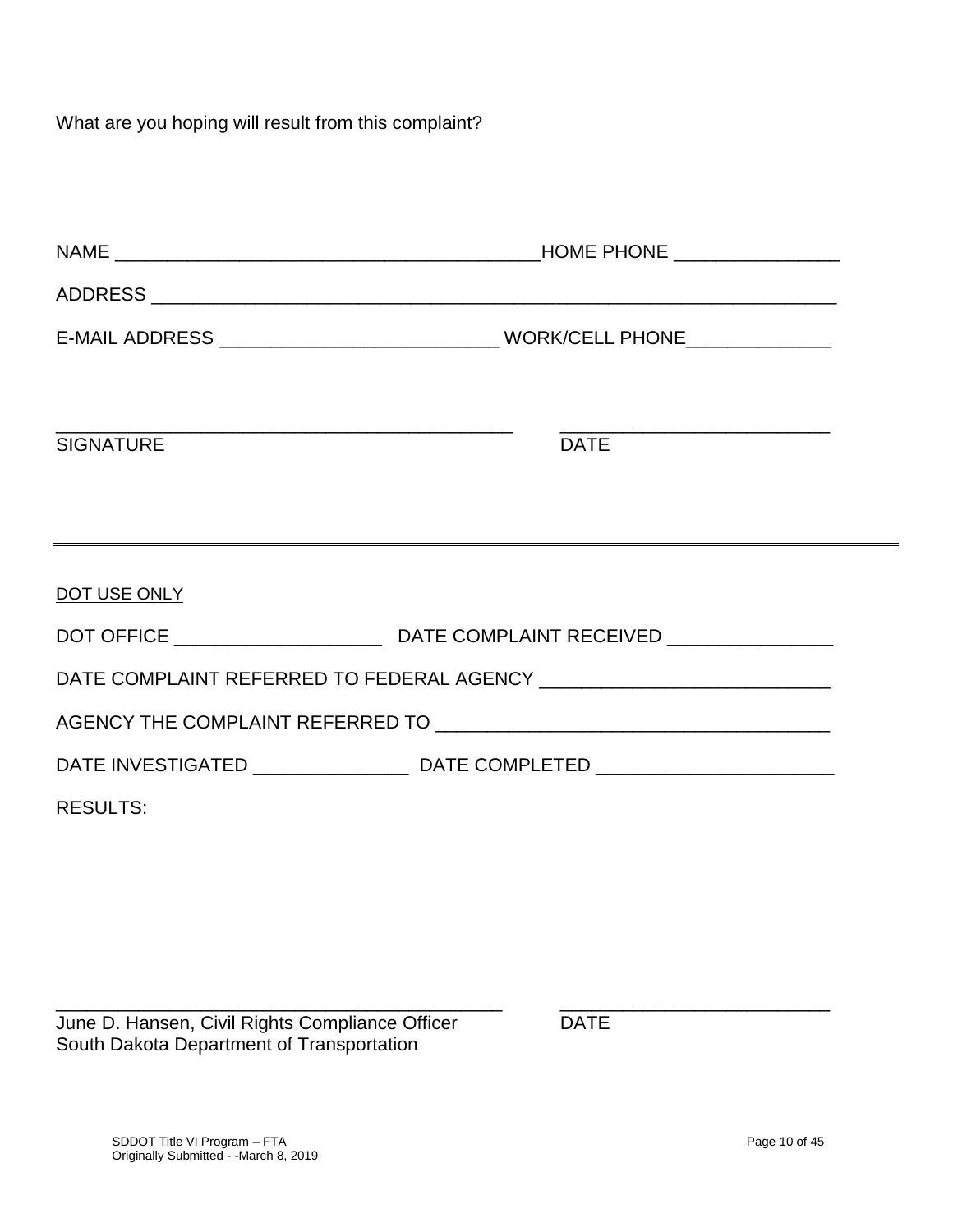### **TITLE VI/NONDISCRIMINATION COMPLAINT FORM SOUTH DAKOTA DEPARTMENT OF TRANSPORTATION**

*FORMULARIO DE QUEJA DE DISCRIMINACIÓN POR EL TÍTULO VI El DEPARTAMENTO DE TRANSPORTE DE DAKOTA DEL SUR*

Check what you believe to be the basis for the discrimination against you, such as race, sex or national origin. If you think that was more than one basis, more than one basis may be checked. You may also check more than one race/ethnic category.

I believe I was (or continue to be) discriminated against because of the following basis:

*Marque lo que crees que es la base de la discriminación contra usted, como raza, sexo, o su origen nacional. Más de una base se puede marcar. También puede indicar más de una raza/categoría étnica.*

*Creo que fui (o actualmente) discriminados por las siguientes bases:*

| Race                    |          |        | Hispanic or Latino                     |
|-------------------------|----------|--------|----------------------------------------|
| Raza                    |          |        | Hispano o Latino                       |
| Color                   |          |        | American Indian or Alaska Native       |
| Color                   |          |        | Indio Americano o Nativo de Alaska     |
| Religion                |          |        | <b>Black or African American</b>       |
| Religión                |          |        | Negro o Afro Americano                 |
| <b>Sex</b>              |          |        |                                        |
| Género                  |          |        | Native Hawaiian or Other Pacific       |
| Male                    | Female   |        | Islander                               |
| Macsulino               | Feminino |        | Nativo de Hawaii o Isleño del Pacifico |
| <b>National Origin</b>  |          |        | Asian                                  |
| Origen Nacional         |          |        | Asiático                               |
| Other: Please Explain:  |          |        | White                                  |
| Otra razón explicación: |          | Blanco |                                        |

Was a complaint filed with any other agency? ¿*Fue una queja presentada con ningún otro agencia?*

If yes, please list the name of the agency or agencies below: *En caso afirmativo, indique el nombre de la agencia(s) de abajo:* 

Name(s) of department employees or programs/offices involved in discrimination and/or harassment:

*Nombre(s) de los empleados o los programas/oficinas del departamento participa en la discriminación y/o acoso:*

Name(s) of any witnesses: *Nombre(s) de algunos testigos:* Explain specific complaint: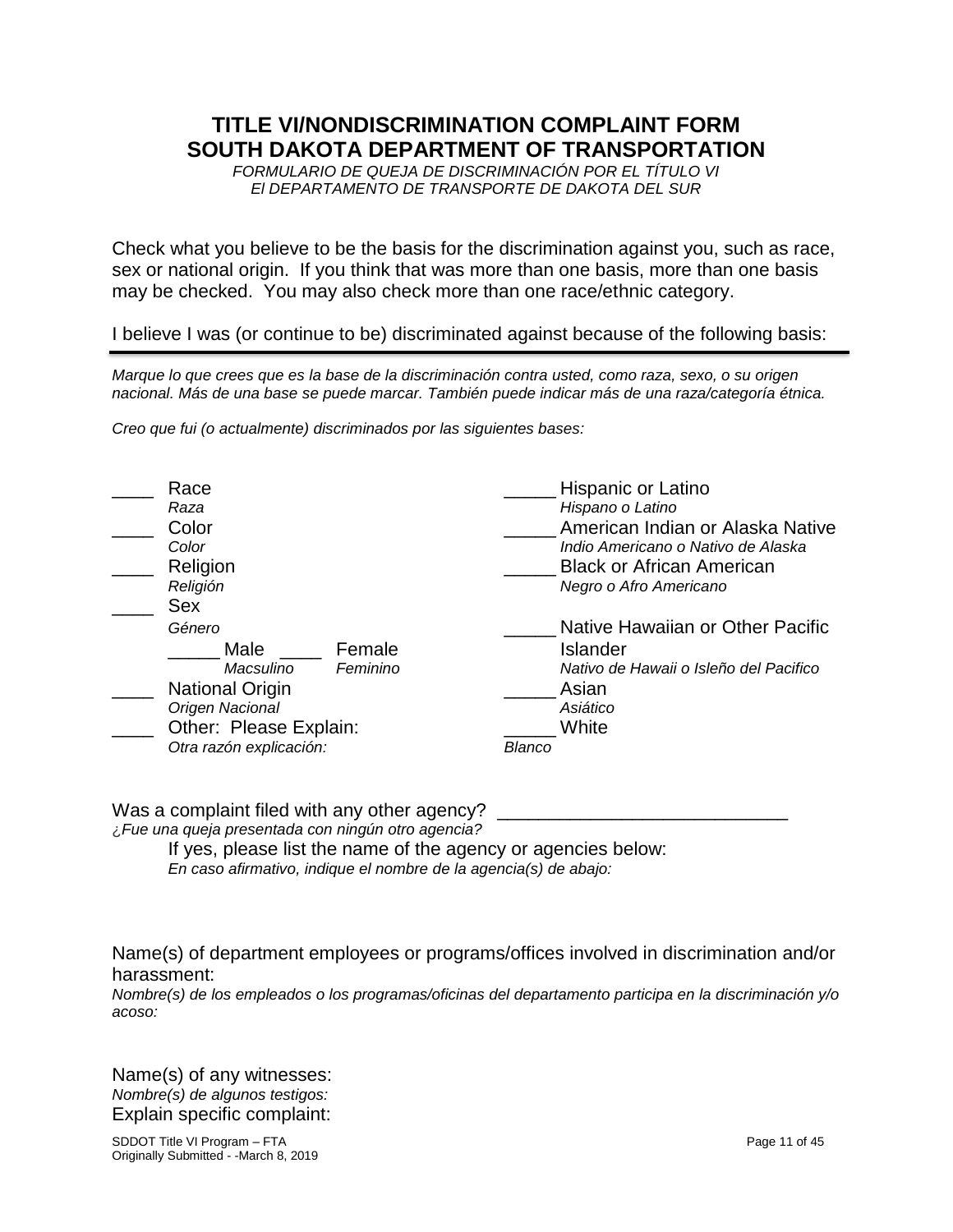(Explain in your own words what happened, the date(s) incidents occurred, who was involved, etc. Use backside of page for additional space or attach a separate sheet if needed. Please state the date(s) the incidents occurred or when the last incident occurred. All complaints need to be filed within 300 days of the last occurrence of discrimination and/or harassment.)

#### *Explicar la queja específica:*

*(Explicar en sus propias palabras lo que sucedió, la/s fechas(s) en que ocurrieron los incidentes, quién participó, etc*. *Utilice la trasera de la página si necesita más espacio o adjuntar una hoja adicional si es necesario. Todas las quejas deben ser presentadas dentro de los 300 días de la última aparición de la discriminación y/o acoso).*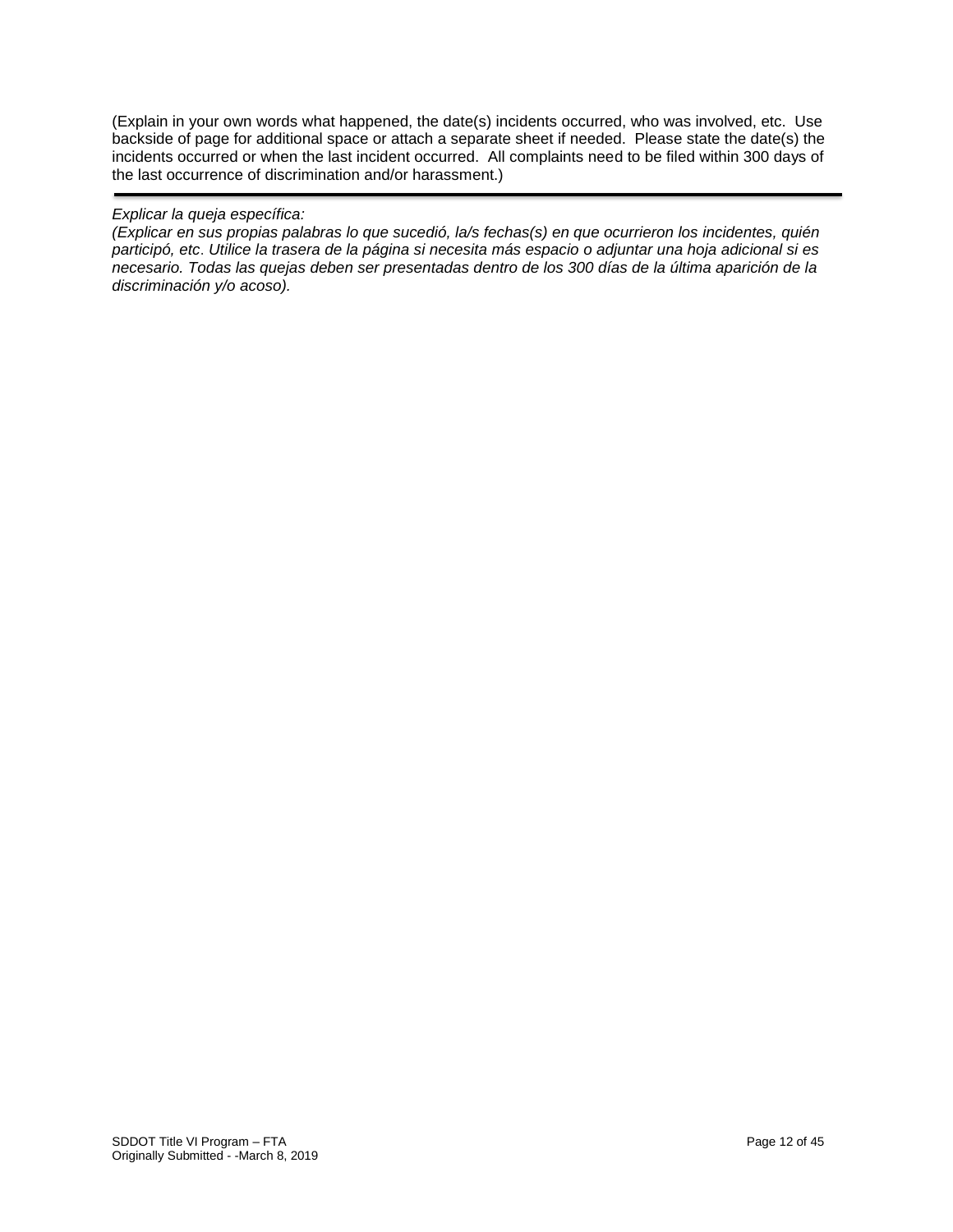What are you hoping will result from this complaint? ¿*Qué resultados usted espera de esta queja*

| Nombre                                      | Número de teléfono                                                                                   |  |
|---------------------------------------------|------------------------------------------------------------------------------------------------------|--|
|                                             |                                                                                                      |  |
| Dirección                                   |                                                                                                      |  |
|                                             |                                                                                                      |  |
| Correo electrónico                          | Otro número de teléfono                                                                              |  |
| <b>SIGNATURE</b>                            | <b>DATE</b>                                                                                          |  |
| Firma                                       | Fecha                                                                                                |  |
|                                             |                                                                                                      |  |
| DOT USE ONLY<br>SOLO PARA USO DE LA OFICINA |                                                                                                      |  |
|                                             |                                                                                                      |  |
|                                             |                                                                                                      |  |
|                                             |                                                                                                      |  |
|                                             | DATE INVESTIGATED _________________________________DATE COMPLETED __________________________________ |  |
| <b>RESULTS:</b>                             |                                                                                                      |  |

\_\_\_\_\_\_\_\_\_\_\_\_\_\_\_\_\_\_\_\_\_\_\_\_\_\_\_\_\_\_\_\_\_\_\_\_\_\_\_\_\_\_\_ \_\_\_\_\_\_\_\_\_\_\_\_\_\_\_\_\_\_\_\_\_\_\_\_\_\_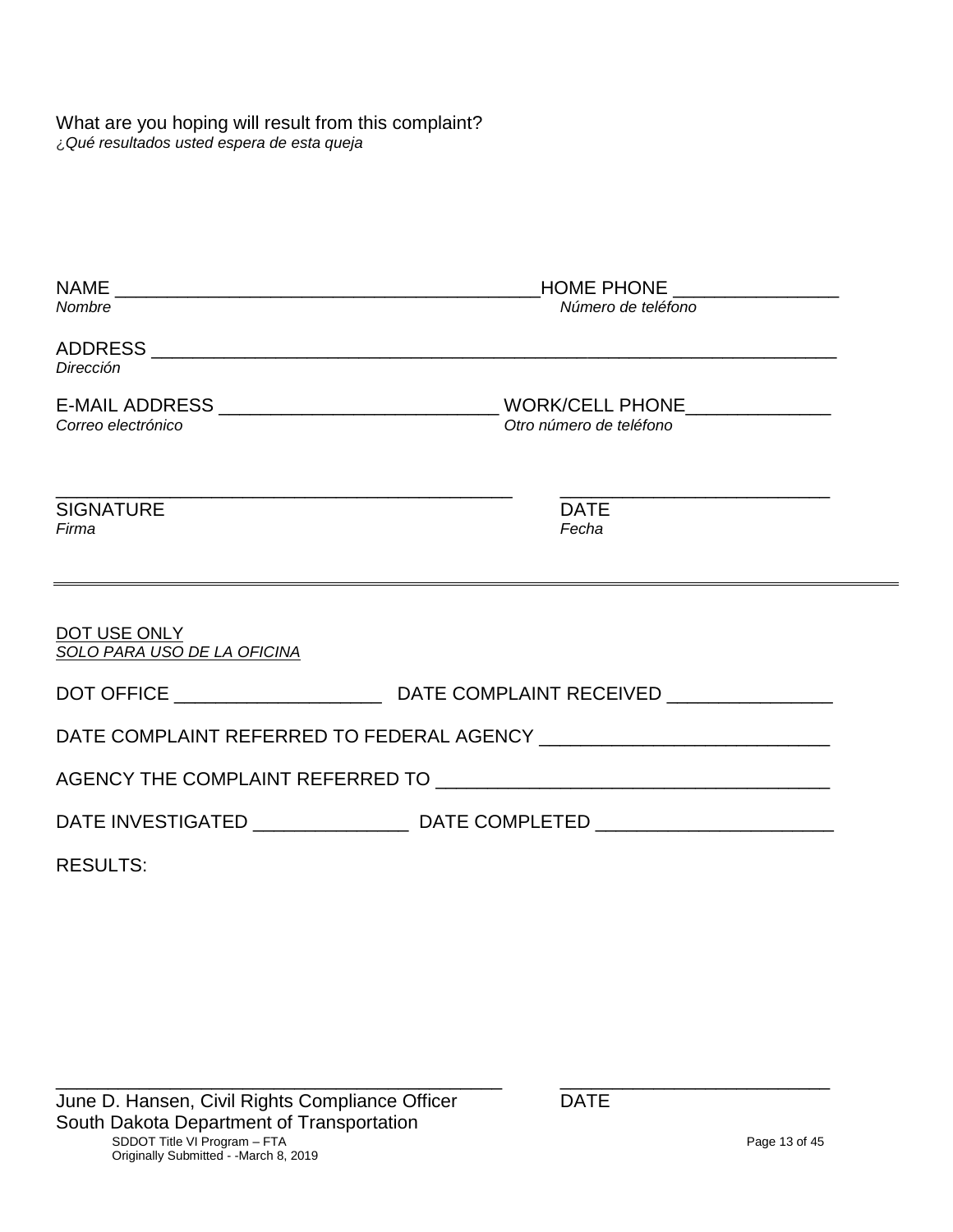### **TITLE VI OF THE CIVIL RIGHTS ACT OF 1964 COMPLAINANT RIGHTS INFORMATION FOR COMPLAINTS AGAINST THE SOUTH DAKOTA DEPARTMENT OF TRANSPORTATION**

The South Dakota Department of Transportation provides services without regard to race, color, gender, religion, national origin, age or disability, according to the provisions contained in SDCL 20-13, Title VI of the Civil Rights Act of 1964, the Rehabilitation Act of 1973, as amended, the Americans With Disabilities Act of 1990 and Executive Order 12898, Federal Actions to Address Environmental Justice in Minority Populations and Low-Income Populations, 1994.

Any person or group claiming to be aggrieved by an unlawful discriminatory practice based on race, color, national origin, sex, age or disability may by himself/herself or through his/her legally authorized representative, make, sign and date a written complaint and file such complaint with the Department within 300 calendar days following the date of the alleged discriminatory action or last occurrence of discrimination with the exception of age discrimination which must be filed within 180 days. The Department Civil Rights Compliance Officer will review the complaint, gather additional information from the complainant if necessary, and refer the complaint to the appropriate federal agency, which in most cases will be the Federal Highway Administration.

The written complaint or complaint form may be submitted to:

Department of Transportation Office of Legal Counsel – Civil Rights Program ATTN: June Hansen 700 E. Broadway Ave. Pierre, SD 57501

It is also within your rights to file directly with the appropriate Federal agency that oversees the transportation activities, services or facilities.

For any highway-related matters, complaints may be sent directly to the local division office of the Federal Highway Administration by submitting them to:

> Federal Highway Administration 116 E. Dakota Ave., Suite A Fax: 605-224-1766 Pierre, SD 57501

ATTN: Mark Hoines Phone: 605-224-7326 ext. 3039

For any transit-related matters, the appropriate federal agency is the Federal Transit Administration. Individuals and organizations may file a complaint by completing a Title VI Complaint form found at: [http://www.fta.dot.gov/civilrights/12328\\_5104.html.](http://www.fta.dot.gov/civilrights/12328_5104.html) **Complaints must be signed, include contact information, and mailed** to:

> Federal Transit Administration Office of Civil Rights Attention: Title VI Program Coordinator East Building, 5th Floor - TCR 1200 New Jersey Ave., SE Washington, DC 20590

Any person who has questions concerning this policy or who believes they have been discriminated against should contact the Department's Civil Rights Office at 605-773-3540.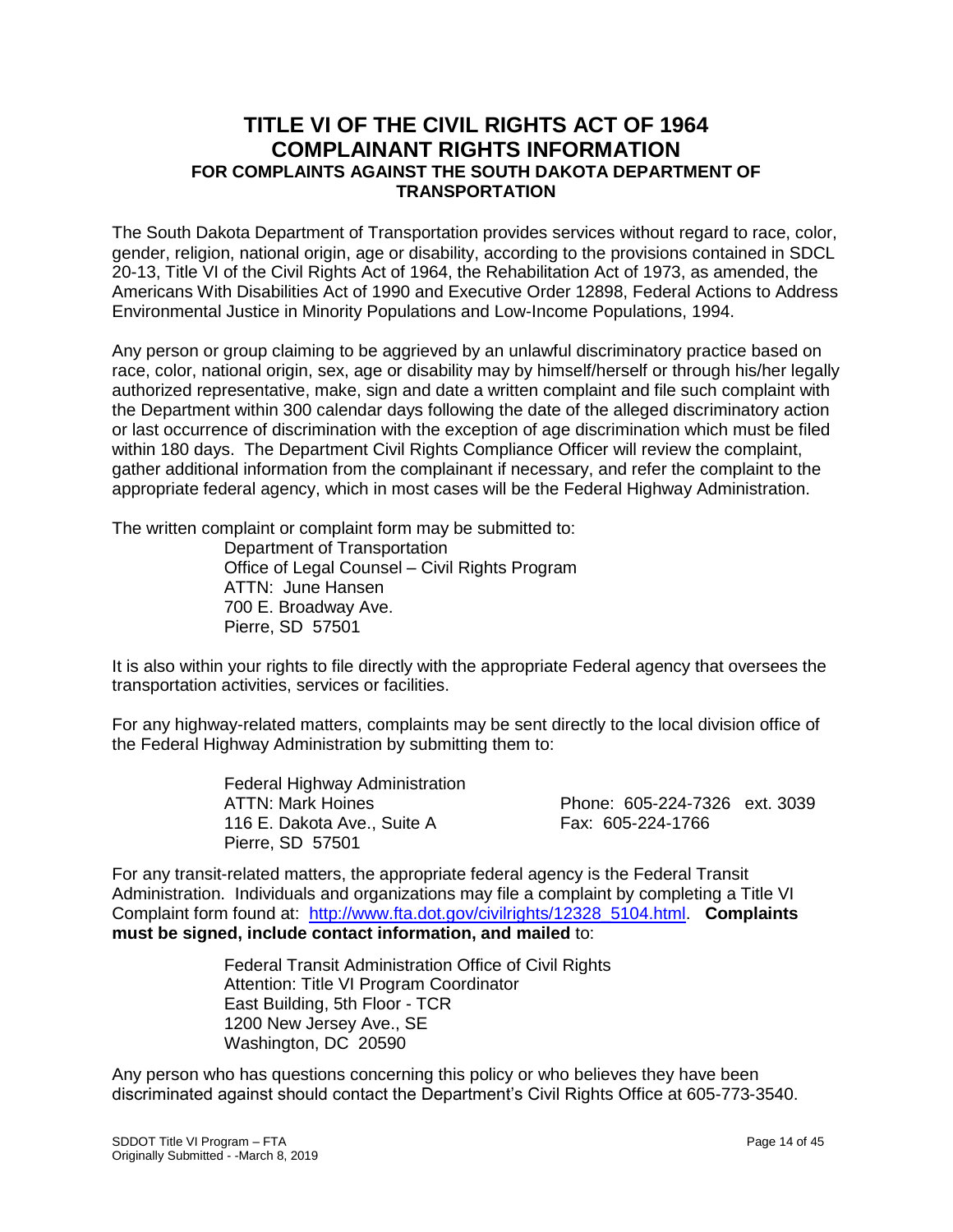### **TÍTULO VI DE LA LEY DE DERECHOS CIVILES DE 1964 INFORMACIÓN PARA PERSONAS HACIENDO QUEJAS CONTRA EL DEPARTAMENTO DE TRANSPORTE del ESTADO DE SOUTH DAKOTA**

El departamento de Transporte de Dakota del Sur ofrece servicios sin distinción de raza, color, sexo, religión, origen nacional, edad o discapacidad, de acuerdo con las disposiciones contenidas en SDCL 20-13, Título VI del Acta de Derechos Civiles de 1964, la Ley de Rehabilitación de 1973, según enmendadas, la Ley de Estadounidenses con Discapacidades de 1990 y la Orden Ejecutiva 12898: Acciones federales para abordar la justicia ambiental en poblaciones minoritarias y de bajos ingresos, 1994.

Cualquier persona o grupo que alegue ser perjudicada por una práctica ilegal discriminatoria basada en la raza, color, origen nacional, sexo, edad o discapacidad puede, por sí mismo / a sí misma o a través de su representante / persona autorizada legalmente, hacer, firmar y fechar una queja por escrito y presentar dicha queja ante el Departamento dentro de los 300 días aproximadas siguientes a la fecha de la supuesta acción discriminatoria o la última aparición de la discriminación con la excepción de la discriminación por edad que debe presentarse dentro de los 180 días. El Oficial encargado de Cumplimiento de los Derechos Civiles del Departamento revisará la queja, puede recopilar información adicional del reclamante, si es necesario, se presentara la reclamación ante la agencia federal correspondiente, que en la mayoría de los casos será la Administración Federal de Carreteras.

La queja por escrito o en forma de denuncia podrá ser presentada a:

South Dakota Department of Transportation Office of Legal Counsel – Civil Rights Program Atención: June Hansen 700 E. Broadway Ave. Pierre, SD 57501

También está en su derecho de presentar directamente con la agencia federal apropiado que supervisa las actividades de transporte, servicios o instalaciones.

Para todos los asuntos relacionados con la carretera, las quejas pueden ser enviadas directamente a la oficina de la división local de la Administración Federal de Carreteras sometiéndolos a:

Federal Highway Administration 116 E. Dakota Ave, Suite A Fax:. 605-224-1766 Pierre, SD 57501

Atención: Mark Hoines Teléfono: 605-224-7326 ext. 3039

Para todas las cuestiones relacionadas con el tránsito, la agencia federal apropiada es la Administración Federal de Tránsito. Los individuos y las organizaciones pueden presentar una queja al completar un formulario de queja del Título VI encontrado por: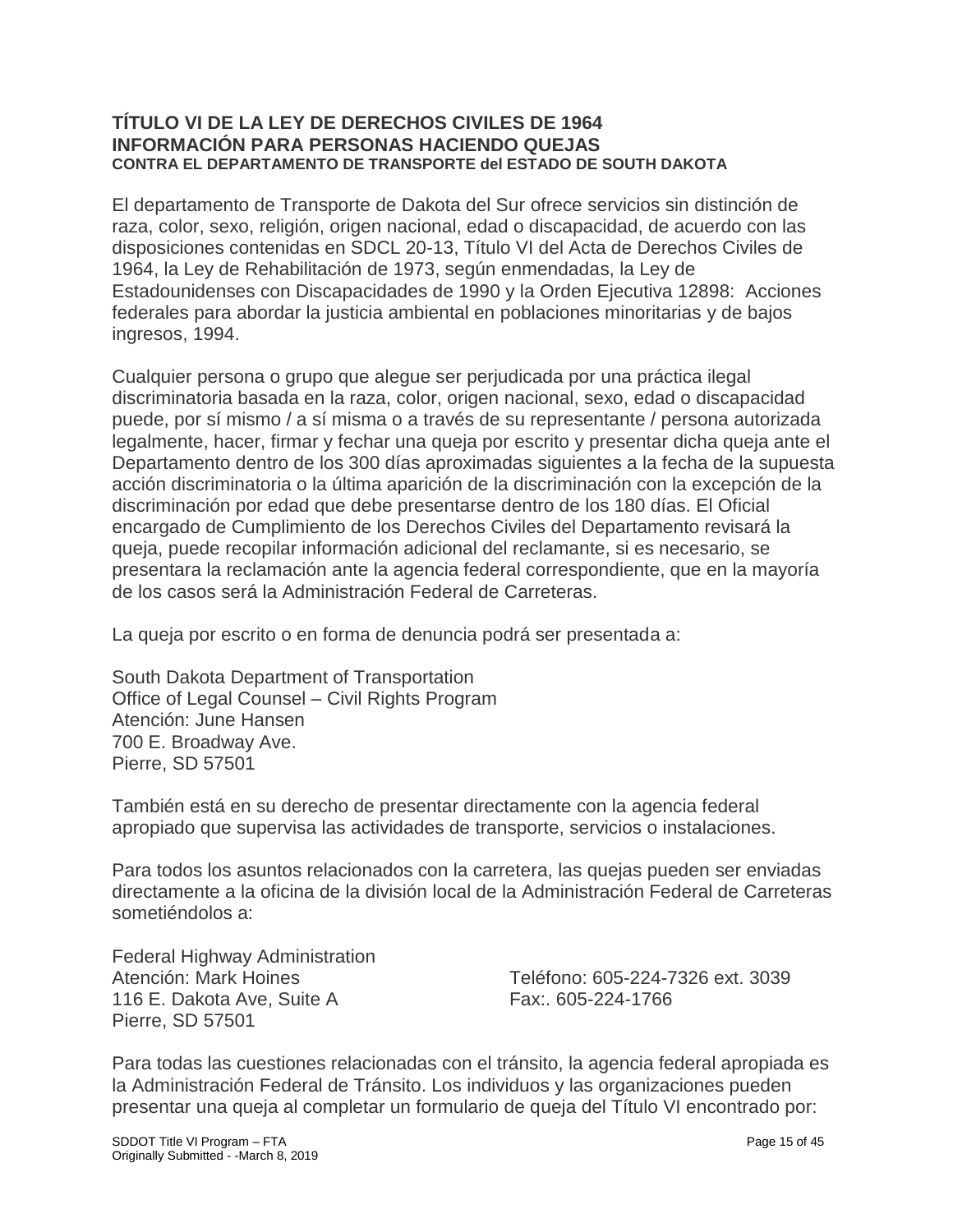[http://www.fta.dot.gov/civilrights/12328\\_5104.html](http://www.fta.dot.gov/civilrights/12328_5104.html) **Las quejas deben ser firmadas, inclusivos de información de contacto, y enviado por correo** a:

Federal Transit Administration Office of Civil Rights Attention: Title VI Program Coordinator East Building, 5<sup>th</sup> Floor - TCR 1200 New Jersey Ave., SE Washington, DC 20590

Cualquier persona que tenga preguntas sobre esta política o que cree que han sido víctimas de discriminación debería comunicarse con la Oficina de Derechos Civiles del Departamento al 605-773-3540.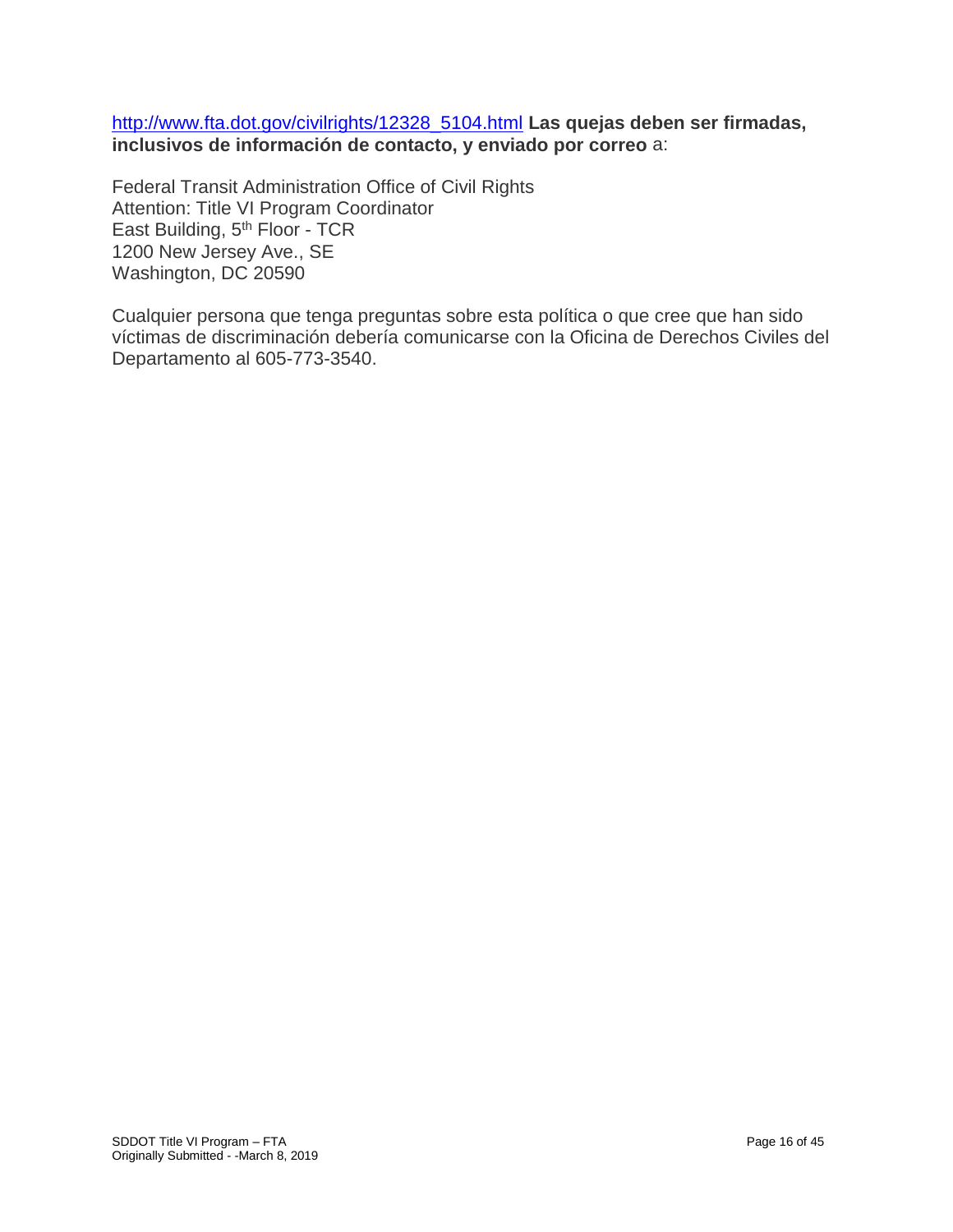### **IV. TITLE VI INVESTIGATIONS, COMPLAINTS OR LAWSUITS**

### **Investigations, Complaints or Lawsuits**

None in the last three years

| <b>Title VI Complaint Log</b> |                            |                               |                             |              |               |                    |  |
|-------------------------------|----------------------------|-------------------------------|-----------------------------|--------------|---------------|--------------------|--|
| Case<br>#                     | Complainant<br><b>Name</b> | Complainant<br><b>Address</b> | <b>Date</b><br><b>Filed</b> | <b>Basis</b> | <b>Status</b> | <b>Disposition</b> |  |
|                               |                            |                               |                             |              |               |                    |  |
|                               |                            |                               |                             |              |               |                    |  |
|                               |                            |                               |                             |              |               |                    |  |
|                               |                            |                               |                             |              |               |                    |  |
|                               |                            |                               |                             |              |               |                    |  |
|                               |                            |                               |                             |              |               |                    |  |
|                               |                            |                               |                             |              |               |                    |  |

# **V. PUBLIC INVOLVEMENT PLAN**

The SDDOT is dedicated to providing equal opportunities for all people who utilize its programs and services. Because the service communities are so small, subrecipient transit providers can easily identify new and existing Limited English Proficiency (LEP) populations and react accordingly.

An example of this can be seen in the actions of Palace Transit, based out of Mitchell, SD. When they saw an increased number of children from Limited English Proficiency families utilizing their transit service for Headstart Programs, they began printing important information, such as schedules and phone number information, in Spanish. This made using their transit service easier for these families.

The Title VI Specialist/Coordinator or designee attends all the public meetings on the Statewide Transportation Improvement Plan (STIP) which are held throughout the state. This is done to monitor the meeting to ensure minorities, low income individuals and other under-represented parties are given equal access to comment on the five-year plan which includes the Transit plan.

Each year the Title VI Specialist/Coordinator schedules on-site meetings with each of the nine Tribes to discuss transportation-related issues and concerns. Transit is discussion topic. All nine Tribes have access to Transit either by running their own Transit program or being served by a rural transit provider.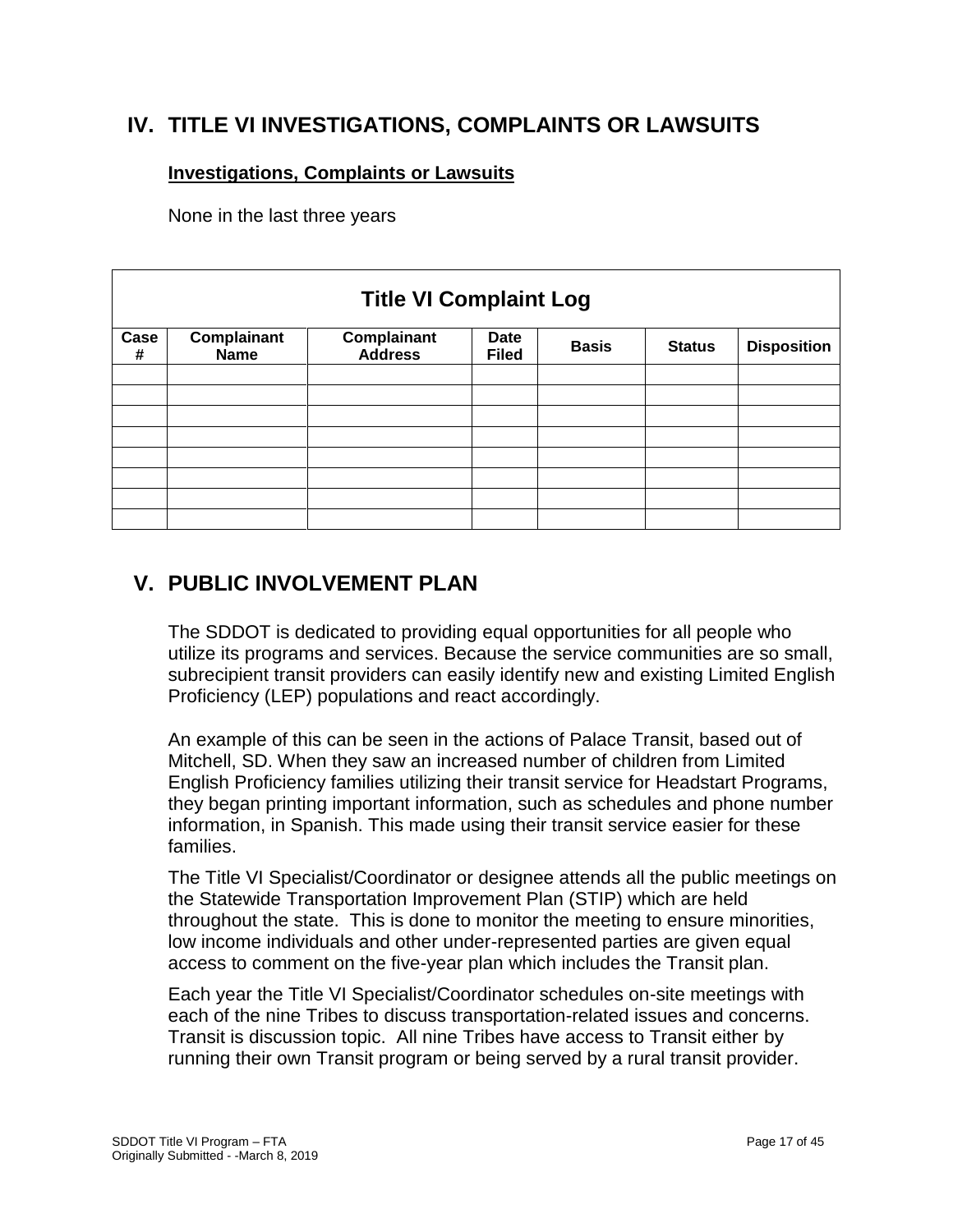Every June, all nine Tribes are invited to send representatives to an annual meeting with the Secretary of Transportation to discuss the STIP and impact on Indian County. Transit issues are included in the discussion at this meeting.

The Title VI Specialist/Coordinator or designee also attends numerous public meetings and open houses throughout the state to monitor the meetings to ensure that minorities, low income individuals and other under-represented parties are given equal access to participate in the meetings/open houses.

The Title VI Specialist/Coordinator is also designed as the ADA Coordinator for the department, so she is responsible for making all reasonable accommodations for persons with disabilities to participate in public meetings.

To see guidelines for other outreach and participation efforts, please view pages 9 and 19 of the Public Involvement Plan (Attached). Or the Public Involvement Plan can be viewed online at:

[http://www.sddot.com/resources/reports/PublicInvolvementPlanFinalSignatureCo](http://www.sddot.com/resources/reports/PublicInvolvementPlanFinalSignatureCopy031810.pdf) [py031810.pdf](http://www.sddot.com/resources/reports/PublicInvolvementPlanFinalSignatureCopy031810.pdf)

Additional information on public involvement is also found in the Statewide Planning Section.

The public involvement plan is being updated and the update plan is scheduled to be finalized by 2020.

# **VI. LANGUAGE ASSISTANCE PLAN**

The department has no formal plan for providing language assistance for persons with limited English proficiency. South Dakota has a low minority population with limited English proficiency. The department handles outreach to people with limited English proficiency on a case-by-case basis. The department has access to interpreter services and provides information in alternative languages upon request.

The department is constantly reviewing the needs of those we serve with limited English proficiency and acts where appropriate. For example, when there was an increase of highway construction workers working on the department's highway construction projects who had limited English proficiency and whose primary language was Spanish, the department began providing wage and hour, EEO, OSHA and other related bulletin posters in Spanish.

The department has worked with local transit providers to review their needs to serve people with limited English proficiency. Based on changes in population in two communities, the local transit providers in those communities have opted to publish transit information in alternative languages. In both cases, the increased population with limited English proficiency was based on new employment opportunities to those communities that hired a number of employees with limited English proficiency from outside the state.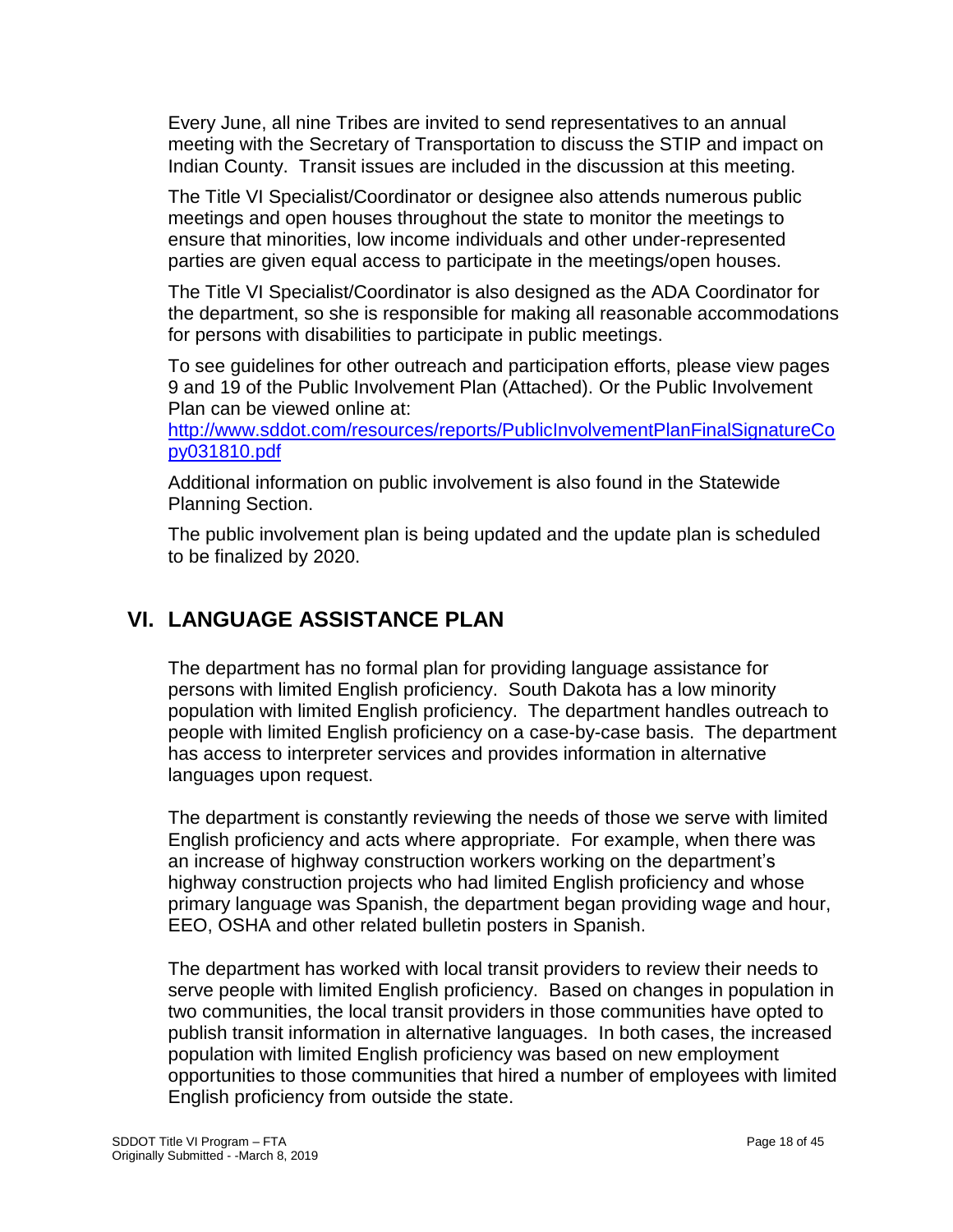#### **FOUR-FACTOR ANALYSIS**

#### **Factor 1: The Number and Proportion of LEP Persons Served or Encountered in the Eligible Service population**

#### **Task 1, Step 1: Examine prior experience with LEP Individuals**

The South Dakota Department of Transportation (SDDOT) does not directly control any transit activities and is not in direct contact with transit vehicle operators, or transit station managers. The SDDOT also does not control the customer service telephone line, agency websites, or conduct community meetings and public hearings. Those tasks and individuals are under the authority of the sub-recipients.

#### **Task 1, Step 2: Become familiar with data from the U.S. Census**

The census information is from the 2010 U.S. Census.

These sections from the U.S. Census Bureau, 2010-2014 American Community Survey illustrate the top languages spoken in South Dakota and the number of people who speak that language as follows:

| 658,245 | English                               |
|---------|---------------------------------------|
| 13,420  | German                                |
| 11,245  | Other Native North American languages |
| 10,050  | Spanish or Spanish Creole             |
| 1,255   | French                                |
| 1,055   | Other Slavic languages                |
| 1,040   | African languages                     |
| 1,025   | Scandinavian languages                |
| 575     | Serbo-Croatian                        |
| 555     | Vietnamese                            |

The most common languages spoken besides English are German and other Native North American Languages, however, there is a higher number of Spanish speaking persons who speak English "not well" or "not at all". For a more complete list of languages spoken, including the English proficiency, please refer to Appendix II.

#### **Task 1, Step 2A: Identify the geographic boundaries of the area that your agency serves.**

The SDDOT 's boundaries encompass all of South Dakota's transit activities and providers.

#### **Task 1, Step 2B: Obtain Census data on the LEP population in your service area.**

- $\circ$  Appendix I contains information on language spoken, age, and proficiency in English.
- o Appendix II contains information on all languages spoken and the proficiency in English.
- $\circ$  Appendix III contains the percentages of people in South Dakota, by county, who speak English "less than very well".
- o Appendix IV is South Dakota's population by county
- $\circ$  Appendix V is a list of the number of people who speak English less than "very well" in South Dakota by county. This list was formed by applying Appendix III to Appendix IV.

#### **Task 1, Step 2C: Analyze the data you have collected.**

Appendix IV must be applied to Appendix III to fully evaluate the amount of people who speak English "less than well". Because the sample cases are too small and do not meet the threshold; some data is not available from the Census Bureau.

For example, Ziebach County shows that they have 5.2 %, the highest percentage of people who speak English "less than well", topping Minnehaha County's 3.8%. But when you apply these percentages to the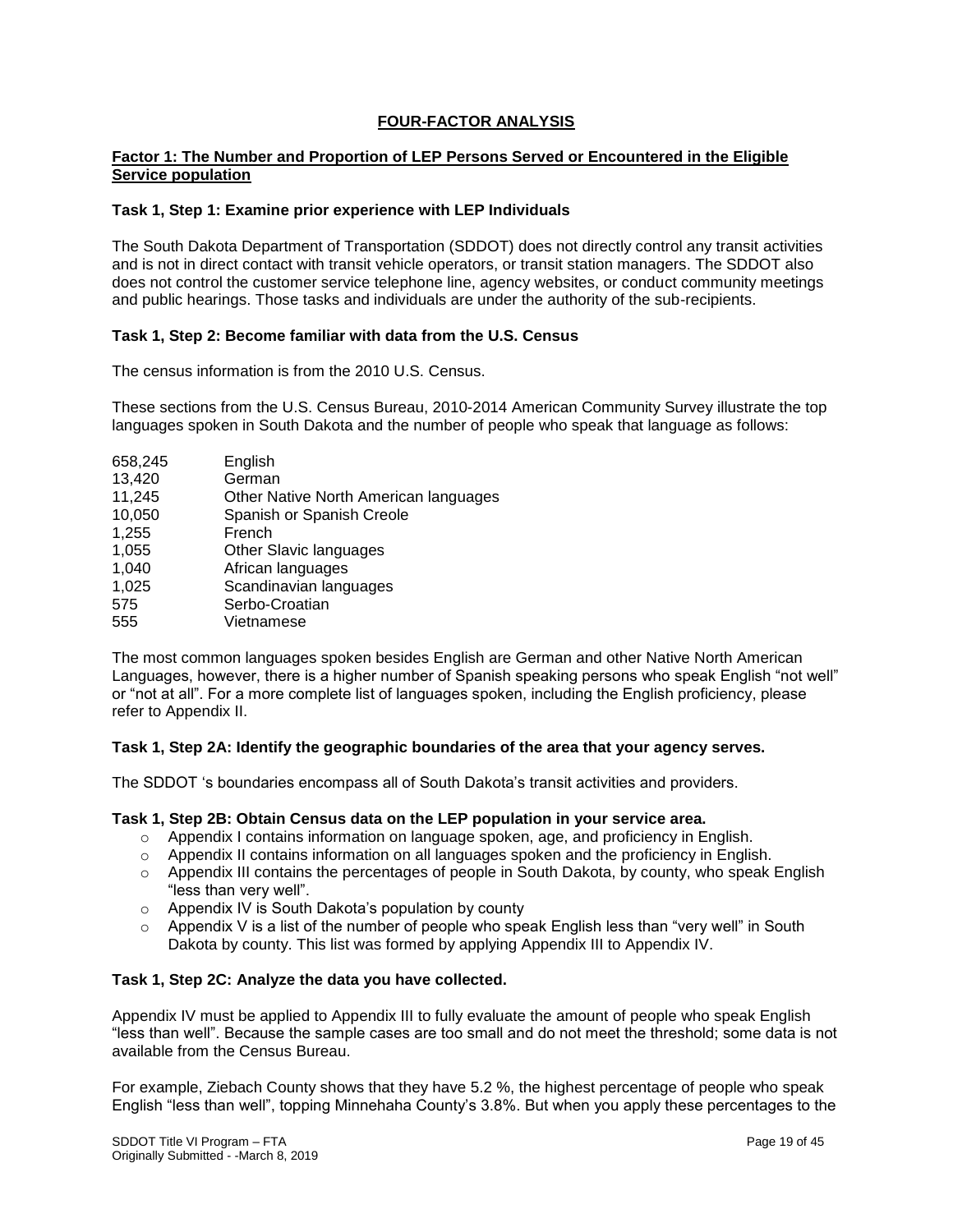population (Appendix V) of these counties, Minnehaha County ends up with 6,956 people who speak English less than well, while Ziebach County only has 133 people with a LEP.

Appendix V gives an approximate number of LEP persons in each county.

Minnehaha County has that largest population of LEP persons with approximately 6,956. The next highest population is 1,614 in Pennington County.

In the entire state of South Dakota, 16,375 (2.3%) people can be classified as having a Limited English Proficiency.

Of the people who speak Spanish, 3,995 are not proficient in English.

For German speaking persons, 5,510 are considered having a Limited English Proficiency. However, 4,395 of these people fall under the category of speaking English "well".

Other Native North American languages account for 2,400 people with a Limited English Proficiency.

The remaining 4,470 people with a Limited English Proficiency speak a combination of French, Croatian, Vietnamese, and Slavic, Scandinavian, and African languages.

#### **Task 1, Step 2D: Identify any concentrations of LEP persons within your service area.**

South Dakota is home to a very small Limited English Proficiency population. The largest concentration of LEP persons within SDDOT jurisdiction is located in the Sioux Falls area (Minnehaha County), with the next largest concentration being in the Rapid City area (Pennington County).

#### **Task 1, Step 3: Consult state and local sources of data.**

South Dakota's small overall population, and LEP population, makes it difficult to compare to neighboring states and even some cities. Most of South Dakota's LEP population is located within the state's larger cities. However, because of the low population levels the US Census Bureau has not reported data on the English proficiency within the individual cities.

#### **Task 1, Step 4: Reach out to community organizations that serve LEP persons.**

SDDOT works solely with subrecipients and has no direct contact with LEP persons; therefore, the subrecipients are better equipped to complete an analysis of LEP persons within their service areas. Because of the small population of LEP persons in South Dakota, subrecipients and transit providers are easily able to determine new language assistance needs.

#### **Task 1, Step 4A: Identify community organizations.**

The small LEP population in South Dakota allows for little difficulty in identifying and addressing the needs of LEP persons who utilize transit services. Recognizing new language needs in South Dakota's small LEP population has presented no difficulty to subrecipient transit providers.

#### **Task 1, Step 4B: Contact relevant community organizations.**

The recognition of new LEP needs has presented no problems to transit providers. South Dakota's relatively small population makes identifying new LEP needs very straightforward.

#### **Task1, Step 4C: Obtain Information**

SDDOT Title VI Program – FTA Page 20 of 45 Originally Submitted - -March 8, 2019 The small communities and populations served by South Dakota transit providers make the identification of LEP needs an easy task for subrecipients. Any new LEP needs are addressed as they arise within a particular area.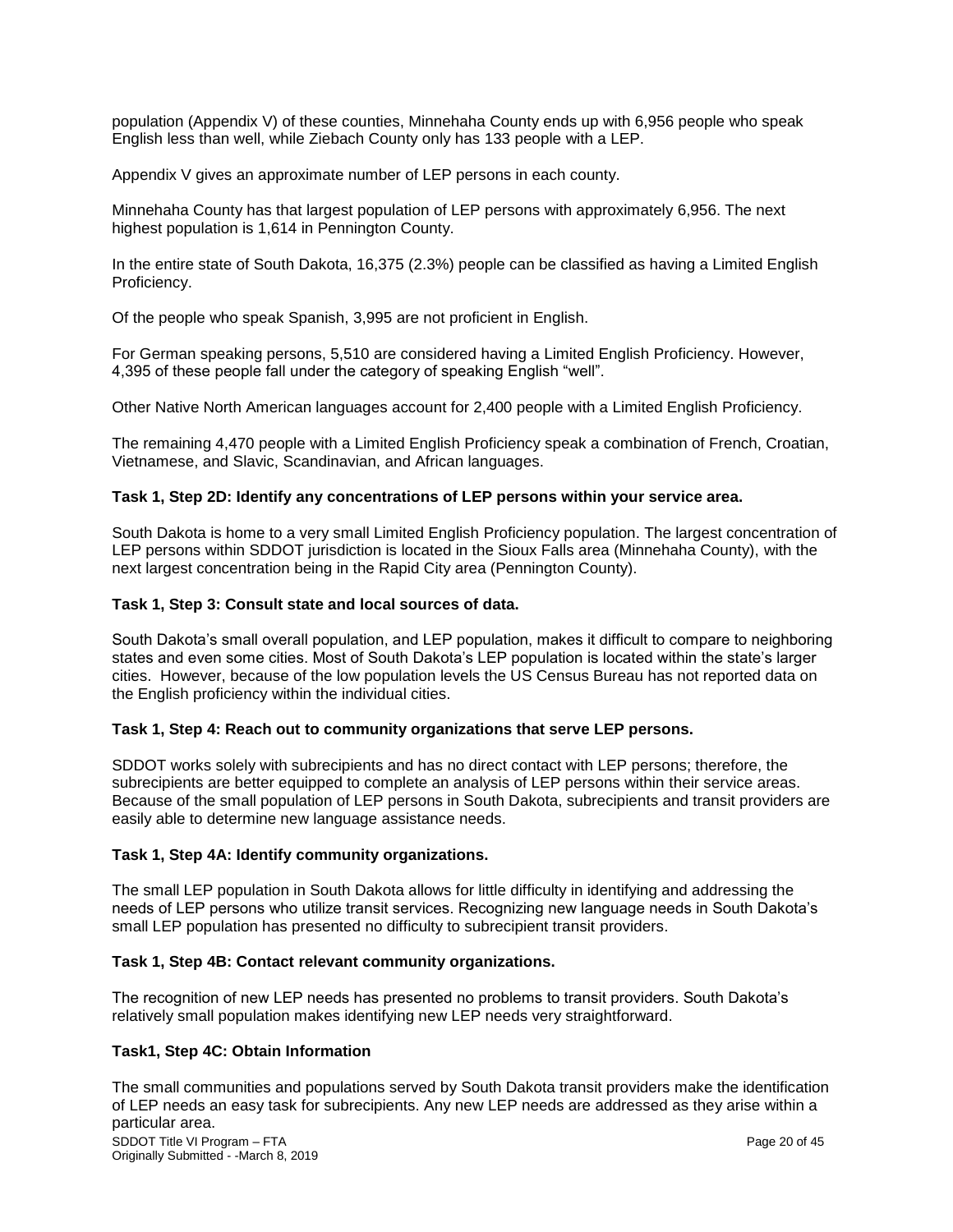#### **Factor 2: The Frequency with Which LEP Individuals Come into Contact with your programs, activities, and services**

The SDDOT has had no requests for LEP services in the transit area.

#### **Task 2, Step 1: Review the relevant programs, activities, and services you provide.**

As SDDOT has no direct contact with LEP persons in the transit area. All LEP programs, activities, and services that apply to transit are provided by the subrecipients.

#### **Task 2, Step 2: Review information obtained from community organizations.**

The small overall population in South Dakota has made the recognition of new LEP needs quite apparent to the subrecipient transit providers. The frequency of use and particular routes and services that are habitually utilized by LEP persons are also quite evident to the subrecipient transit providers. The smaller size of the subrecipient transit providers allows them to quickly adjust to any new needs.

#### **Task 2, Step 3: Consult directly with LEP persons.**

The SDDOT works solely with sub-recipients in transit services, and does not directly provide LEP services. LEP services are attained through the subrecipients, and it is with subrecipients that LEP persons have any type of direct contact.

#### **Factor 3: The Importance to LEP Persons of Your Program, Activities, and Services.**

#### **Task 3, Step 1: Identify your agency's most critical services**

The SDDOT has no direct contact with LEP persons in the transit area and any LEP services are provided by the subrecipients.

#### **Task 3, Step 2: Review input from community organizations and LEP persons**

Any contact with community organizations or LEP persons will be with the subrecipient transit providers, as SDDOT does not directly control any of the transit services. Any alterations in routes or modes of transportation in response to LEP needs are the decisions of the subrecipients.

#### **Factor 4: The Resources Available to the Recipient and Costs**

#### **Task 4, Step 1: Inventory language assistance measures currently being provided, along with associated costs.**

All language assistance measures are being provided by the subrecipients, as the SDDOT does not directly control any of the transit systems in South Dakota. All associated costs would be the responsibility of the transit providers.

#### **Task 4, Step 2: Determine what, if any, additional services are needed to provide meaningful access.**

The SDDOT does not provide any LEP services in the transit area. It is the responsibility of the subrecipients to analyze the LEP needs in their service areas and to provide accordingly.

#### **Task 4, Step 3: Analyze your budget.**

SDDOT Title VI Program – FTA Page 21 of 45 Originally Submitted - -March 8, 2019 All costs associated with providing LEP services for transit are the responsibility of the subrecipients to determine within their budgets. The SDDOT does not directly provide these services to LEP persons in the transit area.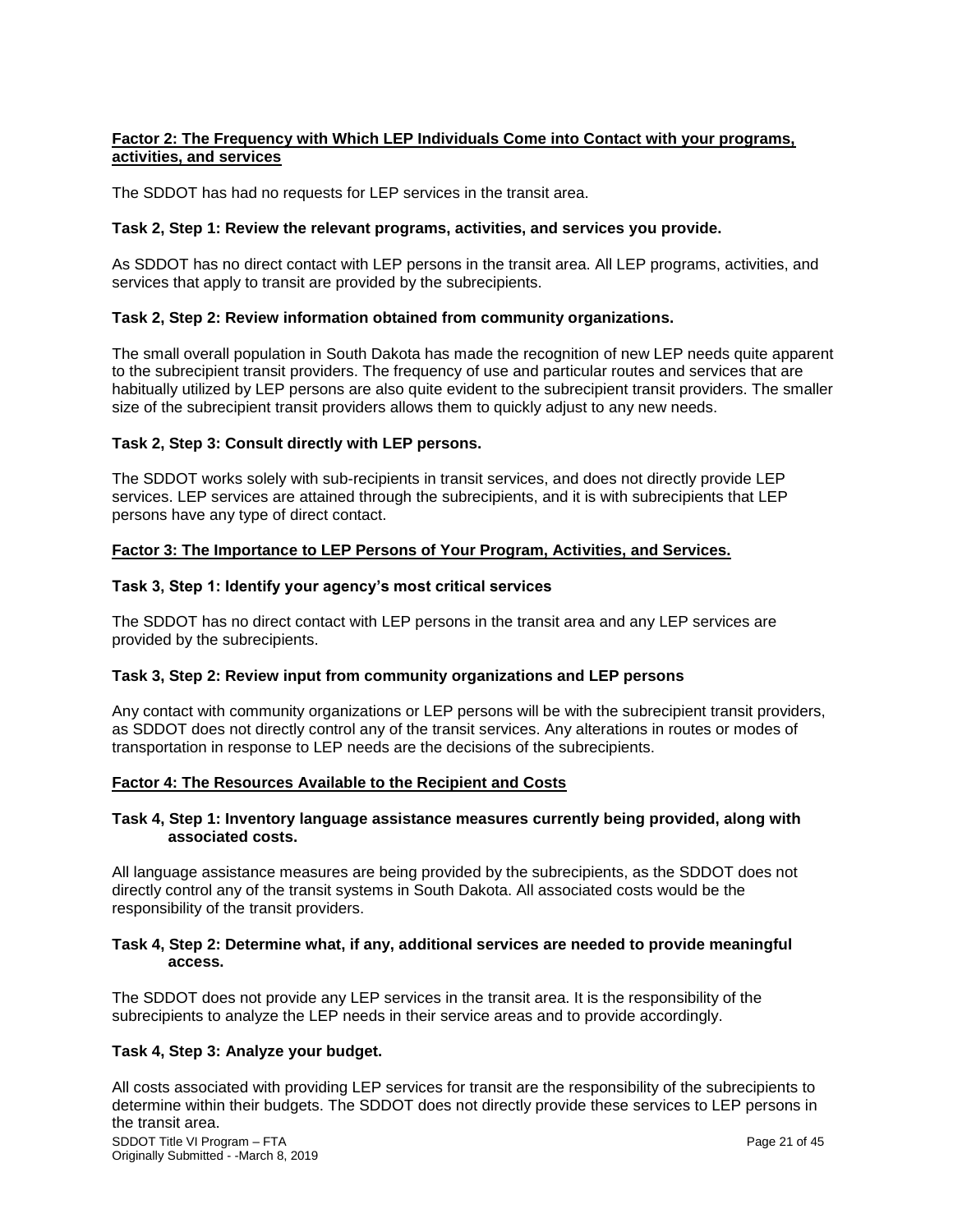#### **Task 4, Step 4: Consider cost effective practices for providing language services.**

All costs associated with providing LEP transit services fall under the responsibility of the subrecipient transit providers. It is their responsibility to consider cost effective practices when providing these services for LEP persons.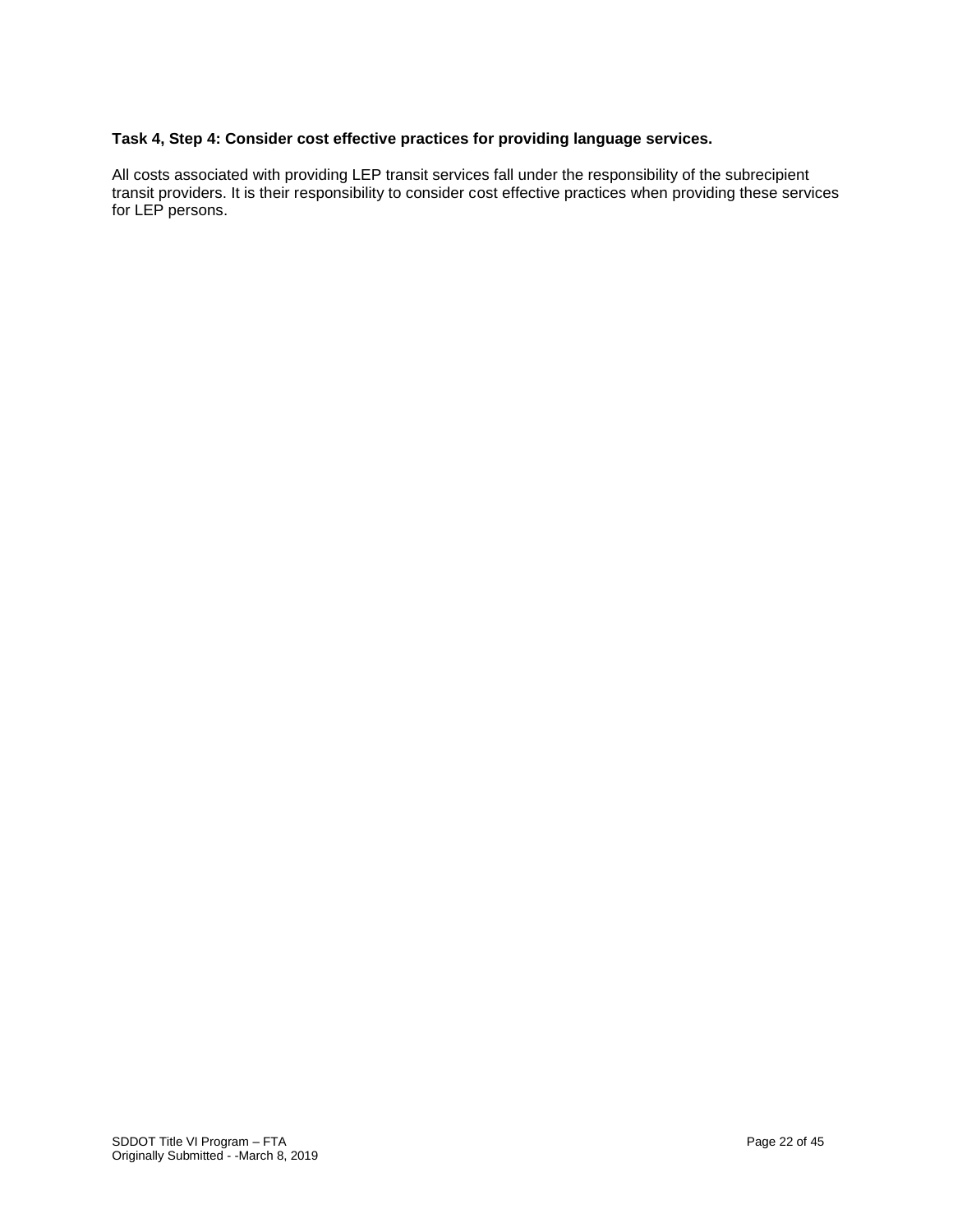|                                                                 |         |                    | Percent of specified language<br>speakers |                                                  |  |  |
|-----------------------------------------------------------------|---------|--------------------|-------------------------------------------|--------------------------------------------------|--|--|
| Subject                                                         | Total   | Margin of<br>Error | Speak English<br>"very well"              | <b>Speak English</b><br>less that "very<br>well" |  |  |
| <b>Population 5 years and</b><br>over                           | 775,405 | $+/-312$           | 97.9%                                     | 2.1%                                             |  |  |
| Speak only English                                              | 93.30%  | $+/-0.2$           | (X)                                       | (X)                                              |  |  |
| Speak a language other than<br>English                          | 6.70%   | $+/-0.2$           | 68%                                       | 32%                                              |  |  |
| <b>Spanish or Spanish Creole</b>                                | 2.2%    | $+/-0.1$           | 60.5%                                     | 39.5%                                            |  |  |
| Other Indo-European                                             |         |                    |                                           |                                                  |  |  |
| languages                                                       | 1.7%    | $+/-0.1$           | 74.8%                                     | 25.2%                                            |  |  |
| Asian and Pacific Island                                        | 0.80%   | $+/-0.1$           | 39.7%                                     | 60.3%                                            |  |  |
| languages<br>Other languages                                    | 2%      | $+/-0.1$           | 81.2%                                     | 18.8%                                            |  |  |
|                                                                 |         |                    |                                           |                                                  |  |  |
| SPEAK A LANGUAGE OTHER THAN ENGLISH                             |         |                    |                                           |                                                  |  |  |
| Spanish or Spanish Creole                                       | 16,722  | $+/-718$           | 60.5%                                     | 39.5%                                            |  |  |
| 5-17 years                                                      | 4,060   | $+/-340$           | 76.9%                                     | 23.1%                                            |  |  |
| 18-64 years                                                     | 11,895  | $+/-625$           | 53.7%                                     | 46.3%                                            |  |  |
| 65 years and over                                               | 767     | $+/-194$           | 80.4%                                     | 19.6%                                            |  |  |
| Other Indo-European                                             |         |                    |                                           |                                                  |  |  |
| languages                                                       | 13,381  | $+/-790$           | 74.8%                                     | 25.2%                                            |  |  |
| 5-17 years                                                      | 1,871   | $+/-321$           | 77.2%                                     | 22.8%                                            |  |  |
| 18-64 years                                                     | 7,993   | $+/-602$           | 75.2%                                     | 24.8%                                            |  |  |
| 65 years and over                                               | 3,517   | $+/-373$           | 72.7%                                     | 27.3%                                            |  |  |
| Asian and Pacific Island                                        |         |                    |                                           |                                                  |  |  |
| languages                                                       | 6,183   | $+/-560$           | 39.7%                                     | 60.3%                                            |  |  |
| 5-17 years                                                      | 973     | $+/-194$           | 44.3%                                     | 55.7%                                            |  |  |
| 18-64 years                                                     | 4,860   | $+/-453$           | 37.6%                                     | 62.4%                                            |  |  |
| 65 years and over                                               | 350     | $+/-125$           | 56%                                       | 44%                                              |  |  |
| Other languages                                                 | 15,655  | $+/-977$           | 81.2%                                     | 18.8%                                            |  |  |
| 5-17 years                                                      | 3,190   | $+/-437$           | 78.5%                                     | 21.5%                                            |  |  |
| 18-64 years                                                     | 10,782  | $+/-696$           | 80.7%                                     | 19.3%                                            |  |  |
| 65 years and over                                               | 1,683   | $+/-182$           | 89.7%                                     | 10.3%                                            |  |  |
|                                                                 |         |                    |                                           |                                                  |  |  |
| <b>PERCENT IMPUTED</b>                                          |         |                    |                                           |                                                  |  |  |
| Language status                                                 | 3.5%    | (X)                | (X)                                       | (X)                                              |  |  |
| Language status (speak a                                        |         |                    |                                           |                                                  |  |  |
| language other than English)                                    | 4.00%   | (X)                | (X)                                       | (X)                                              |  |  |
| Ability to speak English                                        | 6.1%    | (X)                | (X)                                       | (X)                                              |  |  |
|                                                                 |         |                    |                                           |                                                  |  |  |
| Source: U.S. Census Bureau, 2010-2014 American Community Survey |         |                    |                                           |                                                  |  |  |
|                                                                 |         |                    |                                           |                                                  |  |  |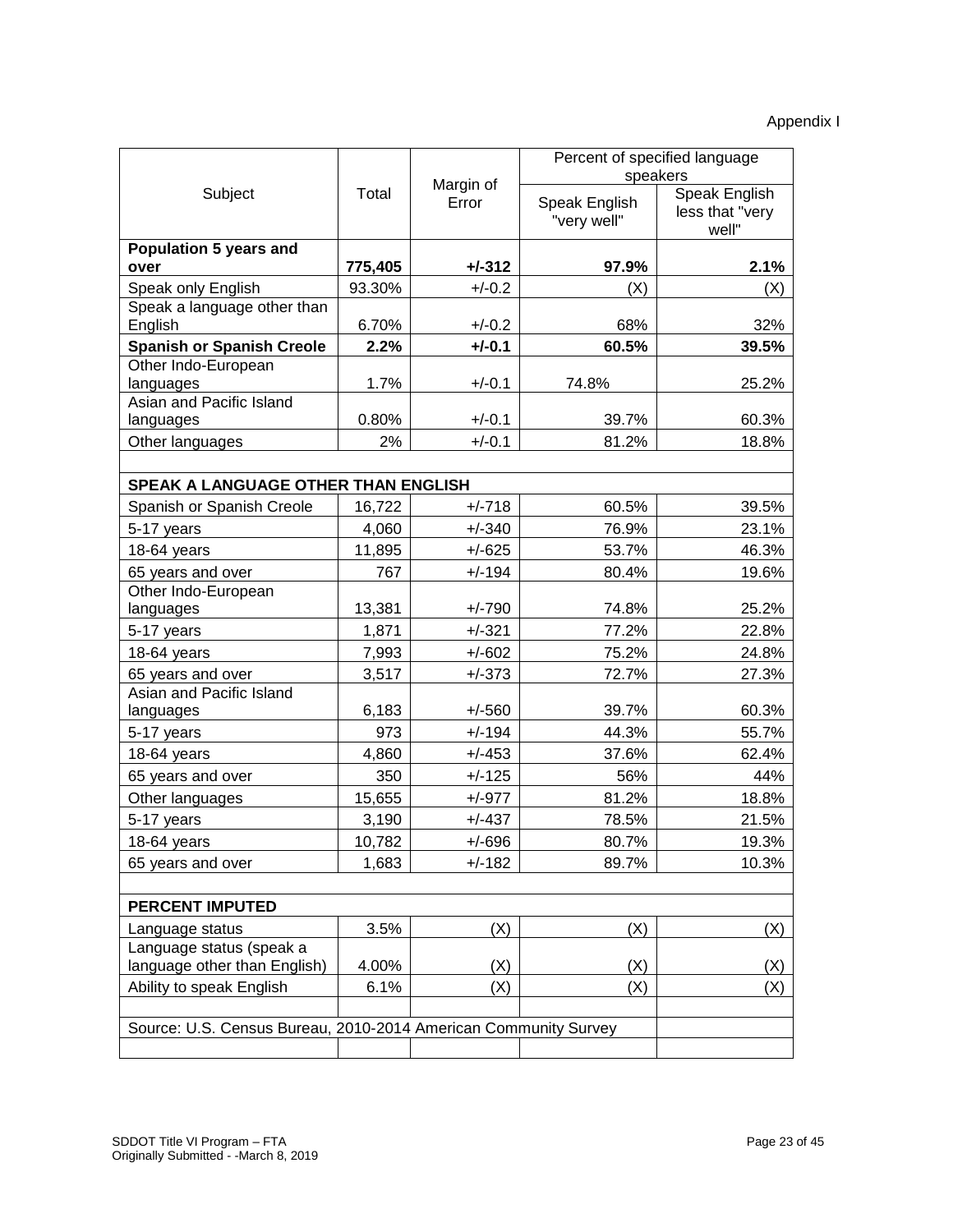Census 2000 PHC-T-37. Ability to Speak English by Language Spoken at Home: 2000

#### **Table 43a. South Dakota -- Ability to Speak English by Language Spoken at Home for the Population 5 Years and Over: 2000**

Internet Release Date: October 29,

2004 (revised 2/06)

|                                                                  | Total                | Speak English<br>"very well" |               | Speak English    | "well" | Speak English<br>"not well" |       | Speak English<br>"not at all" |            |
|------------------------------------------------------------------|----------------------|------------------------------|---------------|------------------|--------|-----------------------------|-------|-------------------------------|------------|
|                                                                  | Numb                 | Numb                         | Perce         | Numb             | Perce  | Numb                        | Perce | Numb                          | Perce      |
| Language spoken at home                                          | er                   | er                           | nt            | er               | nt     | er                          | nt    | er                            | nt         |
| <b>Population 5 years</b><br>and over                            | 703,8<br>20<br>658,2 | (X)                          | (X)           | (X)              | (X)    | (X)                         | (X)   | (X)                           | (X)        |
| Speak only English                                               | 45                   | (X)                          | (X)           | (X)              | (X)    | (X)                         | (X)   | (X)                           | (X)        |
| Speak language other<br>than English                             | 45,57<br>5           | 29,20<br>0                   | 64.1          | 10,48<br>5       | 23.0   | 5,230                       | 11.5  | 660                           | 1.5        |
| <b>Spanish or Spanish</b><br><b>Creole</b>                       | 10,05<br>0           | 6,055                        | 60.3          | 1,765            | 17.6   | 1,910                       | 19.0  | 320                           | 3.2        |
| <b>Other Indo-European</b><br>languages<br>French (incl. Patois, | 19,51<br>0           | 11,81<br>0                   | 60.6          | 5,640            | 28.9   | 1,850                       | 9.4   | 210                           | 1.1        |
| Cajun)                                                           | 1,255                | 920                          | 73.3          | 165              | 13.2   | 170                         | 13.6  | 0                             | 0.0        |
| <b>French Creole</b>                                             | 20                   | 0                            | 0.0           | 20               | 100.0  | 0                           | 0.0   | $\boldsymbol{0}$              | 0.0        |
| Italian                                                          | 295                  | 235                          | 79.7          | 35               | 11.9   | 25                          | 8.5   | 0                             | 0.0        |
| Portuguese or<br>Portuguese Creole                               | 100                  | 85                           | 85.9          | 10               | 10.1   | 4                           | 4.0   | 0                             | 0.0        |
|                                                                  | 13,42                |                              |               | 4,395            | 32.8   |                             |       |                               |            |
| German<br>Yiddish                                                | 0<br>5               | 7,910<br>4                   | 58.9<br>100.0 | 0                | 0.0    | 980<br>0                    | 7.3   | 135<br>0                      | 1.0<br>0.0 |
| <b>Other West Germanic</b>                                       |                      |                              |               |                  |        |                             | 0.0   |                               |            |
| languages                                                        | 375                  | 275                          | 72.6          | 70               | 18.5   | 30                          | 7.9   | 4                             | 1.1        |
| Scandinavian                                                     |                      |                              |               |                  |        |                             |       |                               |            |
| languages                                                        | 1,025                | 820                          | 80.0          | 150              | 14.6   | 45                          | 4.4   | 10                            | 1.0        |
| Greek                                                            | 135                  | 105                          | 75.5          | 30               | 21.6   | 4                           | 2.9   | 0                             | 0.0        |
| Russian                                                          | 410                  | 160                          | 39.1          | 120              | 29.3   | 125                         | 30.6  | 4                             | 1.0        |
| Polish                                                           | 185                  | 140                          | 76.1          | 15               | 8.2    | 25                          | 13.6  | 4                             | 2.2        |
| Serbo-Croatian                                                   | 575                  | 185                          | 32.5          | 175              | 30.7   | 195                         | 34.2  | 15                            | 2.6        |
| Other Slavic languages                                           | 1,055                | 590                          | 55.9          | 280              | 26.5   | 155                         | 14.7  | 30                            | 2.8        |
| Armenian                                                         | 5                    | $\mathbf 0$                  | 0.0           | $\boldsymbol{0}$ | 0.0    | $\boldsymbol{0}$            | 0.0   | 4                             | 100.0      |
| Persian                                                          | 90                   | 30                           | 33.7          | 4                | 4.5    | 55                          | 61.8  | 0                             | 0.0        |
| Gujarathi                                                        | 55                   | 35                           | 70.0          | 15               | 30.0   | 0                           | 0.0   | 0                             | 0.0        |
| Hindi                                                            | 110                  | 80                           | 70.2          | 30               | 26.3   | 4                           | 3.5   | $\boldsymbol{0}$              | 0.0        |
| Urdu                                                             | 55                   | 35                           | 70.0          | 15               | 30.0   | 0                           | 0.0   | $\boldsymbol{0}$              | 0.0        |
| Other Indic languages                                            | 110                  | 50                           | 47.6          | 40               | 38.1   | 15                          | 14.3  | 0                             | 0.0        |
| Other Indo-European<br>languages                                 | 235                  | 150                          | 63.8          | 70               | 29.8   | 15                          | 6.4   | 0                             | 0.0        |

Appendix II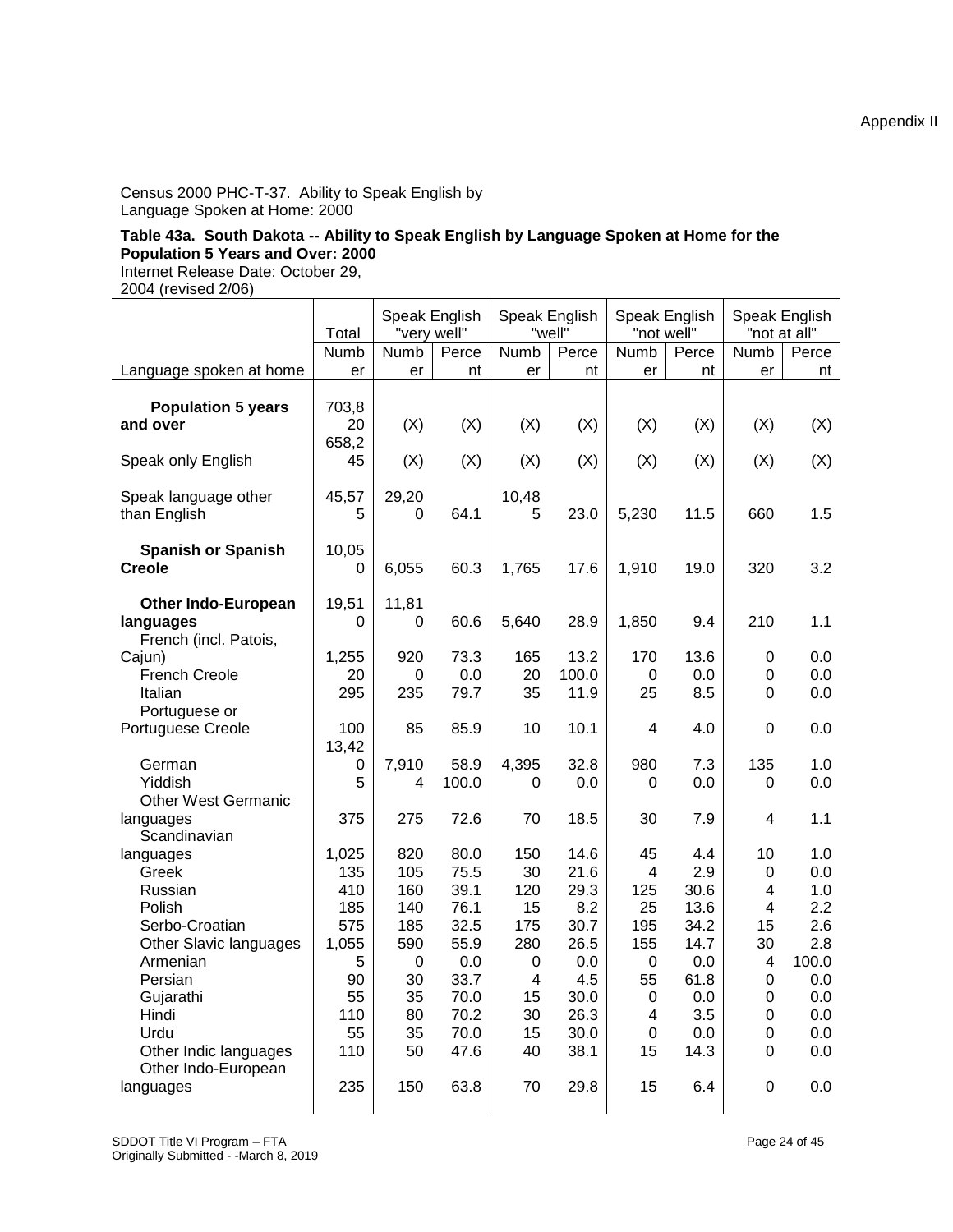| <b>Asian and Pacific</b>    |          |       |       |          |      |          |      |                |     |
|-----------------------------|----------|-------|-------|----------|------|----------|------|----------------|-----|
| <b>Island languages</b>     | 3,055    | 1,550 | 47.8  | 925      | 30.2 | 515      | 16.5 | 65             | 2.1 |
| Chinese                     | 570      | 220   | 38.6  | 265      | 46.5 | 70       | 12.3 | 15             | 2.6 |
| Japanese                    | 300      | 125   | 41.7  | 120      | 40.0 | 55       | 18.3 | 0              | 0.0 |
| Korean                      | 315      | 195   | 61.9  | 70       | 22.2 | 50       | 15.9 | $\overline{0}$ | 0.0 |
| Mon-Khmer,                  |          |       |       |          |      |          |      |                |     |
| Cambodian                   | 60       | 20    | 31.3  | 20       | 31.3 | 20       | 31.3 | 4              | 6.3 |
| Miao, Hmong                 | 5        | 4     | 100.0 | $\Omega$ | 0.0  | $\Omega$ | 0.0  | $\mathbf 0$    | 0.0 |
| Thai                        | 205      | 95    | 45.5  | 65       | 31.1 | 45       | 21.5 | 4              | 1.9 |
| Laotian                     | 230      | 170   | 72.3  | 25       | 10.6 | 25       | 10.6 | 15             | 6.4 |
| Vietnamese                  | 555      | 150   | 27.0  | 170      | 30.6 | 205      | 36.9 | 30             | 5.4 |
| Other Asian languages       | 235      | 185   | 77.4  | 50       | 20.9 | 4        | 1.7  | 0              | 0.0 |
| Tagalog                     | 455      | 305   | 67.0  | 115      | 25.3 | 35       | 7.7  | 0              | 0.0 |
| <b>Other Pacific Island</b> |          |       |       |          |      |          |      |                |     |
| languages                   | 125      | 90    | 69.2  | 30       | 23.1 | 10       | 7.7  | 0              | 0.0 |
|                             |          |       |       |          |      |          |      |                |     |
|                             | 12,96    |       |       |          |      |          |      |                |     |
| <b>Other languages</b>      | 0        | 2,155 | 75.5  | 2,158    | 16.7 | 955      | 7.3  | 65             | 0.5 |
| Navajo                      | 55       | 50    | 92.6  | 4        | 7.4  | 0        | 0.0  | $\Omega$       | 0.0 |
| <b>Other Native North</b>   | 11,24    |       |       |          |      |          |      |                |     |
| American languages          | 5        | 8,845 | 78.7  | 1,710    | 15.2 | 655      | 5.8  | 35             | 0.3 |
| Hungarian                   | 30       | 25    | 86.2  | 4        | 13.8 | 0        | 0.0  | 0              | 0.0 |
| Arabic                      | 385      | 180   | 46.8  | 115      | 29.9 | 70       | 18.2 | 20             | 5.2 |
| <b>Hebrew</b>               | $\Omega$ | 0     | 0.0   | $\Omega$ | 0.0  | $\Omega$ | 0.0  | 0              | 0.0 |
| African languages           | 1,040    | 520   | 50.1  | 295      | 28.4 | 220      | 21.2 | 4              | 0.4 |
| Other and unspecified       |          |       |       |          |      |          |      |                |     |
| languages                   | 200      | 165   | 80.5  | 30       | 14.6 | 10       | 4.9  | 0              | 0.0 |
|                             |          |       |       |          |      |          |      |                |     |

(X) Not applicable.

Source: U.S. Census Bureau, Census 2000.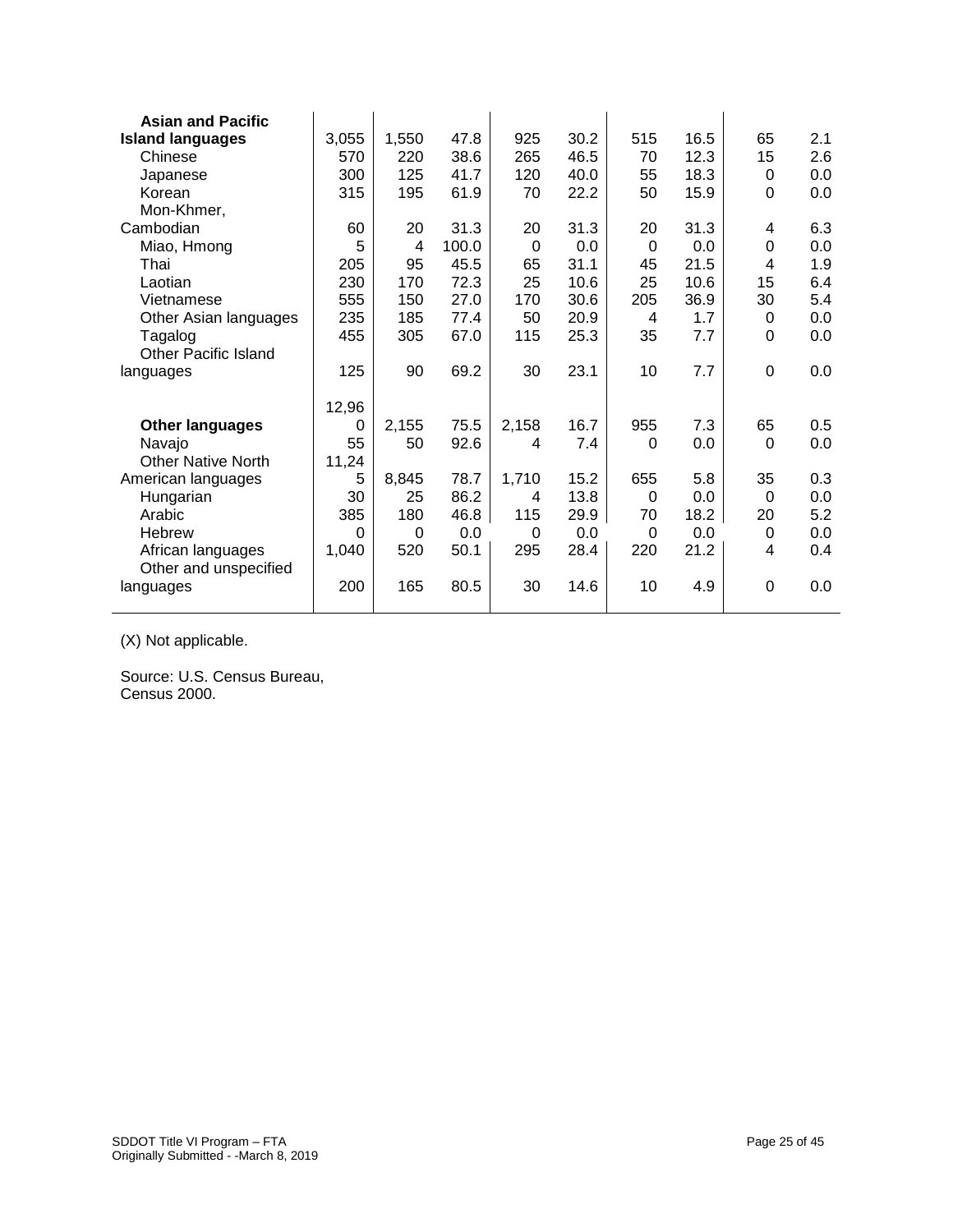United States -- County by State, and for Puerto Rico

GCT1603. Percent of People 5 Years a[nd](javascript:openMetadataBrowser() Over Who Speak English Less Than "Very Well" Universe: Population 5 years and over  $\bullet$ 

Data Set: 2010-2014 American Community Survey 5-Year Estimates

Survey: American Community Survey, Puerto Rico Community Survey

| Geographic Area           | Percent        | Margin of<br>Error |  |  |
|---------------------------|----------------|--------------------|--|--|
| South Dakota              | 2.0            | $+/-0.1$           |  |  |
| <b>Aurora County</b>      | 3.1            | $+/-1.1$           |  |  |
| <b>Beadle County</b>      | 8.3            | $+/-1.2$           |  |  |
| <b>Bennett County</b>     | 1.2            | $+/-1.0$           |  |  |
| <b>Bon Homme County</b>   | 1.9            | $+/-0.9$           |  |  |
| <b>Brookings County</b>   | 2.0            | $+/-0.5$           |  |  |
| <b>Brown County</b>       | 3.0            | $+/-0.6$           |  |  |
| <b>Brule County</b>       | 2.2            | $+/-1.3$           |  |  |
| <b>Buffalo County</b>     | 0.87           | $+/-0.7$           |  |  |
| <b>Butte County</b>       | 0.2            | $+/-0.2$           |  |  |
| <b>Campbell County</b>    | 1.3            | $+/-0.9$           |  |  |
| <b>Charles Mix County</b> | $\overline{8}$ | $+/-0.3$           |  |  |
| <b>Clark County</b>       | 2.7            | $+/-2.0$           |  |  |
| <b>Clay County</b>        | 1.5            | $+/-0.9$           |  |  |
| <b>Codington County</b>   | 0.8            | $+/-0.4$           |  |  |
| <b>Corson County</b>      | 0.5            | $+/-0.4$           |  |  |
| <b>Custer County</b>      | 0.3            | $+/-0.63$          |  |  |
| Davison County            | 1.9            | $+/-0.8$           |  |  |
| Day County                | 1.3            | $+/-0.9$           |  |  |
| <b>Deuel County</b>       | 1.4            | $+/-0.7$           |  |  |
| <b>Dewey County</b>       | 0.7            | $+/-0.9$           |  |  |
| Douglas County            | 0.1            | $+/-0.2$           |  |  |
| <b>Edmunds County</b>     | 0.6            | $+/-0.4$           |  |  |
| <b>Fall River County</b>  | 0.7            | $+/-0.6$           |  |  |
| <b>Faulk County</b>       | 0.3            | $+/-0.5$           |  |  |
| <b>Grant County</b>       | 3.1            | $+/-0.8$           |  |  |
| <b>Gregory County</b>     | 0.6            | $+/-0.4$           |  |  |
| <b>Haakon County</b>      | 0.1            | $+/-0.2$           |  |  |
| <b>Hamlin County</b>      | 2.6            | $+/-0.9$           |  |  |
| <b>Hand County</b>        | 0.1            | $+/-0.1$           |  |  |
| <b>Hanson County</b>      | 0.3            | $+/-0.2$           |  |  |
| <b>Harding County</b>     | 1.9            | $+/-2.6$           |  |  |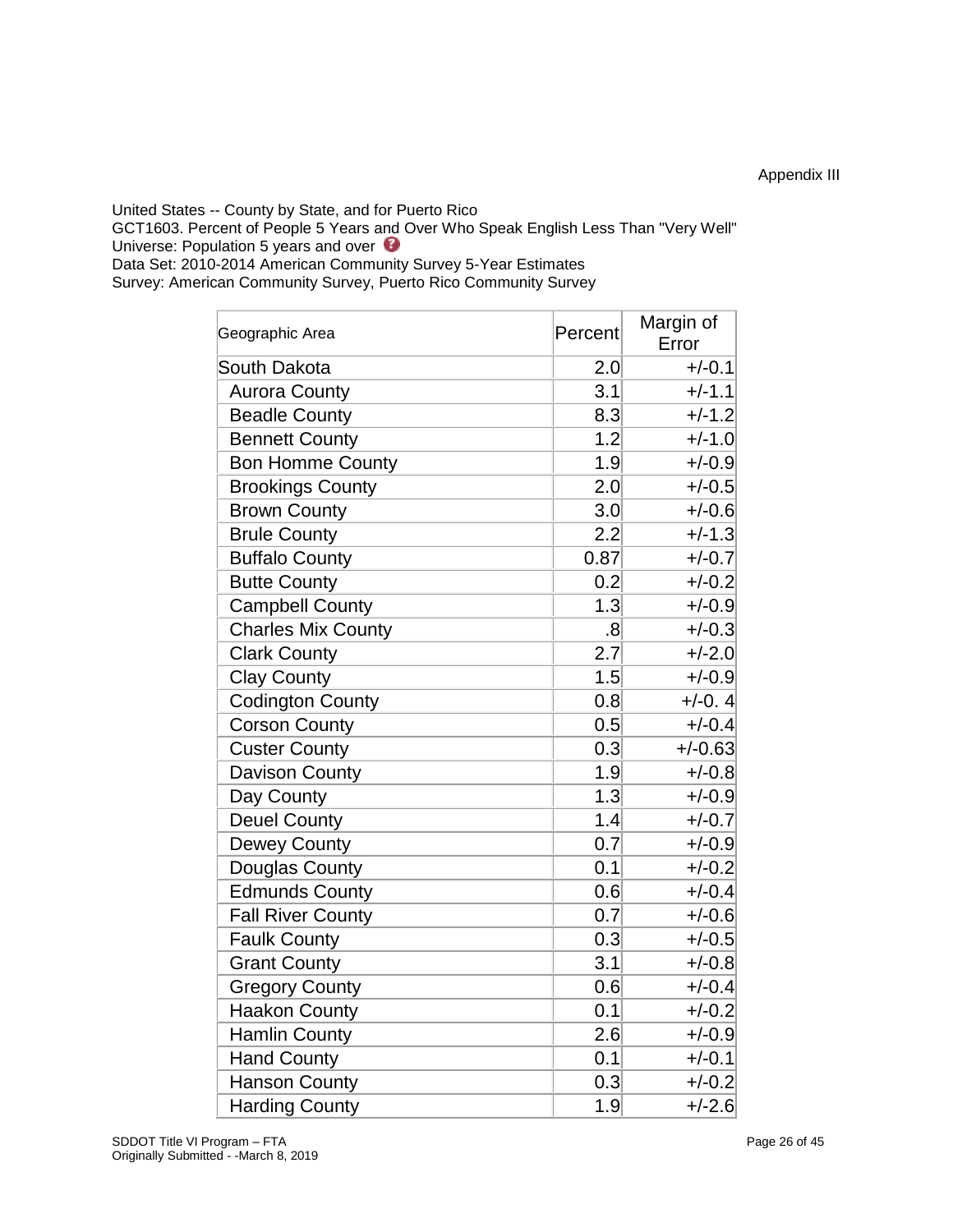| <b>Hughes County</b>     | 1.2 | $+/-0.8$ |
|--------------------------|-----|----------|
| <b>Hutchinson County</b> | 1.7 | $+/-0.7$ |
| <b>Hyde County</b>       | 1.0 | $+/-0.8$ |
| <b>Jackson County</b>    | 3.7 | $+/-2.0$ |
| <b>Jerauld County</b>    | 2.6 | $+/-1.9$ |
| <b>Jones County</b>      | 0.3 | $+/-0.4$ |
| <b>Kingsbury County</b>  | 1.1 | $+/-0.6$ |
| Lake County              | 1.0 | $+/-0.8$ |
| <b>Lawrence County</b>   | 1.3 | $+/-0.6$ |
| <b>Lincoln County</b>    | 0.7 | $+/-0.4$ |
| <b>Lyman County</b>      | 0.1 | $+/-0.1$ |
| <b>McCook County</b>     | 0.6 | $+/-0.4$ |
| <b>McPherson County</b>  | 3.0 | $+/-1.2$ |
| <b>Marshall County</b>   | 2.9 | $+/-1.4$ |
| <b>Meade County</b>      | 0.8 | $+/-0.4$ |
| <b>Mellette County</b>   | 0.8 | $+/-0.6$ |
| <b>Miner County</b>      | 0.8 | $+/-0.7$ |
| Minnehaha County         | 4.6 | $+/-0.4$ |
| <b>Moody County</b>      | 1.7 | $+/-1.8$ |
| <b>Pennington County</b> | 1.0 | $+/-0.2$ |
| <b>Perkins County</b>    | 0.5 | $+/-0.4$ |
| <b>Potter County</b>     | 1.0 | $+/-0.9$ |
| <b>Roberts County</b>    | 0.8 | $+/-0.6$ |
| <b>Sanborn County</b>    | 0.9 | $+/-0.8$ |
| <b>Shannon County</b>    | 0.7 | $+/-0.4$ |
| <b>Spink County</b>      | 2.1 | $+/-0.9$ |
| <b>Stanley County</b>    | 0.1 | $+/-0.1$ |
| <b>Sully County</b>      | 0.7 | $+/-1.0$ |
| <b>Todd County</b>       | 2.2 | $+/-2.0$ |
| <b>Tripp County</b>      | 0.1 | $+/-0.1$ |
| <b>Turner County</b>     | 0.9 | $+/-0.4$ |
| <b>Union County</b>      | 0.9 | $+/-0.4$ |
| <b>Walworth County</b>   | 3.2 | $+/-2.2$ |
| <b>Yankton County</b>    | 1.9 | $+/-0.5$ |
| Ziebach County           | 2.0 | $+/-0.9$ |

source: US Census Bureau, Census 20 10.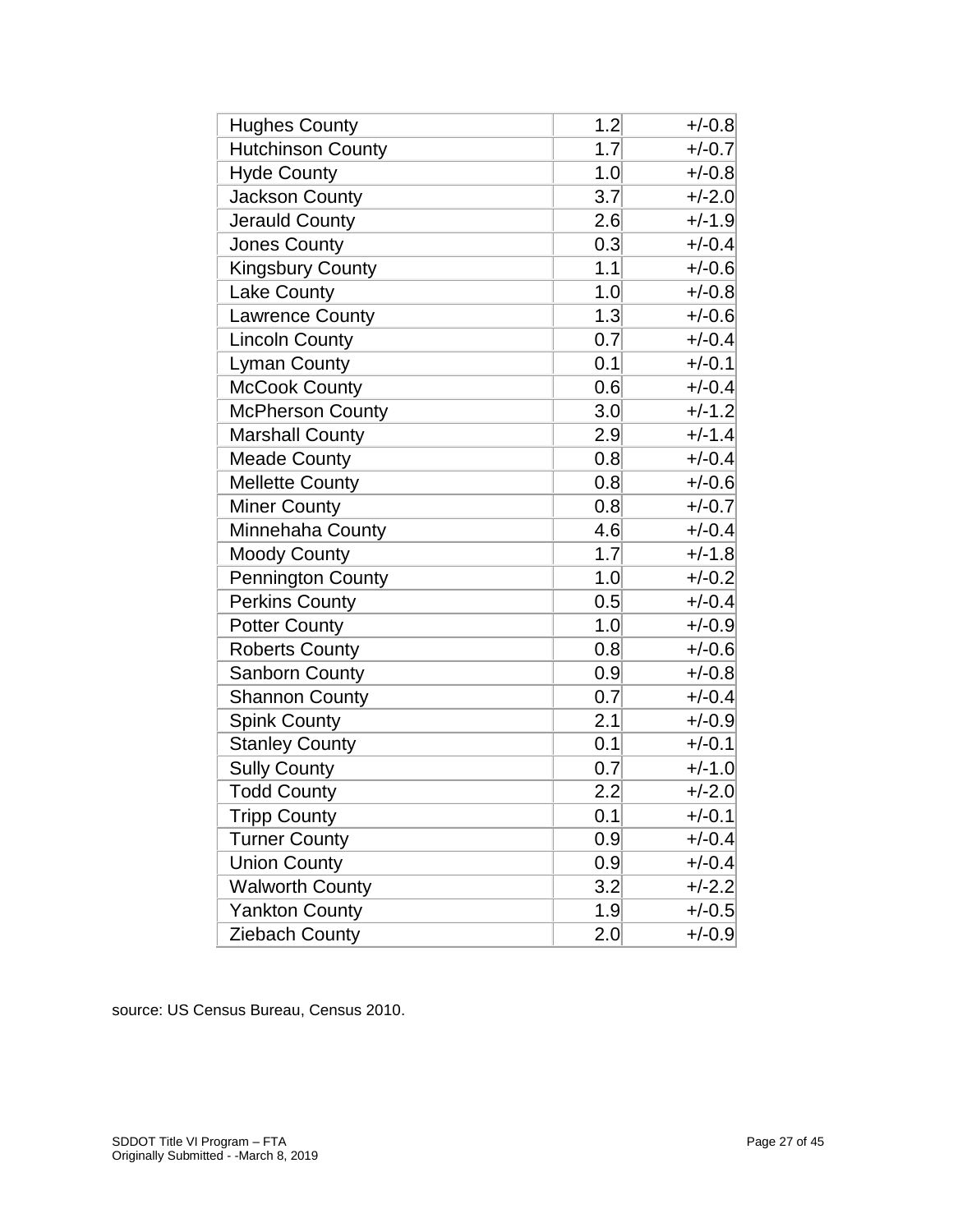#### **South Dakota -- County GCT-T1. Population Estimates**  Data Set: **2014 Population Estimates**

| Geographic                   | <b>Population Estimates</b> |                 |                 |                 |                 |                 |                 |                 |                 |                 | <b>Estimates</b><br>Base | Census<br>2010   |
|------------------------------|-----------------------------|-----------------|-----------------|-----------------|-----------------|-----------------|-----------------|-----------------|-----------------|-----------------|--------------------------|------------------|
| Area                         | July 1,<br>2014             | July 1,<br>2013 | July 1,<br>2012 | July 1,<br>2011 | July 1,<br>2010 | July 1,<br>2009 | July 1,<br>2008 | July 1,<br>2007 | July 1,<br>2006 | July 1,<br>2005 | April 1,<br>2010         | April 1,<br>2010 |
| South<br>Dakota              | 853,175                     | 845,510         | 834,504         | 824,171         | 816,192         | 812,383         | 804,532         | 797,035         | 788,519         | 780,084         | 814,191                  | 814,180          |
|                              |                             |                 |                 |                 |                 |                 |                 |                 |                 |                 |                          |                  |
| <b>COUNTY</b><br>Aurora      |                             |                 |                 |                 |                 |                 |                 |                 |                 |                 |                          |                  |
| County                       | 2,745                       | 2,718           | 2,751           | 2,722           | 2,709           | 2,868           | 2,886           | 2,865           | 2,887           | 2,886           | 2,710                    | 2,710            |
| Beadle<br>County             | 18,169                      | 18,299          | 18,000          | 17,732          | 17,412          | 16,266          | 15,946          | 15,760          | 15,501          | 15,754          | 17,398                   | 17,398           |
| <b>Bennett</b><br>County     | 3,430                       | 3,451           | 3,438           | 3,437           | 3,442           | 3,348           | 3,367           | 3,407           | 3,421           | 3,499           | 3,431                    | 3,431            |
| Bon Homme<br>County          | 7,023                       | 7,010           | 7,038           | 7,029           | 7,059           | 6,995           | 7,008           | 7,013           | 7,140           | 6,960           | 7,067                    | 7,067            |
| <b>Brookings</b><br>County   | 33,314                      | 33,087          | 32,686          | 32,130          | 32,020          | 30,056          | 29,854          | 29,517          | 29,198          | 28,559          | 31,965                   | 31,965           |
| <b>Brown</b><br>County       | 38,408                      | 38,087          | 37,514          | 36,931          | 36,626          | 35,204          | 35,024          | 35,077          | 34,907          | 34,869          | 36,531                   | 36,531           |
| <b>Brule</b><br>County       | 5,309                       | 5,372           | 5,304           | 5,306           | 5266            | 5,275           | 5,204           | 5,165           | 5,090           | 5,111           | 5,255                    | 5,255            |
| <b>Buffalo</b><br>County     | 2,077                       | 2,033           | 2,026           | 1,986           | 1942            | 2,067           | 2,136           | 2,079           | 2,105           | 2,069           | 1,912                    | 1,912            |
| <b>Butte</b><br>County       | 10,298                      | 10,325          | 10,238          | 10,307          | 10126           | 9,577           | 9,603           | 9,480           | 9,237           | 9,192           | 10,110                   | 10,110           |
| Campbell<br>County           | 1,386                       | 1,347           | 1,389           | 1,416           | 1474            | 1,344           | 1,355           | 1,390           | 1,452           | 1,520           | 1,466                    | 1,466            |
| <b>Charles Mix</b><br>County | 9,287                       | 9,211           | 9,210           | 9,192           | 9145            | 8,984           | 8,925           | 8,960           | 9,046           | 9,081           | 9,129                    | 9,129            |
| Clark<br>County              | 3,645                       | 3,628           | 3,583           | 3,596           | 3701            | 3,431           | 3,477           | 3,502           | 3,532           | 3,671           | 3,691                    | 3,691            |
| <b>Clay County</b>           | 13,932                      | 13,937          | 14,091          | 14,035          | 13846           | 13,490          | 13,597          | 13,458          | 13,332          | 13,278          | 13,864                   | 13,864           |
| Codington<br>County          | 27,938                      | 27,855          | 27,581          | 27,399          | 27218           | 26,168          | 26,223          | 26,309          | 26,109          | 25,836          | 27,227                   | 27,227           |
| Corson<br>County             | 4,182                       | 4,230           | 4,082           | 4,047           | 4067            | 4,093           | 4,120           | 4,177           | 4,088           | 4,252           | 4,050                    | 4,050            |
| Custer<br>County             | 8,445                       | 8,424           | 8,315           | 8,335           | 8269            | 7,924           | 7,917           | 7,885           | 7,888           | 7,713           | 8,216                    | 8,216            |
| Davison<br>County            | 19,885                      | 19,839          | 19,798          | 19,615          | 19515           | 18,929          | 18,898          | 18,967          | 19,041          | 18,826          | 19,504                   | 19,504           |
| Day County                   | 5,588                       | 5,617           | 5,636           | 5,763           | 5710            | 5,509           | 5,525           | 5,647           | 5,710           | 5,796           | 5,710                    | 5,710            |
| Deuel<br>County              | 4,312                       | 4,303           | 4,368           | 4,368           | 4364            | 4,203           | 4,233           | 4,202           | 4,269           | 4,282           | 4,364                    | 4,364            |
| Dewey<br>County              | 5,662                       | 5,606           | 5,544           | 5,407           | 5301            | 5,969           | 5,915           | 5,988           | 6,053           | 6,109           | 5,301                    | 5,301            |
| Douglas<br>County            | 2,973                       | 3,017           | 2,972           | 2,993           | 3002            | 2,933           | 2,968           | 3,043           | 3,093           | 3,212           | 3,002                    | 3,002            |
| Edmunds<br>County            | 3,983                       | 4,035           | 4,028           | 4,061           | 4071            | 3,935           | 3,967           | 3,949           | 3,979           | 4,074           | 4,071                    | 4,071            |
| <b>Fall River</b><br>County  | 6,845                       | 6,837           | 6,999           | 6,984           | 7094            | 7,241           | 7,167           | 7,211           | 7,267           | 7,313           | 7,094                    | 7,094            |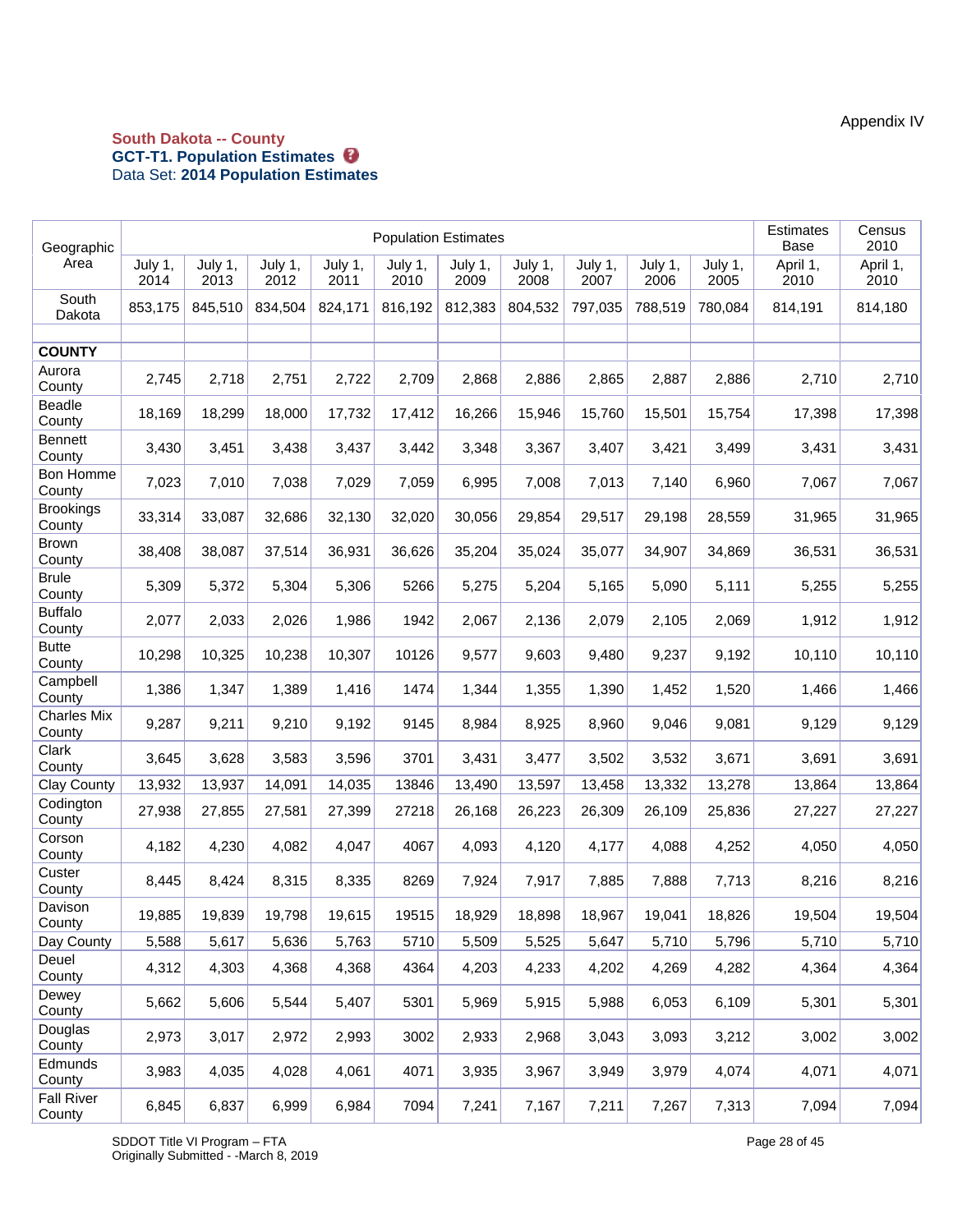| Faulk<br>County      | 2,357   | 2,380   | 2,379   | 2,374   | 2364   | 2,210   | 2,276   | 2,279   | 2,290   | 2,325   | 2,364   | 2,364   |
|----------------------|---------|---------|---------|---------|--------|---------|---------|---------|---------|---------|---------|---------|
| Grant<br>County      | 7,241   | 7,289   | 7,268   | 7,259   | 7356   | 7,068   | 7,110   | 7,154   | 7,203   | 7,288   | 7,356   | 7,356   |
| Gregory<br>County    | 4,217   | 4,231   | 4,248   | 4,220   | 4271   | 4,003   | 4,022   | 4,052   | 4,123   | 4,217   | 4,271   | 4,271   |
| Haakon<br>County     | 1,847   | 1,888   | 1,909   | 1,910   | 1937   | 1,777   | 1,786   | 1,813   | 1,854   | 1,917   | 1,937   | 1,937   |
| Hamlin<br>County     | 5,989   | 5,952   | 5,941   | 5,950   | 5903   | 5,754   | 5,657   | 5,611   | 5,518   | 5,560   | 5,915   | 5,915   |
| Hand<br>County       | 3,345   | 3,396   | 3,385   | 3,441   | 3431   | 3,238   | 3,259   | 3,263   | 3,279   | 3,301   | 3,431   | 3,431   |
| Hanson<br>County     | 3,419   | 3,407   | 3,395   | 3,390   | 3331   | 3,553   | 3,584   | 3,584   | 3,560   | 3,646   | 3,331   | 3,331   |
| Harding<br>County    | 1,250   | 1,264   | 1,315   | 1,294   | 1255   | 1,123   | 1,139   | 1,166   | 1,187   | 1,180   | 1,255   | 1,255   |
| Hughes<br>County     | 17,642  | 17,466  | 17,441  | 17,283  | 17022  | 16,969  | 16,793  | 16,940  | 16,798  | 16,780  | 17,022  | 17,022  |
| Hutchinson<br>County | 7,200   | 7,170   | 7,206   | 7,195   | 7343   | 7,124   | 7,190   | 7,290   | 7,343   | 7,492   | 7,343   | 7,343   |
| Hyde<br>County       | 1,396   | 1,387   | 1,431   | 1,395   | 1420   | 1,393   | 1,395   | 1,436   | 1,502   | 1,579   | 1,420   | 1,420   |
| Jackson<br>County    | 3,274   | 3,231   | 3,177   | 3,172   | 3031   | 2,658   | 2,660   | 2,746   | 2,749   | 2,788   | 3,031   | 3,031   |
| Jerauld<br>County    | 2,007   | 2,058   | 2,040   | 2,067   | 2071   | 1,953   | 1,961   | 1,959   | 2,020   | 2,075   | 2,071   | 2,071   |
| Jones<br>County      | 975     | 996     | 1,010   | 1,020   | 1006   | 1,037   | 1,015   | 1,040   | 1,072   | 1,055   | 1,006   | 1,006   |
| Kingsbury<br>County  | 5,075   | 5,080   | 5,240   | 5,176   | 5148   | 5,308   | 5,307   | 5,324   | 5,355   | 5,430   | 5,148   | 5,148   |
| Lake County          | 12,368  | 12,078  | 11,832  | 11,601  | 11200  | 11,994  | 11,841  | 11,494  | 11,145  | 11,028  | 11,200  | 11,200  |
| Lawrence<br>County   | 24,657  | 24,899  | 24,360  | 24,303  | 24097  | 23,498  | 23,362  | 23,292  | 22,945  | 22,698  | 24,097  | 24,097  |
| Lincoln<br>County    | 51,548  | 49,886  | 48,302  | 46,744  | 44828  | 41,218  | 39,685  | 37,750  | 35,707  | 33,673  | 44,828  | 44,828  |
| Lyman<br>County      | 3,877   | 3,881   | 3,793   | 3,833   | 3755   | 3,891   | 3,809   | 3,881   | 3,854   | 3,839   | 3,755   | 3,755   |
| McCook<br>County     | 5,649   | 5,647   | 5,603   | 5,568   | 5618   | 5,619   | 5,640   | 5,725   | 5,692   | 5,809   | 5,618   | 5,618   |
| McPherson<br>County  | 2,429   | 2,439   | 2,429   | 2,445   | 2459   | 2,439   | 2,485   | 2,489   | 2,551   | 2,612   | 2,459   | 2,459   |
| Marshall<br>County   | 4,683   | 4,745   | 4,656   | 4,615   | 4656   | 4,160   | 4,237   | 4,243   | 4,318   | 4,373   | 4,656   | 4,656   |
| Meade<br>County      | 26,951  | 26,567  | 25,924  | 25,593  | 25456  | 23,916  | 23,852  | 24,082  | 24,295  | 24,487  | 25,456  | 25,456  |
| Mellette<br>County   | 2,100   | 2,081   | 2,092   | 2,111   | 2048   | 2,042   | 2,007   | 2,049   | 2,033   | 2,027   | 2,048   | 2,048   |
| Miner<br>County      | 2,316   | 2,335   | 2,323   | 2,343   | 2382   | 2,420   | 2,393   | 2,433   | 2,494   | 2,532   | 2,389   | 2,389   |
| Minnehaha<br>County  | 182,882 | 179,724 | 175,511 | 171,963 | 169992 | 183,048 | 179,862 | 176,125 | 172,333 | 167,375 | 169,992 | 169,992 |
| Moody<br>County      | 6,367   | 6,416   | 6,447   | 6,498   | 6495   | 6,375   | 6,438   | 6,512   | 6,482   | 6,495   | 6,495   | 6,495   |
| Pennington<br>County | 108,242 | 106,372 | 104,552 | 102,426 | 101279 | 100,850 | 98,845  | 96,517  | 94,817  | 93,488  | 100,937 | 100,937 |
| Perkins<br>County    | 3,033   | 3,035   | 3,020   | 3,005   | 2974   | 2,869   | 2,900   | 2,929   | 2,954   | 2,964   | 2,982   | 2,982   |
| Potter<br>County     | 2,340   | 2,369   | 2,349   | 2,361   | 2338   | 2,053   | 2,110   | 2,192   | 2,265   | 2,316   | 2,329   | 2,329   |
|                      |         |         |         |         |        |         |         |         |         |         |         |         |

SDDOT Title VI Program – FTA Page 29 of 45 Originally Submitted - -March 8, 2019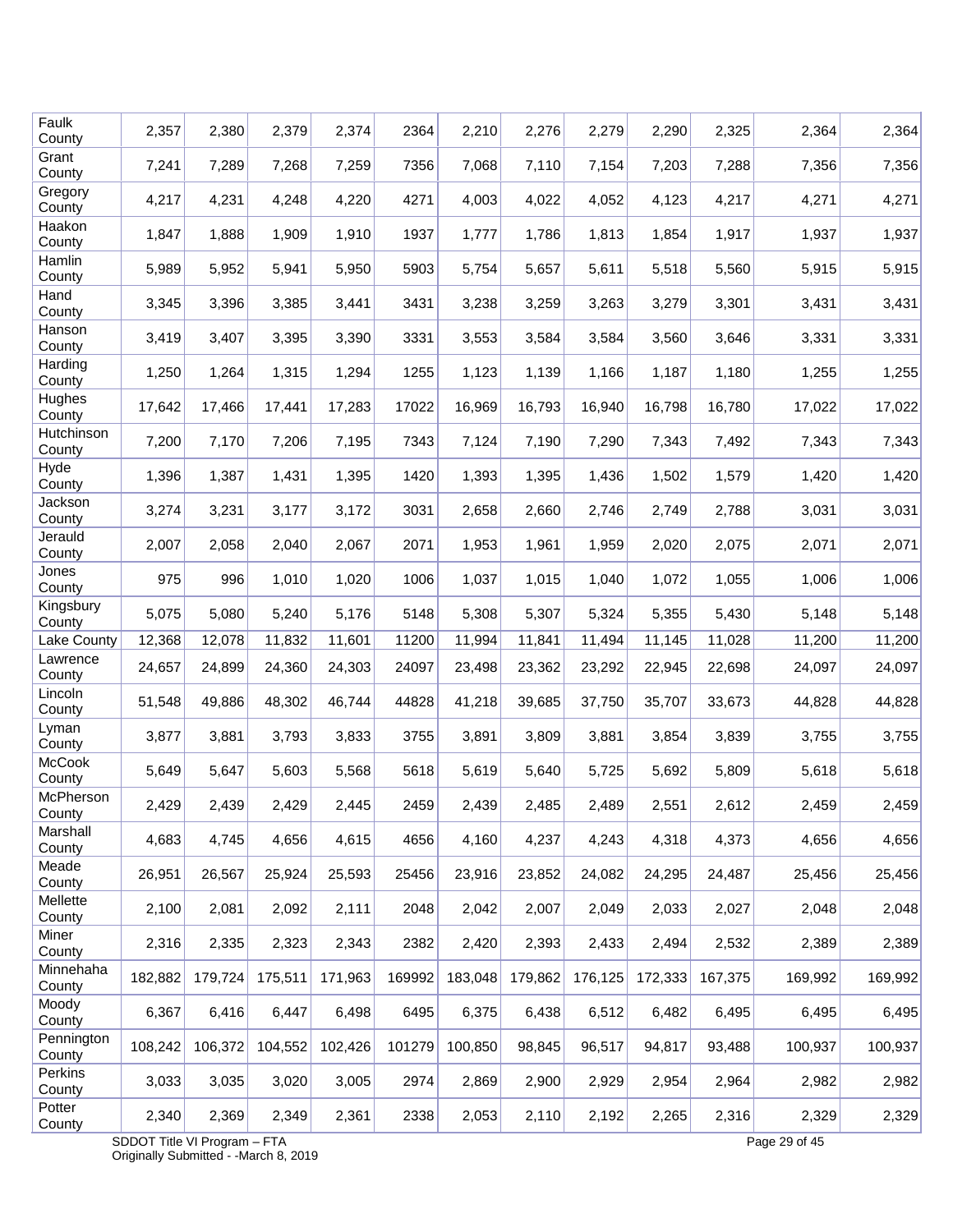| Roberts<br>County      | 10,374 | 10,305 | 10,348 | 10,307 | 10182 | 9,933  | 9,951  | 9,942  | 9,933  | 9,900  | 10,149 | 10,149 |
|------------------------|--------|--------|--------|--------|-------|--------|--------|--------|--------|--------|--------|--------|
| Sanborn<br>County      | 2,336  | 2,324  | 2,325  | 2,363  | 2358  | 2,432  | 2,444  | 2,453  | 2,460  | 2,503  | 2,358  | 2,358  |
| Shannon<br>County      | 14,218 | 14,166 | 14,076 | 13,917 | 13649 | 13,727 | 13,641 | 13,606 | 13,637 | 13,352 | 13,586 | 13,586 |
| Spink<br>County        | 6,598  | 6,599  | 6,652  | 6,503  | 6410  | 6,554  | 6,563  | 6,630  | 6,785  | 6,831  | 6,415  | 6,415  |
| Stanley<br>County      | 2,983  | 2,984  | 2,977  | 2,989  | 2989  | 2,792  | 2,762  | 2,797  | 2,768  | 2,758  | 2,966  | 2,966  |
| <b>Sully County</b>    | 1,438  | 1,464  | 1,445  | 1,387  | 1374  | 1,348  | 1,362  | 1,413  | 1,403  | 1,391  | 1,373  | 1,373  |
| Todd<br>County         | 9,882  | 9,977  | 9,935  | 9,865  | 9637  | 10,095 | 10,096 | 10,104 | 9,887  | 9,801  | 9,612  | 9,612  |
| <b>Tripp</b><br>County | 5,512  | 5,506  | 5,485  | 5,605  | 5639  | 5,541  | 5,603  | 5,735  | 5,910  | 6,015  | 5,644  | 5,644  |
| Turner<br>County       | 8,272  | 8,365  | 8,332  | 8,375  | 8349  | 8,237  | 8,316  | 8,361  | 8,340  | 8,402  | 8,347  | 8,347  |
| Union<br>County        | 15,029 | 14,804 | 14,841 | 14,601 | 14480 | 14,589 | 14,189 | 13,983 | 13,643 | 13,332 | 14,399 | 14,399 |
| Walworth<br>County     | 5,511  | 5,505  | 5,460  | 5,569  | 5446  | 5,228  | 5,258  | 5,271  | 5,376  | 5,426  | 5,438  | 5,438  |
| Yankton<br>County      | 22,684 | 22,664 | 22,591 | 22,507 | 22455 | 21,986 | 21,883 | 21,710 | 21,658 | 21,617 | 22,438 | 22,438 |
| Ziebach<br>County      | 2,826  | 2,835  | 2,869  | 2,837  | 2820  | 2,552  | 2,529  | 2,609  | 2,636  | 2,545  | 2,801  | 2,801  |

Source: US Census Bureau, Census 2010.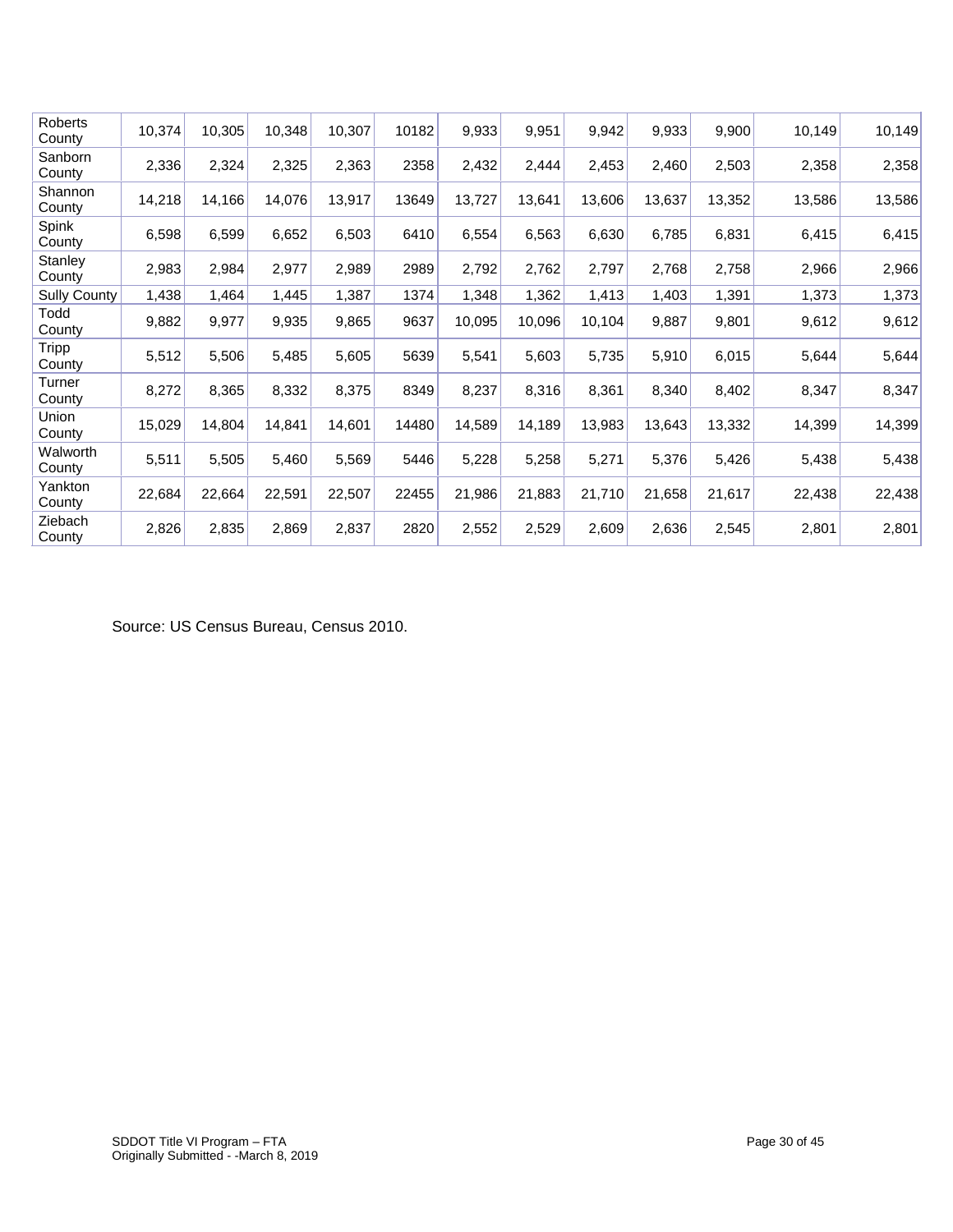| <b>County</b>     | # of people | <b>County</b>      | # of People |
|-------------------|-------------|--------------------|-------------|
| Minnehaha         | 6955.824    | Spink              | 131.08      |
| Pennington        | 1613.6      | McPherson          | 121.95      |
| Codington         | 1308.4      | Marshall           | 112.32      |
| Davison           | 946.45      | Douglas            | 108.521     |
| <b>Roberts</b>    | 893.97      | <b>Charles Mix</b> | 98.824      |
| <b>Butte</b>      | 766.16      | Faulk              | 97.24       |
| <b>Beadle</b>     | 748.236     | Clark              | 96.068      |
| <b>Brookings</b>  | 601.12      | Moody              | 95.625      |
| Custer            | 554.68      | Sanborn            | 89.984      |
| Lincoln           | 535.834     | Gregory            | 80.06       |
| Hughes            | 526.039     | Deuel              | 75.654      |
| Lake              | 479.76      | <b>McCook</b>      | 73.047      |
| Day               | 440.72      | Dewey              | 71.628      |
| Turner            | 411.85      | Haakon             | 71.08       |
| Yankton           | 395.748     | Corson             | 61.395      |
| Kingsbury         | 371.56      | Walworth           | 57.508      |
| <b>Brown</b>      | 352.04      | Aurora             | 57.36       |
| Hand              | 291.42      | Jackson            | 47.844      |
| Hamlin            | 287.7       | <b>Bennett</b>     | 46.872      |
| Edmunds           | 228.23      | <b>Stanley</b>     | 39.088      |
| Grant             | 226.176     | Lyman              | 23.346      |
| <b>Fall River</b> | 217.23      | Potter             | 22.583      |
| Clay              | 215.84      | Harding            | 22.46       |
| Meade             | 215.244     | <b>Brule</b>       | 21.1        |
| Hutchinson        | 213.72      | Miner              | 19.36       |
| Shannon           | 192.178     | <b>Buffalo</b>     | 14.469      |
| Union             | 189.657     | Hyde               | 9.751       |
| Todd              | 181.71      | Campbell           | 8.064       |
| Lawrence          | 164.486     | Mellette           | 6.126       |
| Jerauld           | 156.24      | <b>Tripp</b>       | 5.541       |
| <b>Bon Homme</b>  | 146.895     | <b>Perkins</b>     | 2.869       |
| Hanson            | 145.673     | Jones              | 0           |
| Ziebach           | 132.704     | Sully              | 0           |

#### **People Who Speak English Less Than "Very Well" in South Dakota by County**

These numbers were produced by applying two sets of census data from the 2010 Census and are approximations only.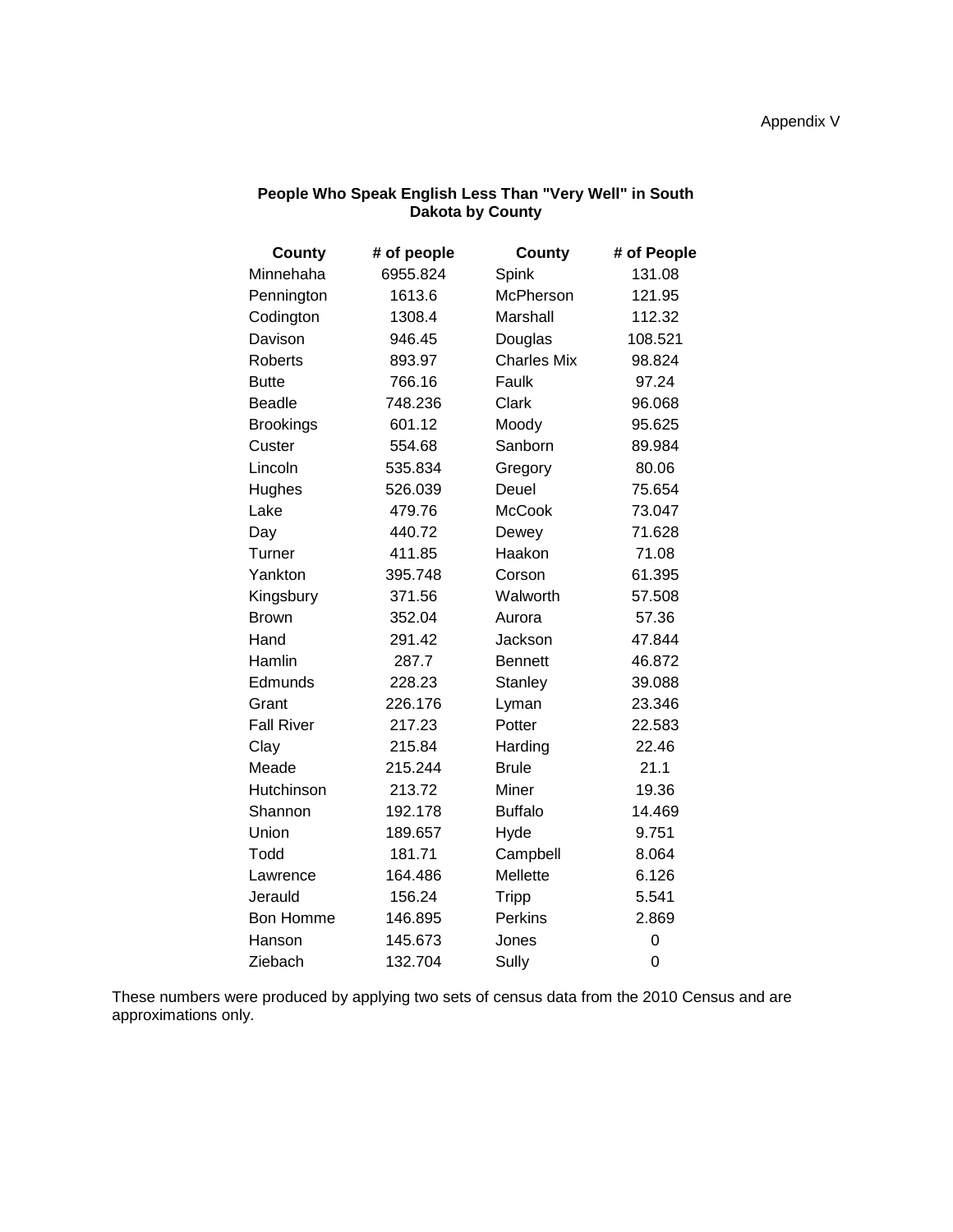### **VII. NON-ELECTED BOARDS, COMMITTEES OR COUNCILS**

The South Dakota Department of Transportation does not have any non-elected boards, committees or councils that oversee Transit administration.

### **VIII. SUBRECIPIENT MONITORING**

Subrecipients are those persons or entities that indirectly receive federal financial assistance to carry out a program or activity. Includes localities, consultants, contractors, colleges, universities, metropolitan planning organizations, supplies, transit providers, and others.

Subrecipients are subject to Title VI compliance responsibilities and will be monitored for Title VI compliance by the Title VI Coordinator/ Specialist. Subrecipients are required to do as follows:

- 1. Subrecipients must sign nondiscrimination assurances, follow all the same rules and laws as recipients, and ensure that there is no discrimination based on race, color, national origin, religion, sex, age, or disability.
- 2. Subrecipients may adapt or adopt the Departments plan and practices or abide by the procedures proscribed by the Department.
- 3. The Title VI Coordinator/ Specialist will review each subrecipient on a rotating basis every three years. If a problem arises, there will be a review sooner. The Title VI Programs for subrecipients will be submitted and reviewed in conjunction with the three-year review.
- 4. A preaward checklist will be sent to all subrecipients and reviewed prior to receipt of federal funds. Any areas of non-compliance will be addressed prior to award of federal funds. A subrecipient is only required to complete a checklist once every Federal fiscal year.
- 5. Subrecipients with on-going (yearly) federal funding will complete a preaward checklist every three-years.
- 6. Submit a Limited English Proficiency Plan (or Four Factor Analysis) for review by October 1, 2012. Updated plans will be reviewed with threeyear on-site or desk review of the transit provider.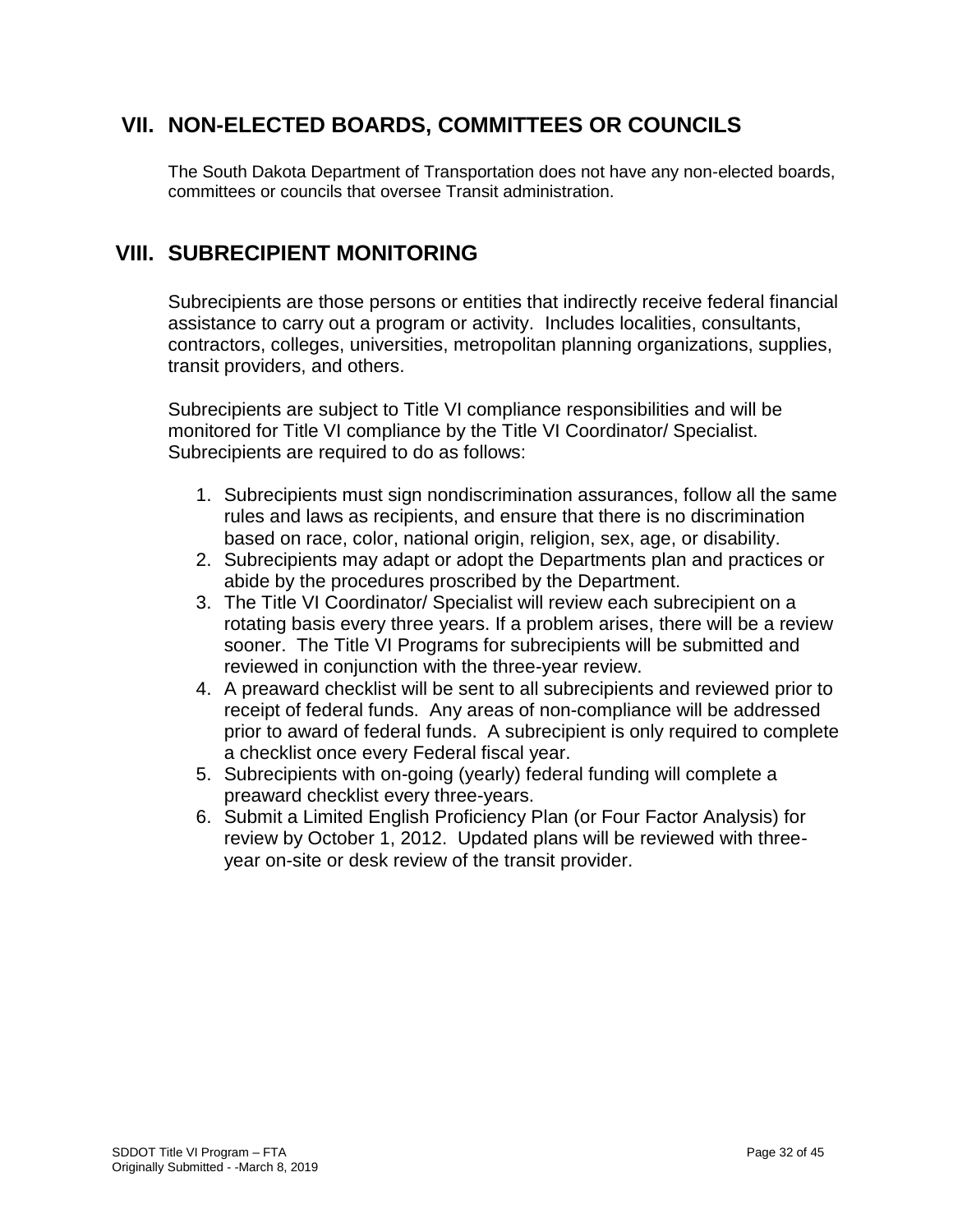The Three-Year Review Rotation Schedule for Transit Providers is as follows:

 $\overline{\phantom{a}}$ 

| <b>CURRENT</b><br><b>TRANSIT PROVIDER</b><br><b>COMMENTS</b><br><b>REVIEW YEAR</b><br>ABERDEEN RIDE LINE/CITY OF<br><b>ABERDEEN</b><br>2019<br><b>BRANDON CITY TRANSIT (Brandon)</b><br>2020<br><b>BROOKINGS AREA TRANSIT</b><br>(Brookings)<br>2019<br><b>COMMUNITY TRANSIT (Sisseton)</b><br>2019<br><b>DELL RAPIDS TRANSIT (Dell Rapids)</b><br>2020<br><b>EAST DAKOTA TRANSIT (Madison)</b><br>2020<br><b>GROTON COMMUNITY TRANSIT</b><br>(Groton)<br>2019<br>Closed in 2019/<br>Consolidated with<br><b>HARTFORD TRANSIT</b> |             |  |
|-----------------------------------------------------------------------------------------------------------------------------------------------------------------------------------------------------------------------------------------------------------------------------------------------------------------------------------------------------------------------------------------------------------------------------------------------------------------------------------------------------------------------------------|-------------|--|
|                                                                                                                                                                                                                                                                                                                                                                                                                                                                                                                                   |             |  |
|                                                                                                                                                                                                                                                                                                                                                                                                                                                                                                                                   |             |  |
|                                                                                                                                                                                                                                                                                                                                                                                                                                                                                                                                   |             |  |
|                                                                                                                                                                                                                                                                                                                                                                                                                                                                                                                                   |             |  |
|                                                                                                                                                                                                                                                                                                                                                                                                                                                                                                                                   |             |  |
|                                                                                                                                                                                                                                                                                                                                                                                                                                                                                                                                   |             |  |
|                                                                                                                                                                                                                                                                                                                                                                                                                                                                                                                                   |             |  |
|                                                                                                                                                                                                                                                                                                                                                                                                                                                                                                                                   |             |  |
|                                                                                                                                                                                                                                                                                                                                                                                                                                                                                                                                   |             |  |
|                                                                                                                                                                                                                                                                                                                                                                                                                                                                                                                                   |             |  |
|                                                                                                                                                                                                                                                                                                                                                                                                                                                                                                                                   |             |  |
|                                                                                                                                                                                                                                                                                                                                                                                                                                                                                                                                   |             |  |
|                                                                                                                                                                                                                                                                                                                                                                                                                                                                                                                                   | Inter-lakes |  |
| <b>Community Action</b><br>N/A                                                                                                                                                                                                                                                                                                                                                                                                                                                                                                    |             |  |
| <b>INTER-LAKES COMMUNITY ACTION</b>                                                                                                                                                                                                                                                                                                                                                                                                                                                                                               |             |  |
| (Madison)<br>2020                                                                                                                                                                                                                                                                                                                                                                                                                                                                                                                 |             |  |
| Closed in 2018 /<br>LIVE CENTER/ARROW TRANSIT                                                                                                                                                                                                                                                                                                                                                                                                                                                                                     |             |  |
| Consolidated with<br>(Lemmon)                                                                                                                                                                                                                                                                                                                                                                                                                                                                                                     |             |  |
| <b>Prairie Hills Transit</b><br>N/A                                                                                                                                                                                                                                                                                                                                                                                                                                                                                               |             |  |
| 2018 Moved to<br>PALACE TRANSIT/CITY OF MITCHELL                                                                                                                                                                                                                                                                                                                                                                                                                                                                                  |             |  |
| <b>Central/West Group</b><br>2021                                                                                                                                                                                                                                                                                                                                                                                                                                                                                                 |             |  |
|                                                                                                                                                                                                                                                                                                                                                                                                                                                                                                                                   |             |  |
| PEOPLE'S TRANSIT (Huron)<br>2019                                                                                                                                                                                                                                                                                                                                                                                                                                                                                                  |             |  |
| <b>RIVER CITIES TRANSIT (Pierre)</b><br>2021                                                                                                                                                                                                                                                                                                                                                                                                                                                                                      |             |  |
| Closed in 2019. No                                                                                                                                                                                                                                                                                                                                                                                                                                                                                                                |             |  |
| longer receiving FTA                                                                                                                                                                                                                                                                                                                                                                                                                                                                                                              |             |  |
| funds through                                                                                                                                                                                                                                                                                                                                                                                                                                                                                                                     |             |  |
| <b>ROSEBUD SIOUX TRIBE (Rosebud)</b><br>SDDOT. FTA funds                                                                                                                                                                                                                                                                                                                                                                                                                                                                          |             |  |
| are going direct to                                                                                                                                                                                                                                                                                                                                                                                                                                                                                                               |             |  |
| the Tribe.<br>N/A                                                                                                                                                                                                                                                                                                                                                                                                                                                                                                                 |             |  |
| RURAL OFFICE OF COMMUNITY                                                                                                                                                                                                                                                                                                                                                                                                                                                                                                         |             |  |
| SERVICES/ROCS (Lake Andes)<br>2021                                                                                                                                                                                                                                                                                                                                                                                                                                                                                                |             |  |
| Closed in 2017 /<br><b>Consolidated with</b><br><b>SANBORN COUNTY (Woonsocket)</b>                                                                                                                                                                                                                                                                                                                                                                                                                                                |             |  |
| <b>Palace Transit</b><br>N/A                                                                                                                                                                                                                                                                                                                                                                                                                                                                                                      |             |  |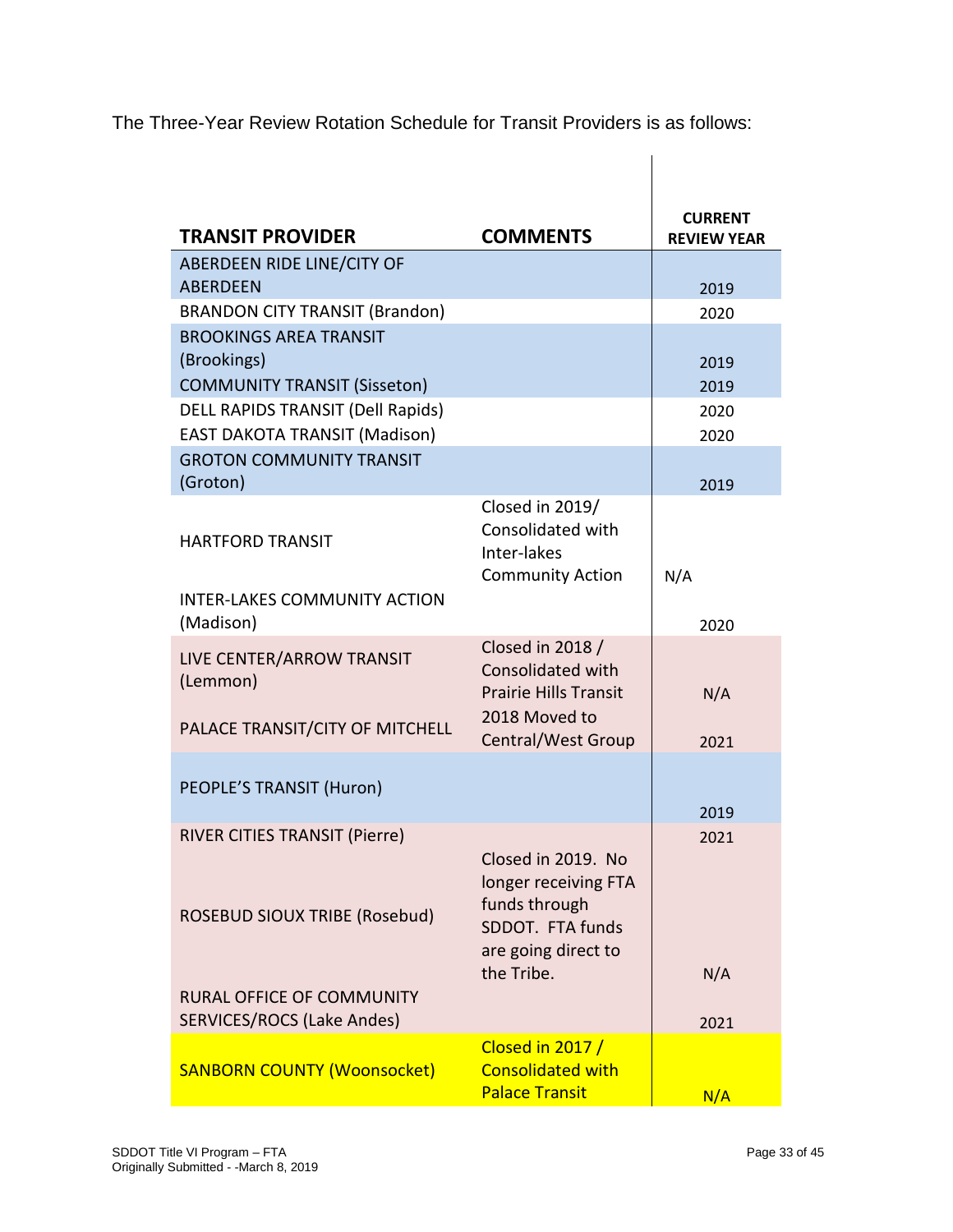| <b>SIOUXLAND REGIONAL TRANSIT</b><br>(Sioux City, IA)              | <b>lowa DOT Cognizant</b><br><b>Agency – Removing</b><br><u>from List – No</u><br>Longer give rural<br><b>transit Funds</b> | N/A  |
|--------------------------------------------------------------------|-----------------------------------------------------------------------------------------------------------------------------|------|
| SPINK COUNTY PUBLIC TRANSIT<br>(Redfield)                          |                                                                                                                             | 2019 |
| <b>STANDING ROCK SIOUX TRIBE (Ft.</b><br>Yates, ND)                | <b>NDDOT Cognizant</b><br><b>Agency</b>                                                                                     | N/A  |
| <b>VERMILLION PUBLIC TRANSIT</b><br>(Vermillion)                   |                                                                                                                             | 2020 |
| <b>WATERTOWN AREA TRANSIT</b><br>(Watertown)                       |                                                                                                                             | 2019 |
| WEST RIVER TRANSIT AKA PRAIRIE<br><b>HILLS TRANSIT (Spearfish)</b> |                                                                                                                             | 2021 |
| YANKTON TRANSIT (Yankton)                                          |                                                                                                                             | 2020 |

Technical assistance provided to the subrecipients as follows:

- 1. Developed and implemented a new subrecipient monitoring plan. The plan includes a pre-award checklist that has to be completed prior to federal funds being issued to the subrecipient and then for entities that are getting specific financial assistance versus on-going assistance a follow-up Title VI review will be conducted after the project is completed. Entities that receive on-going funding like the MPOs and Transit Providers will be reviewed every three years on a rotation basis.
- 2. Developed and conducted training on Title VI and LEP for all department supervisory personnel including Transit staff. Conducted training utilizing video conferencing for statewide participation in December 2011. Recorded the training so that any supervisory personnel not able to attend could review at later date. And also, it could be used for newly appointed supervisory personnel.
- 3. Conducted training for MPO personnel on Title VI, ADA and LEP.
- 4. Conducted Title VI, ADA & LEP training for Rural Transit providers yearly
- 5. Developed Title VI and LEP templates for subrecipients to utilize. These templates give examples of Title VI policies, complaint procedures and complaint logs. Templates are found on website at: <http://www.sddot.com/services/civil/titlevi.aspx>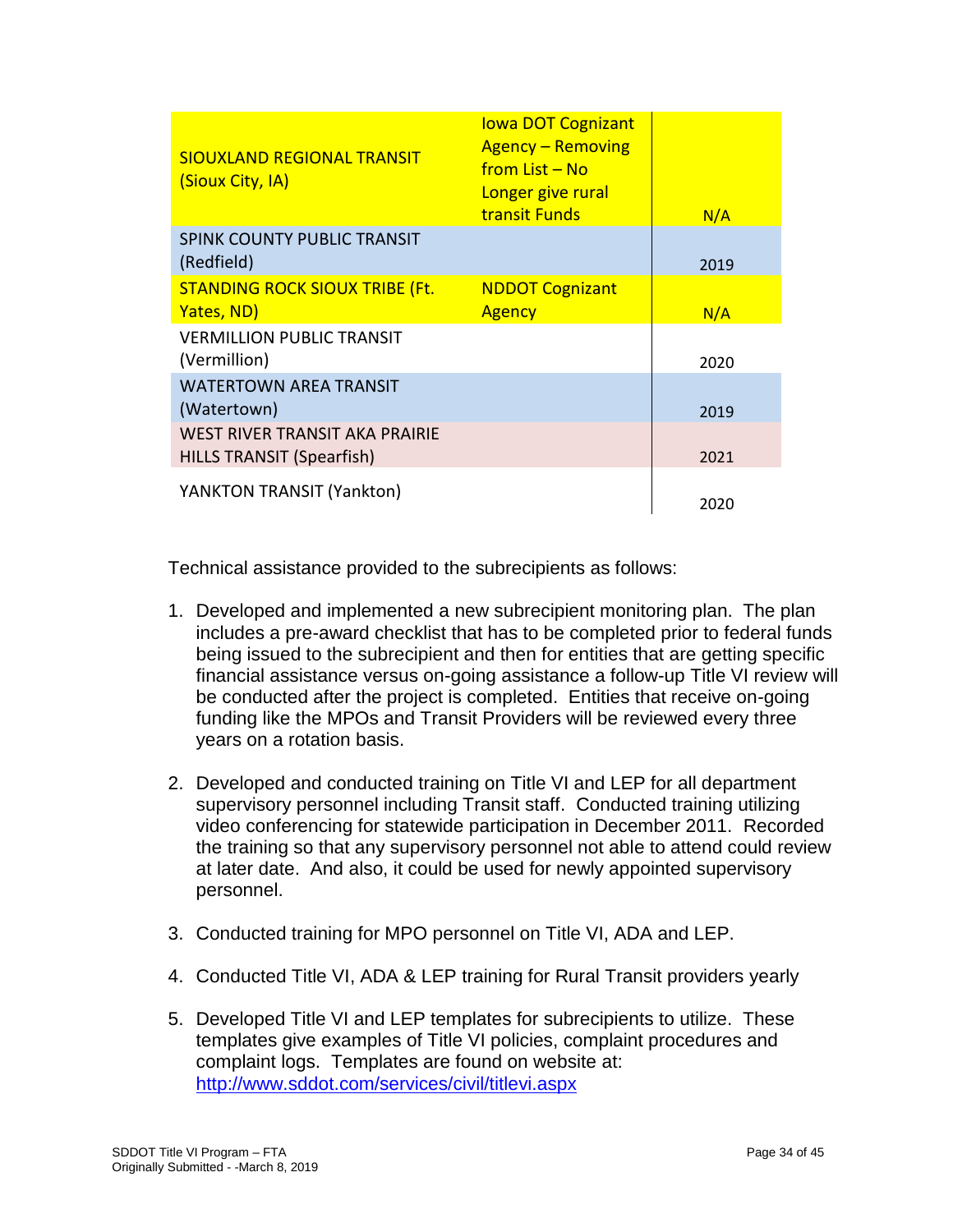6. Provided technical assistance to subrecipients (including MPOs) on Title VI & LEP on an as needed basis including going on-site to provide assistance in some cases.

Oversight of the MPOs is as follows:

Iowa DOT has oversight responsibilities for SIMPCO including the South Dakota portion. At the current time SDDOT is not providing any transit funding to SIMPCO. The South Dakota Department of Transportation monitors the transit and highway planning activities of Sioux Falls MPO and Rapid City MPO. Monitoring activities include periodic site visits, contract specifications and reviews, planning document reviews and personnel contracts by Department officials. Specific attention is given to the following Title VI related activities:

- A. Review and approval of the annual MPO Unified Planning Work Program.
- B. Review and comment on any proposed request for Proposals for planning consultants.
- C. Review and comment on draft MPO planning documents.
- D. Requirements specified in contractual agreements between Department and MPO regarding Section 5303 activities.
- E. On-site Title VI reviews of MPO every three years and yearly visits to attend meetings of the MPO.

# **IX. TITLE VI EQUITY ANALYSIS OF BUILDING FACILITIES**

SDDOT does not provide direct transit services and does not own or build any transit facilities itself.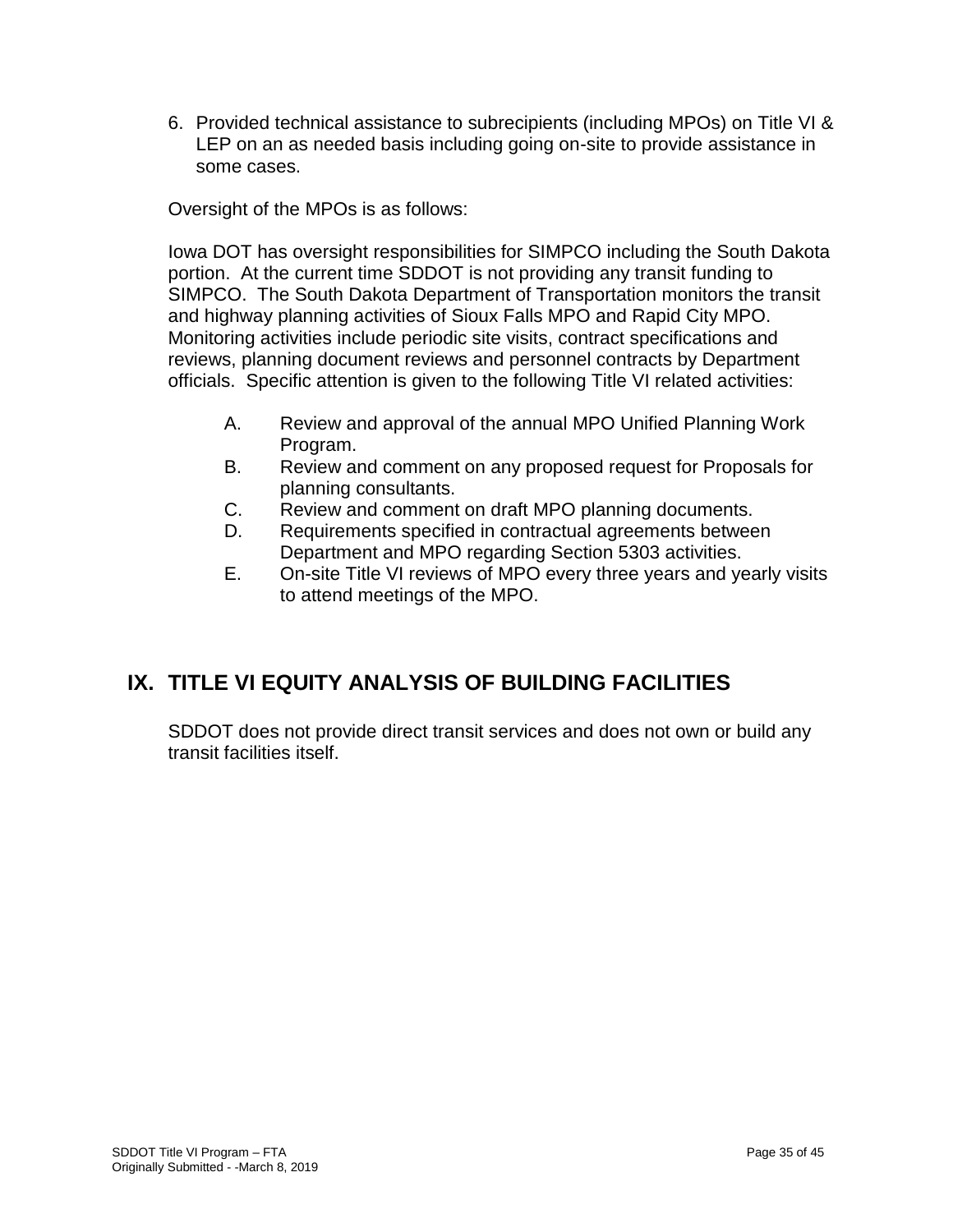# **X. TITLE VI PROGRAM APPROVAL BY DEPARTMENT SECRETARY**

### **Title VI/Nondiscrimination Policy Statement & Program Approval**

Title VI of the Civil Rights Act of 1964 protects individuals, groups and organizations from discrimination on the basis of race, color or national origin in all programs and activities. In addition, laws prohibit discrimination on other grounds, such as religion, sex, age, and disability. Based on the above criteria, the SDDOT program is referred to as the Title VI and Nondiscrimination Program.

The policy of the SDDOT is to ensure that no person or group of persons shall, on the grounds of race, color, national origin, religion, sex, age, disability or other statutorily prescribed basis, be excluded from participation in, be denied the benefits of, or be otherwise subjected to discrimination under any program or activity administered by the Department.

To ensure compliance with the Americans with Disabilities Act and Section 504 of the Rehabilitation Act of 1973, as Secretary of the Department, I have designated June Hansen as the department's ADA Coordinator. Contact information is as follows:

> June Hansen, Civil Rights Compliance Officer/ADA Coordinator SDDOT – Office of Legal Counsel/Civil Rights Program 700 E. Broadway Ave. Pierre, SD 57501 Phone: 605-773-3540 Fax: 605-773-4442 Email: [june.hansen@state.sd.us](mailto:june.hansen@state.sd.us)

As Secretary of the Department, I delegate the responsibility to assure the implementation of the Title VI and Nondiscrimination Program to the Division Directors, the Civil Rights Compliance Officer (Title VI Coordinator/Specialist) and to all other personnel involved with activities impacted by Title VI and related statutes and regulations.

As the duly appointed and confirmed Secretary of Transportation, I approve the 2019 FTA Title VI Program.

March 1, 2019 Date

DP Biggint  $\sim$  05  $\sim$  05  $\sim$  05  $\sim$  05  $\sim$  0.000  $\sim$  0.000  $\sim$  0.000  $\sim$  0.000  $\sim$  0.000  $\sim$  0.000  $\sim$  0.000  $\sim$ 

Darin P. Bergquist, Secretary South Dakota Department of Transportation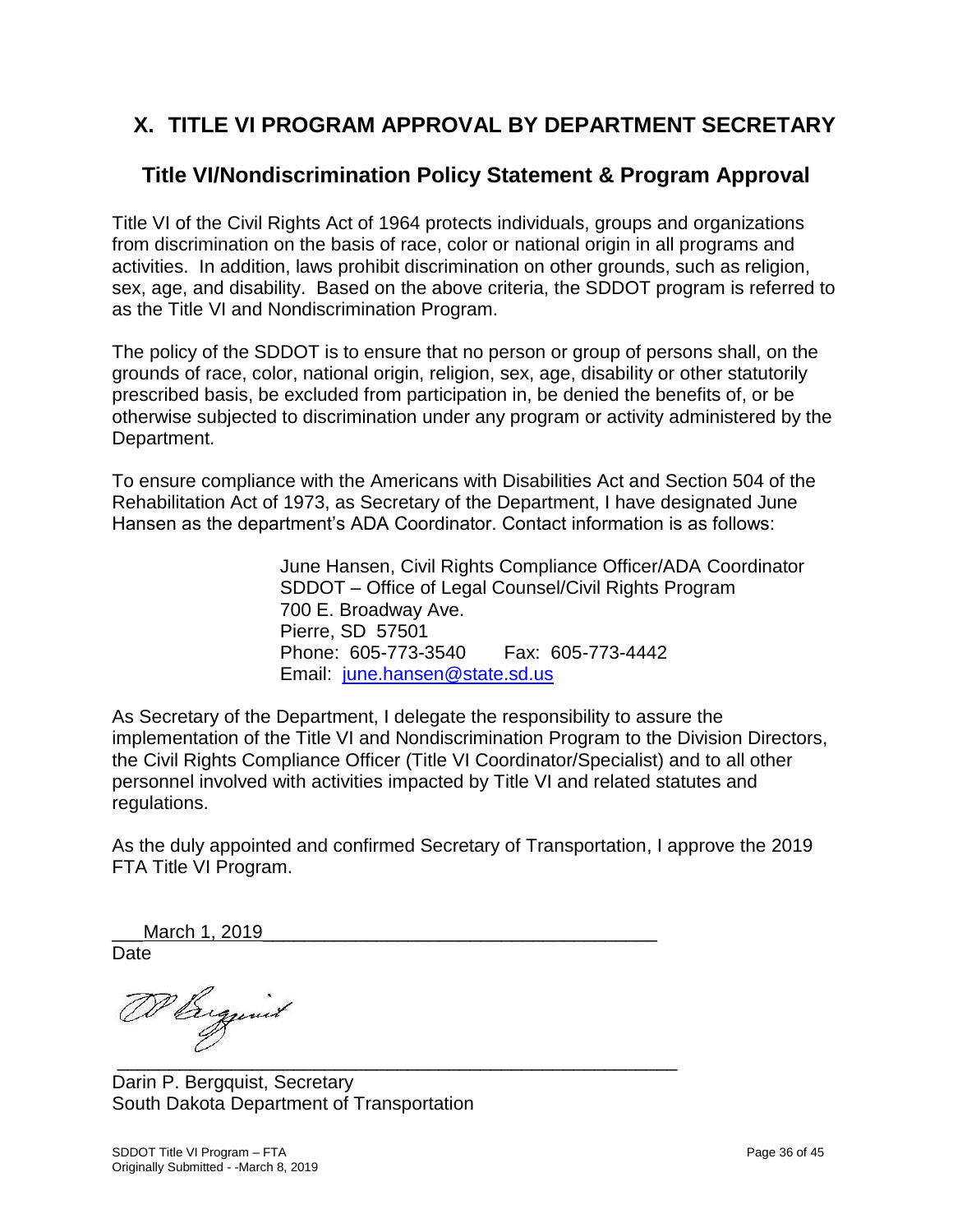### **XI. DEMOGRAPHIC PROFILE OF SOUTH DAKOTA**

The minority population of the State is comprised largely of American Indians who constitute approximately 8.9% of the population. The majority of the American Indian population is concentrated on nine different reservations, seven wholly in South Dakota and two which straddle the North Dakota border. About 80-85% of the American Indian population lives on these reservations with clusters of others located in a few cities outside the reservation areas, notably Sioux Falls, Rapid City and Aberdeen. Other racial minorities are approximately 5.4% of the State population of which Hispanics are about 2.9% (Based on 2010 Census information)

The number and types of agencies and/or organizations serving these minority groups are limited in number and easily identifiable through contact with tribal governments and minority service organizations located within a small number of the State's larger cities such as Sioux Falls, Aberdeen and Rapid City.

# **XII. DEMOGRAPHIC MAPS**



### **Percentage of Minority Population in South Dakota Counties**

**Figure 1**

Source: US Census 2010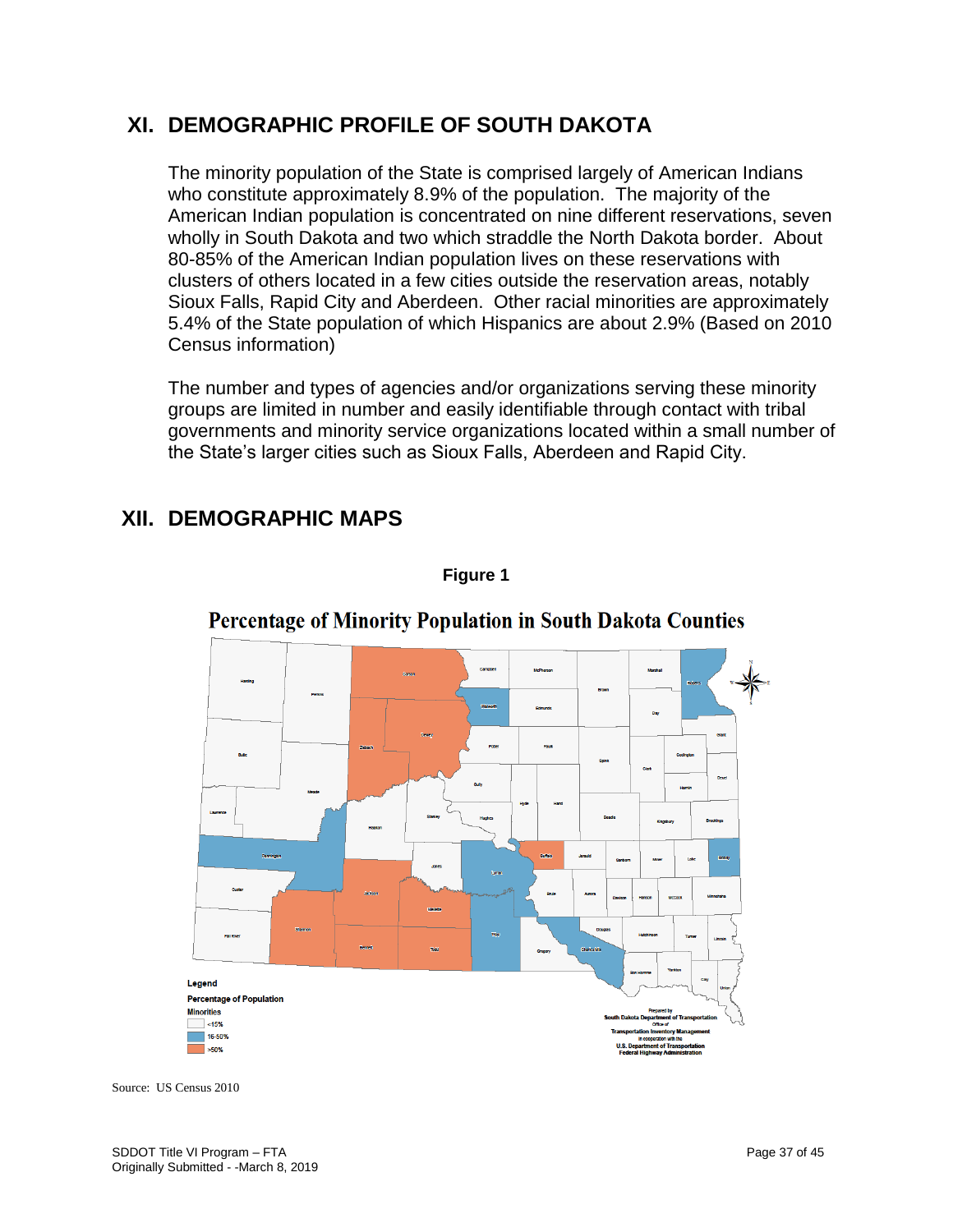



# **Economically Distressed Counties in South Dakota**<br>November 2012

Source: FHWA

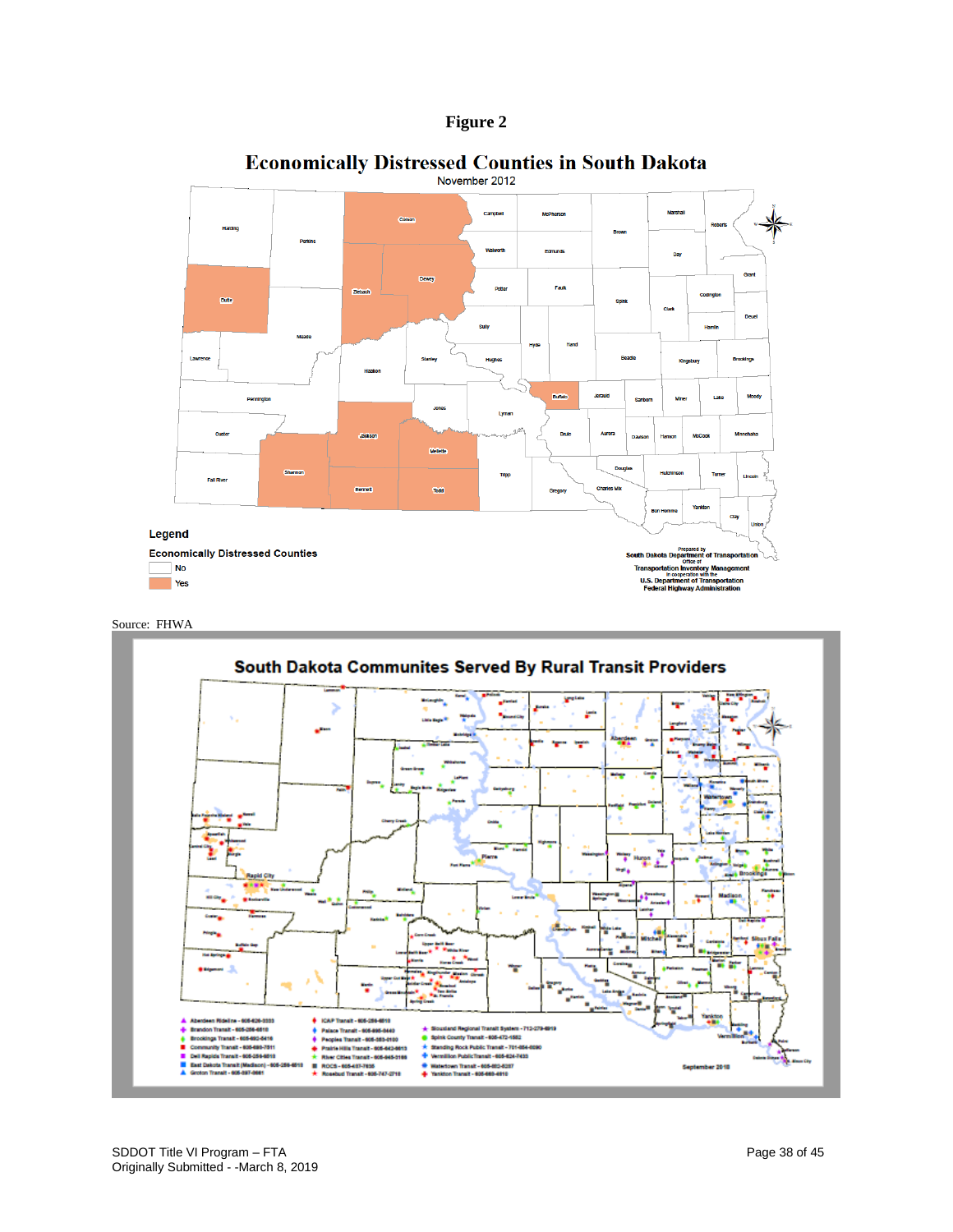### **XIII. ANALYSIS OF STATE'S TRANSPORTATION SYSTEM**

This information is found in the Statewide Planning Process section.

### **XIV. STATEWIDE PLANNING PROCESS**

The following outlines the department's statewide planning process for identifying the needs of low income and minority populations including the analytical process that identifies the benefits and burdens of the State's transportation system investments for different socioeconomic groups, identifying imbalances, and responding to the analyses produced.

### **Environmental Justice**

Presidential Executive Order 12898, issued in 1994, directed every federal agency or one using federal funds to make environmental justice part of its mission by identifying and addressing the effects of all programs, policies, and activities on minority populations and low-income populations.

Based on the USDOT Order on Environmental Justice there are three fundamental principles of environmental justice, as cited in An Overview of Transportation and Environmental Justice, USDOT:

- To avoid, minimize, or mitigate disproportionately high and adverse human health and environmental effects on minority populations and low-income populations;
- To ensure the full and fair participation by all potentially affected communities in the transportation decision-making process;
- To prevent the denial of, reduction in, or significant delay in the receipt of benefits by minority and low-income populations;

Title VI of the Civil Rights Act prohibits discrimination on the basis of color, race or national origin. The Environmental Justice Executive Order continues to protect these groups but expands its umbrella to include low-income populations.

### **Minority and Low-Income Populations**

To assess the impacts of South Dakota Department of Transportation (SDDOT) policies on the minority and the low-income populations, the existence of a population needs to be identified. The United States Department of Transportation order on Environmental Justice defines a population as:

"… any readily identifiable group of minority persons or low-income persons who live in geographic proximity; or geographically dispersed persons, such as migrant workers or Native Americans who will be similarly affected by a proposed DOT program, policy or activity."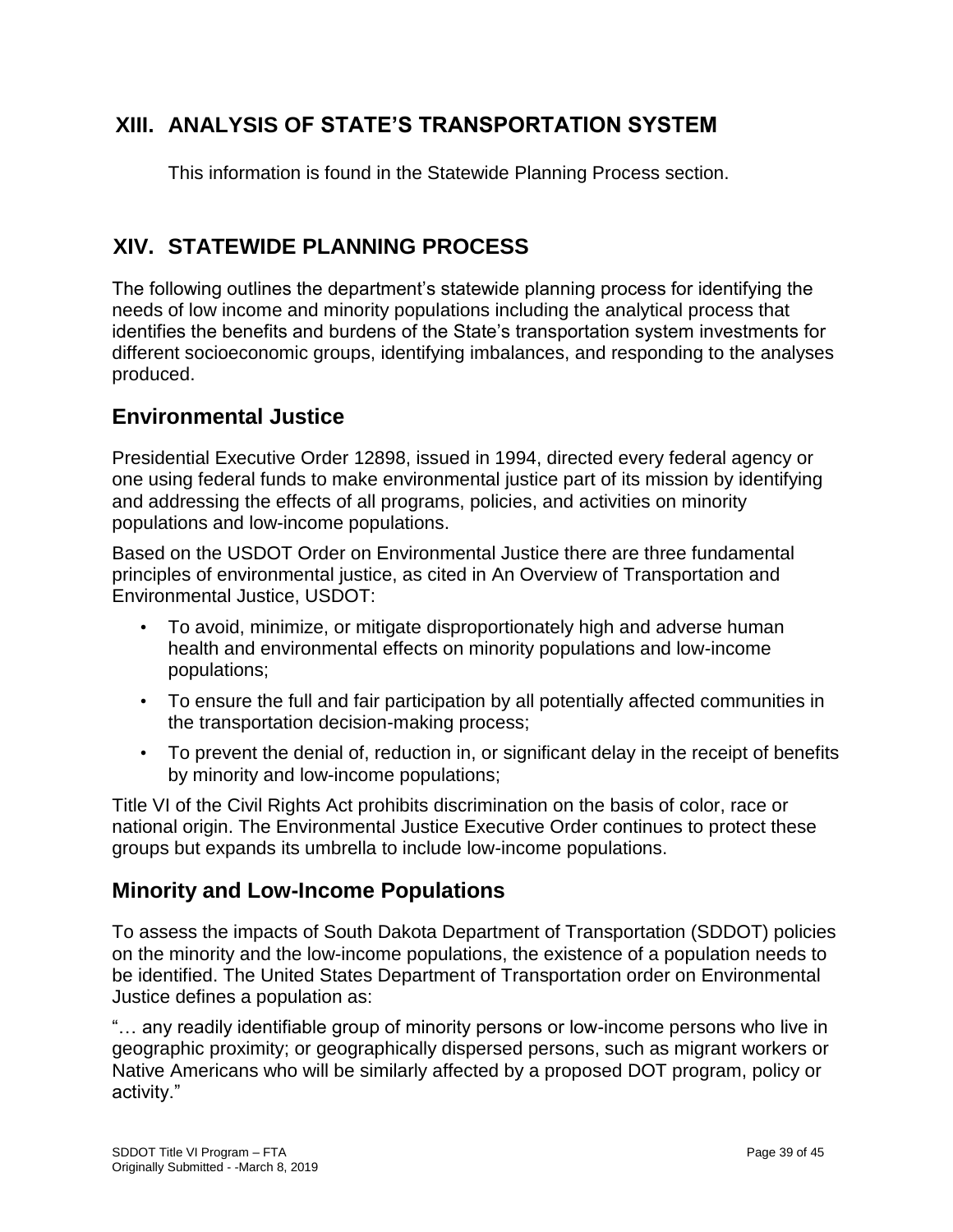The 2010 Census County population data and the Federal Highway Administration (FHWA) defined Economically Distressed Area Map were used to identify the two environmental justice maps. The method of mapping used to understand the location and concentration of the population was the percent of minority population in a county compared to the total population in the county and the FHWA defined Economically Distressed Area Map. Using both maps together gives a better understanding of the concentration and location of the environmental populations in South Dakota. There are many counties in South Dakota that have a high percent of environmental justice populations. For statewide analysis, the percent of environmental justice population per county is the most appropriate measure to use because it allows us to compare the relative impacts on the environmental justice population.

Figure 1 shows the percent of minorities per county. Figure 2 shows the Economically Distressed Counties according to FHWA in December 2011.



#### **Figure 1**

### **Percentage of Minority Population in South Dakota Counties**

Source: US Census 2010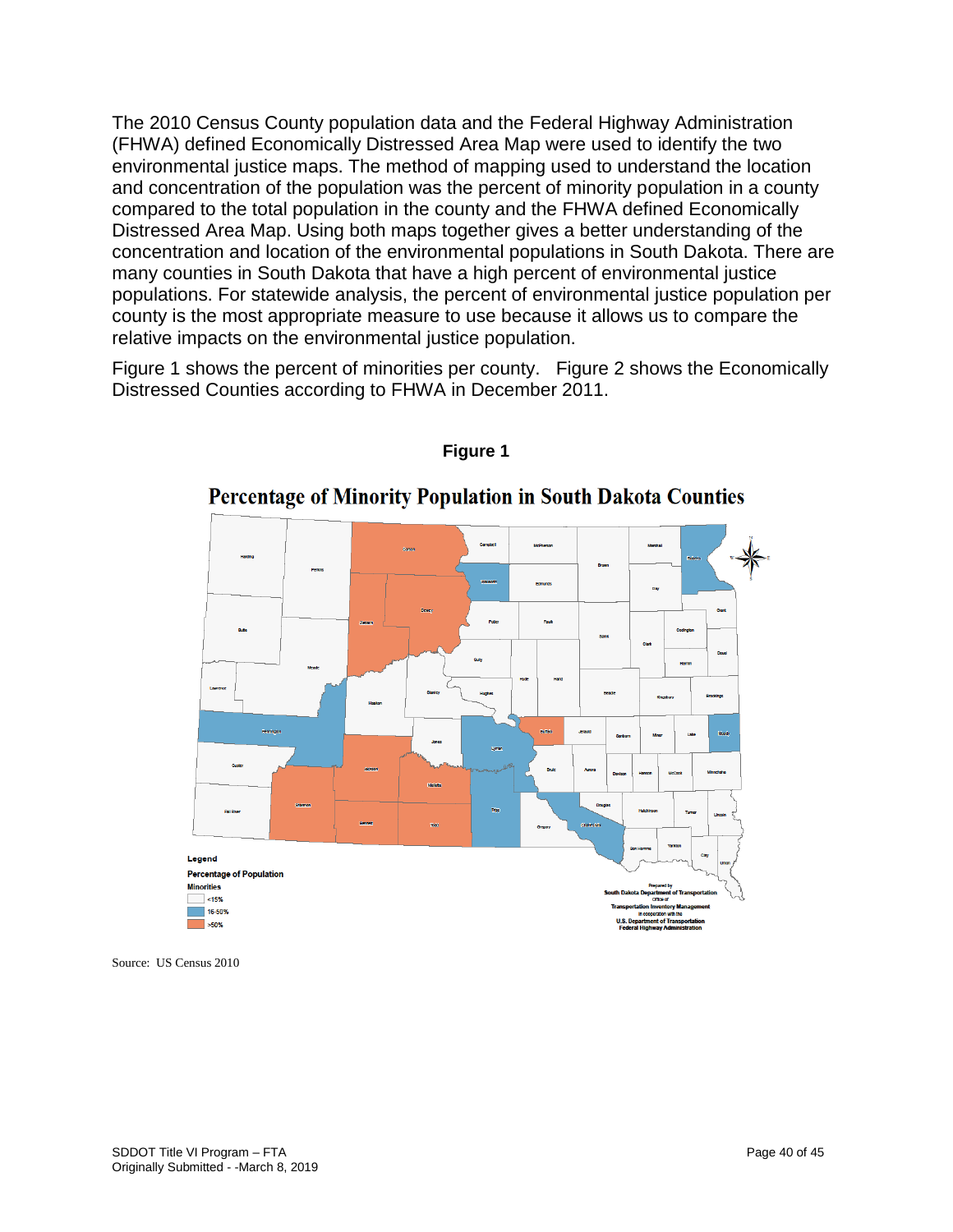



### **Economically Distressed Counties in South Dakota**

Source: FHWA

### **Minority Populations**

The 2010 census data shows that:

- Minority population was 14.1 percent of the total population in South Dakota;
- There are nine tribal governments in South Dakota. The greatest percentage of minority population in South Dakota is in the counties where the Indian Reservations, tribal trust lands and tribal headquarters are located. The Native American population in South Dakota was 71,648 people or 8.8 percent of the total population of the state which accounts for 62 percent of the total minority population;
- Of the total Native American population in South Dakota approximately 50 percent live in Indian Reservation counties;
- In Minnehaha County, which is in the Sioux Falls Metropolitan Planning Area, the percent of minority population was 12 percent, which accounts for 17.49 percent of the total South Dakota minority population;
- In Pennington County, which is in the Rapid City Metropolitan Planning Area, the percent of minority population was 17 percent, which accounts for 14.76 percent of the total South Dakota minority population;
- Out of the total minority population in South Dakota approximately one third live in the Sioux Falls and Rapid City Metropolitan Planning Areas;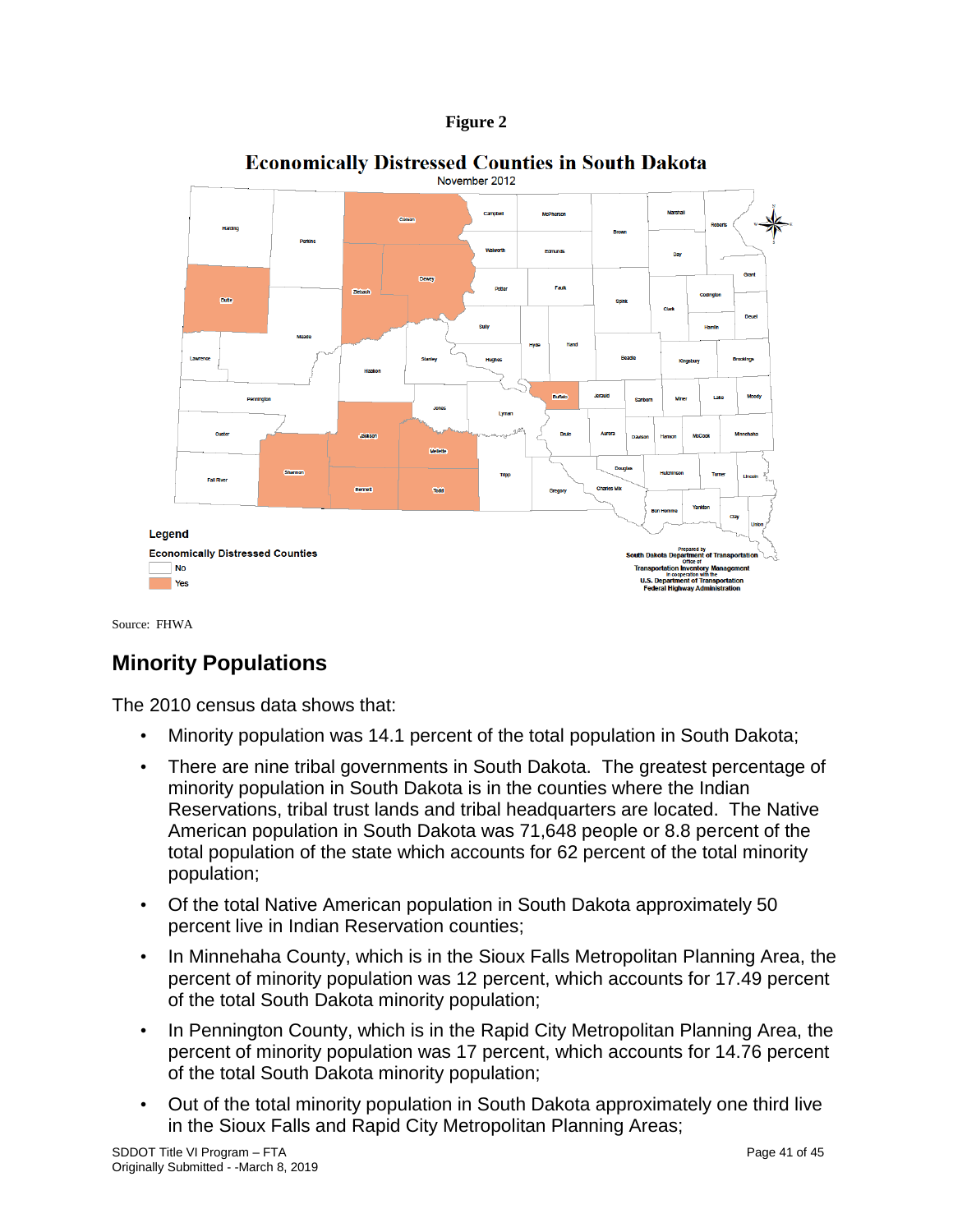• Approximately 95 percent of the minority population in South Dakota either lives in an Indian Reservation, tribal trust land, or tribal headquarters county; or in the Rapid City or Sioux Falls Metropolitan Planning Area.

### **Low-Income Populations**

The SDDOT uses the 'Economically Distressed Area Map' to identify low income areas:

- The majority of the Economically Distressed areas identified in Figure 2 are the counties where the Indian reservations are located;
- The Minority Population Map and Economically Distressed Area Map are very similar with the exception of a few counties;
- In the Metropolitan Planning Organization (MPO) areas, the SDDOT will use the MPOs Long Range Transportation Plan to identify the low income areas;

### **Analytical Process**

The SDDOT is in preservation mode and is not currently planning on constructing any new roadways that have not already gone through the National Environmental Policy Act (NEPA) process. Preservation represents a proactive approach in maintaining our existing highways to reduce costly rehabilitation and reconstruction projects. The SDDOT selects preservation projects by using a pavement management and bridge management system. This process eliminates any bias during project selection because decisions are made based on the analytical analysis using data collected, funding available and the condition of the pavement and bridges. After the analytical analysis and preliminary project selection, the SDDOT follows its public participation and consultation process, described later in this document, to finalize the project selection for the Statewide Transportation Improvement Program (STIP). After final selection of the projects, the SDDOT proceeds with the NEPA process which also considers Environmental Justice.

The major growth areas in South Dakota are in the Sioux Falls and Rapid City Metropolitan Planning Areas. Through agreements, the SDDOT has transferred most of the roadways in the Sioux Falls urbanized area to the City of Sioux Falls. This reduces the SDDOT Environmental Justice impacts in Sioux Falls because the amount of stateowned roadways in the urbanized area is low. The SDDOT has no plans of constructing new roadways in the Rapid City or Sioux Falls MPO area which haven't already gone through the NEPA process. If new alignments or capacity expansion projects are planned, the SDDOT will follow the NEPA and planning process to ensure environmental justice is evaluated.

SDDOT Title VI Program – FTA Page 42 of 45 Originally Submitted - -March 8, 2019 SDDOT Transit Office extends application opportunities for operating grants (program funds) each year; however, the development of two or more Transit Providers within the same rural community is not allowed to encourage coordination and reduce duplication at the local level. Program funds may be granted to State agencies, local public bodies and agencies thereof, nonprofit organizations, Indian Tribes and groups, and operators of public transportation service agreements with any nonprofit public body. Program funds are granted to meet a statewide objective of improving mobility of people in nonurbanized (population less than 50,000) areas for purposes of nutrition, health care,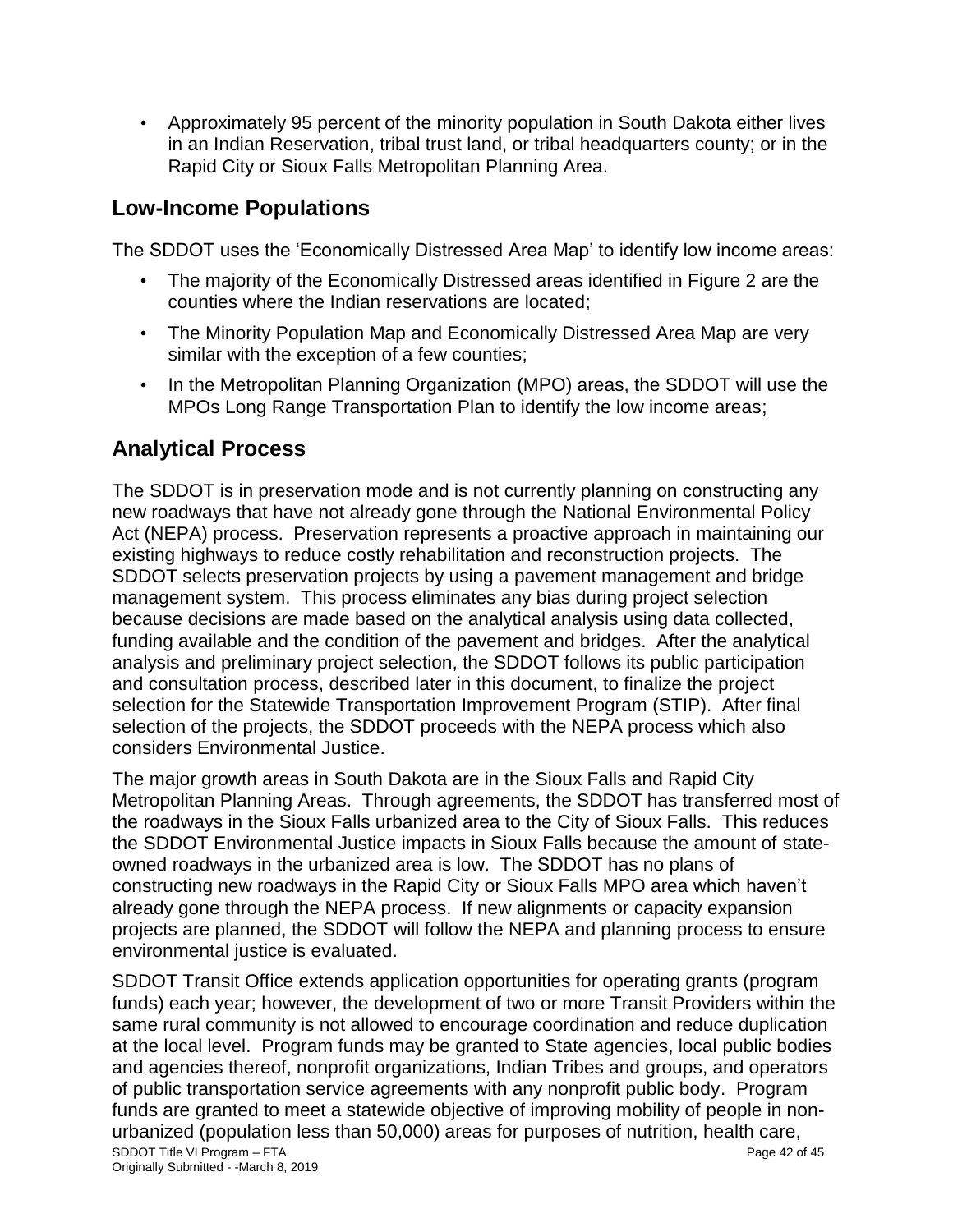shopping, education, recreation, public services and employment without regard to income or minority status. All applicants must be able to justify local fund sources required to match federal operating funds and meet administrative requirements to receive the program funds.

A major policy of SDDOT Transit Office is to make ongoing transportation services open to the general public for nonprofit, local government and tribal governments with Section 5311 funds. This policy allows SDDOT to make a statewide distribution of limited Section 5311 funds since SDDOT Transit Office is typically not able to fully fund applicants due to funding shortfalls. Funding shortfalls are handled by across-the-board cuts after individual requests are made, and after reviewing previous years' expenses and current request. In the event contracts are reduced with subgrantees due to funding shortages, subgrantees are advised to make reductions in service in a nondiscriminatory manner; such as a reduction in hours a system operates instead of reducing service to a certain classification of people (such as the general public without disabilities) or trip characteristics (such as a social outing). Subgrantees are advised that the needs of all populations are weighed equally to meet the requirements of Section 5311 funding.

SDDOT-Transit contracts directly with Standing Rock Sioux Tribe and funds non-profit organizations that serve three others (Sisseton Wahpeton Oyate, Flandreau Santee Sioux Tribe, Yankton Sioux Tribe). Four tribes are direct recipients to the FTA (Oglala Sioux Tribe, Cheyenne River Sioux Tribe, Lower Brule Sioux Tribe and Rosebud Sioux Tribe) and two of these Tribes contract with a non-profit subgrantee to SDDOT-Transit for their service.

# **Public Involvement and Environmental Justice Populations**

SDDOT is committed to involving members of the public throughout the state in the development and implementation of its plans and programs. According to SDDOT's public involvement plan, the SDDOT seeks to productively work with the people of South Dakota to:

- Identify approaches and activities to encourage public input;
- Disseminate Information received;
- Obtain Public Input;
- Involve stakeholders, especially underserved;
- Consult with stakeholders, resource agencies and Tribes;
- Evaluate Public Participation;

South Dakota works closely with nine Tribes in South Dakota on the planning and environmental process. Each year, SDDOT representatives travel to consult with tribal representatives on the statewide transportation improvement program and the Statewide Transportation Plan updates (as needed). The SDDOT presents the projected five year project specific plan to get their input and concerns as it relates to historic preservation, environmental issues and coordination. The consultation is an exchange of information and is vital to keeping the projects on schedule. In addition, the tribes are invited for consultation at a tribal STIP meeting to give project specific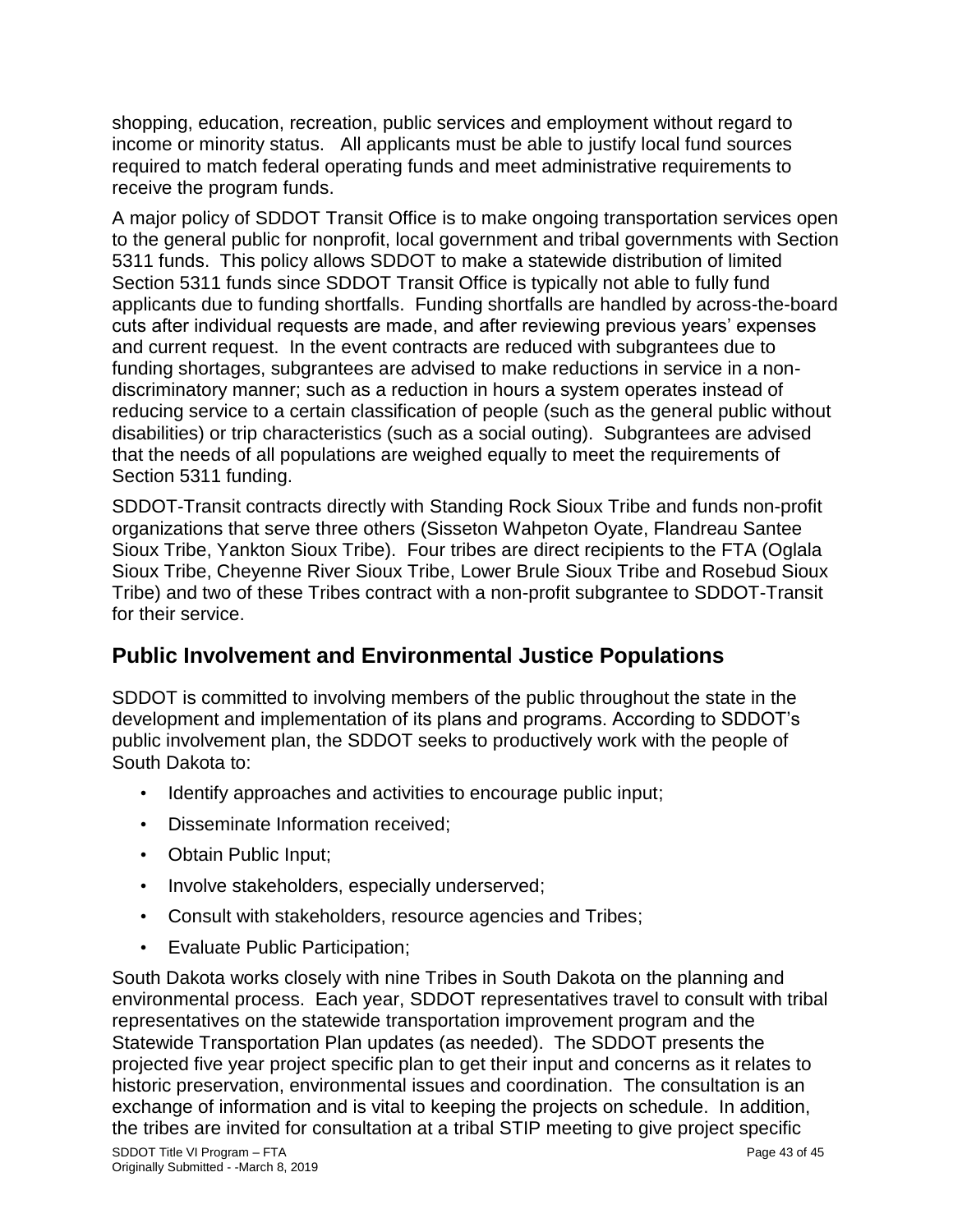comments on projects programmed for the next five years. When the SDDOT does a Statewide Transportation Plan update, the SDDOT consults with the Tribes to receive comments on the policies identified in the plan.

When conducting a transportation study, the SDDOT evaluates the demographics and socioeconomic impacts in the study area to determine if there are environmental justice concerns that need to be addressed. In situations where a high density of minorities has been identified, the SDDOT has hired translators and made brochures available for the identified minority. The SDDOT also does additional public outreach which solicits input from the minority group(s) and develops a solution that provides the least impacts and still provide the services needed.

In the Metropolitan Planning Areas of Rapid City and Sioux Falls, the SDDOT reviews the Metropolitan Planning Organization's Long Range Transportation Plan's environmental justice section to get additional information for analysis. This also guides the decision making and public participation process.

The SDDOT has identified levels for communication and participation, which consists of:

- **Inform the public** to provide objective, balanced information to assist the public in understanding issues, planning, and program efforts;
- **Consideration of public input** to take into account opinions, actions, or information from others;
- **Consultation with stakeholders, resource agencies and Tribes** to confer periodically and consider each other's views prior to acting and report actions afterward;
- **Cooperation** work together to achieve a common goal or purpose;
- **Coordination** compare plans, programs, and schedules, and adjust them for general consistency.

# **XV. PROGRAM PROCEDURES TO ENSURE NONDISCRIMATION**

The department has added a weighted question on our Criteria for Evaluation and Selection of Projects used when we evaluate applications for capital requests regarding services provided minority or low-income populations seniors, individuals with disabilities, your and general public.

The application for operating grants has been clarified to emphasize the availability of technical assistance to applicants that serve predominately low-income or minority populations. The application clarifies instruction to the applicant to emphasize the proposed benefits to all users, including low-income or minority populations and describe the proposed service to all users, including low-income or minority populations and to estimate the percentages of those classes. Applicants are advised that the needs of all populations are to be weighed equally, including those of the general public. Each request will be evaluated using the criteria mentioned under the section titled Project Selection Criteria and Method of Distributing Funds in the Section 5311, 5310 and 5339 State Management Plan.